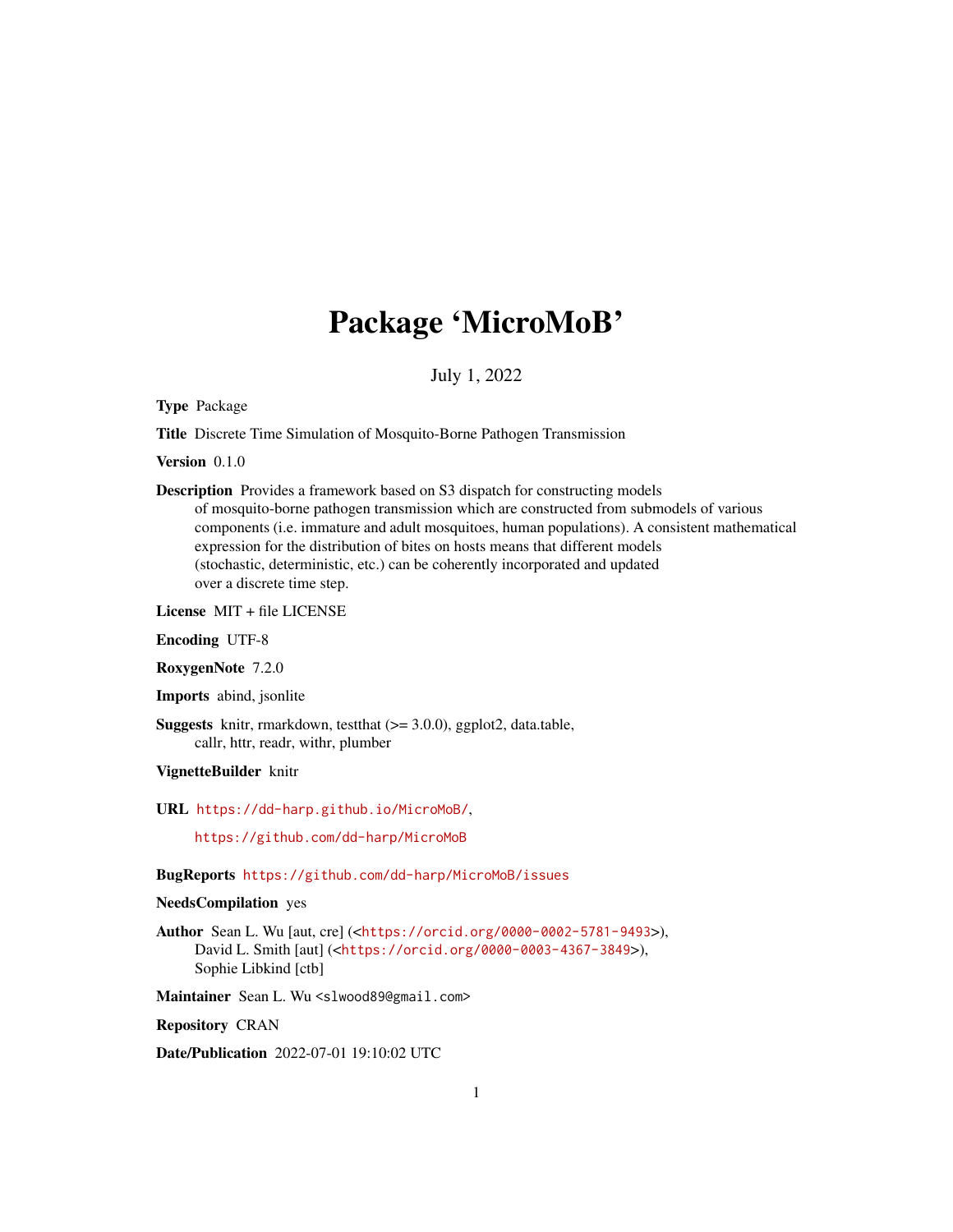# R topics documented:

|                                                                                                            | 4  |
|------------------------------------------------------------------------------------------------------------|----|
|                                                                                                            | 5  |
|                                                                                                            | 5  |
|                                                                                                            | 6  |
|                                                                                                            | 6  |
|                                                                                                            | 7  |
|                                                                                                            | 7  |
|                                                                                                            | 8  |
|                                                                                                            | 8  |
|                                                                                                            | 9  |
|                                                                                                            | 9  |
|                                                                                                            | 10 |
|                                                                                                            | 10 |
|                                                                                                            | 11 |
|                                                                                                            | 11 |
|                                                                                                            | 12 |
|                                                                                                            | 12 |
|                                                                                                            | 13 |
|                                                                                                            | 13 |
|                                                                                                            | 14 |
|                                                                                                            | 14 |
| $compute\_oviposit.BQ \ldots \ldots \ldots \ldots \ldots \ldots \ldots \ldots \ldots \ldots \ldots \ldots$ | 15 |
|                                                                                                            | 15 |
|                                                                                                            | 16 |
|                                                                                                            | 16 |
|                                                                                                            | 17 |
|                                                                                                            | 17 |
|                                                                                                            | 18 |
|                                                                                                            | 18 |
|                                                                                                            | 19 |
|                                                                                                            | 19 |
|                                                                                                            | 20 |
|                                                                                                            | 20 |
|                                                                                                            | 21 |
|                                                                                                            | 21 |
|                                                                                                            | 22 |
|                                                                                                            | 22 |
| compute Wd                                                                                                 | 23 |
| compute_Wd.trace                                                                                           | 23 |
|                                                                                                            | 24 |
|                                                                                                            | 24 |
|                                                                                                            | 25 |
| compute_wf.SIR                                                                                             | 25 |
|                                                                                                            | 26 |
|                                                                                                            | 26 |
|                                                                                                            | 27 |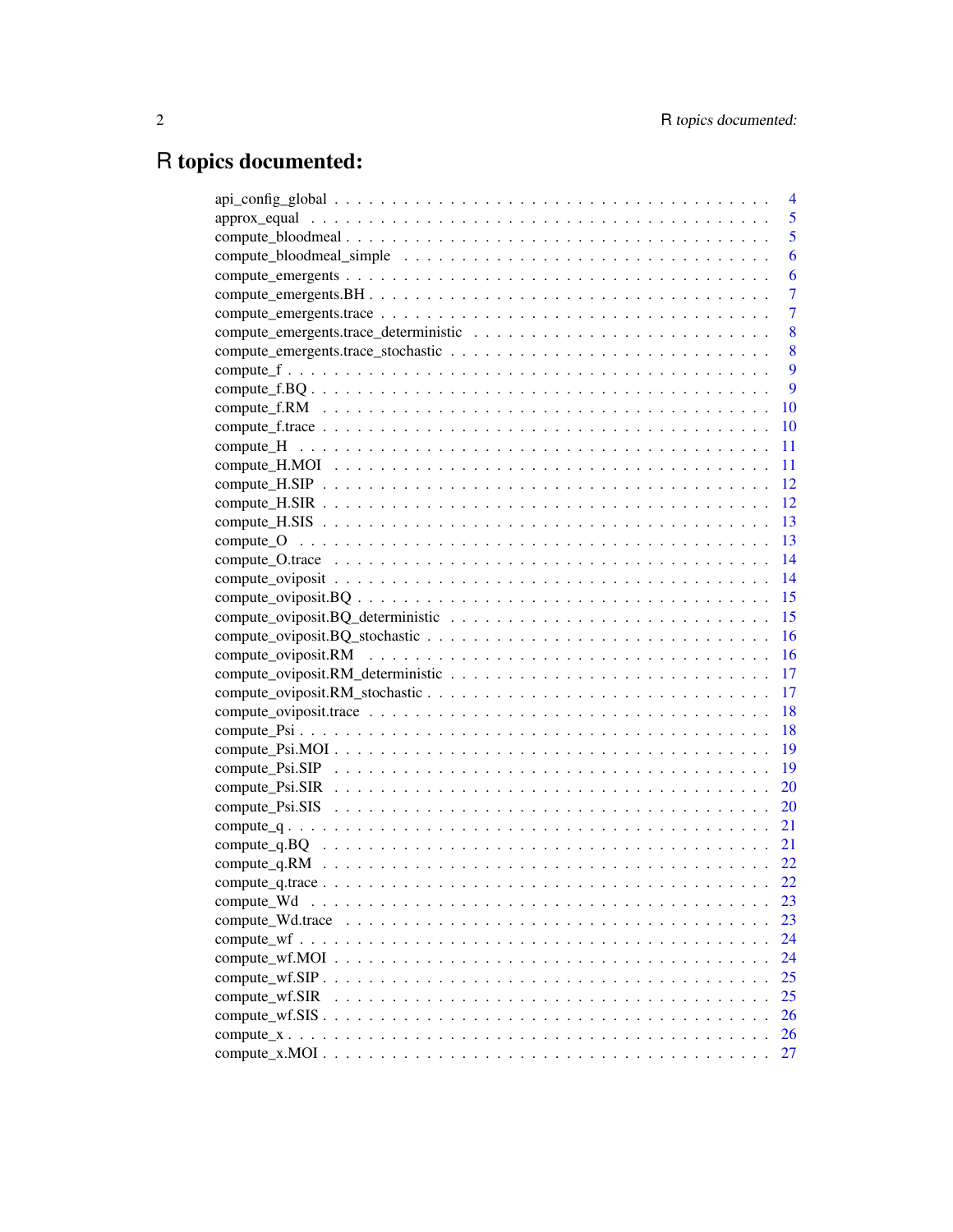|                                                                                                               | 27 |
|---------------------------------------------------------------------------------------------------------------|----|
|                                                                                                               | 28 |
|                                                                                                               | 28 |
|                                                                                                               | 29 |
|                                                                                                               | 29 |
|                                                                                                               | 30 |
|                                                                                                               | 30 |
|                                                                                                               | 31 |
|                                                                                                               | 31 |
|                                                                                                               | 32 |
|                                                                                                               | 32 |
|                                                                                                               | 33 |
|                                                                                                               |    |
|                                                                                                               |    |
|                                                                                                               |    |
|                                                                                                               |    |
|                                                                                                               |    |
|                                                                                                               |    |
|                                                                                                               |    |
|                                                                                                               | 40 |
|                                                                                                               |    |
|                                                                                                               |    |
|                                                                                                               | 42 |
|                                                                                                               | 42 |
|                                                                                                               | 43 |
|                                                                                                               | 43 |
|                                                                                                               | 44 |
|                                                                                                               | 44 |
|                                                                                                               | 45 |
|                                                                                                               | 46 |
|                                                                                                               | 46 |
|                                                                                                               | 47 |
|                                                                                                               | 47 |
|                                                                                                               | 48 |
|                                                                                                               |    |
|                                                                                                               | 49 |
|                                                                                                               | 49 |
|                                                                                                               | 50 |
|                                                                                                               | 50 |
| setup aqua trace $\ldots \ldots \ldots \ldots \ldots \ldots \ldots \ldots \ldots \ldots \ldots \ldots \ldots$ | 51 |
| $setup_humans_MOI \ldots \ldots \ldots \ldots \ldots \ldots \ldots \ldots \ldots \ldots \ldots \ldots$        | 51 |
| setup_humans_SIP                                                                                              | 53 |
| setup_humans_SIR                                                                                              | 54 |
| setup humans SIS                                                                                              | 55 |
| setup_mosquito_BQ                                                                                             | 56 |
| setup_mosquito_RM<br>$\ddot{\phantom{1}}$                                                                     | 57 |
|                                                                                                               | 58 |
| setup_visitor_trace                                                                                           | 58 |
|                                                                                                               |    |

 $\overline{3}$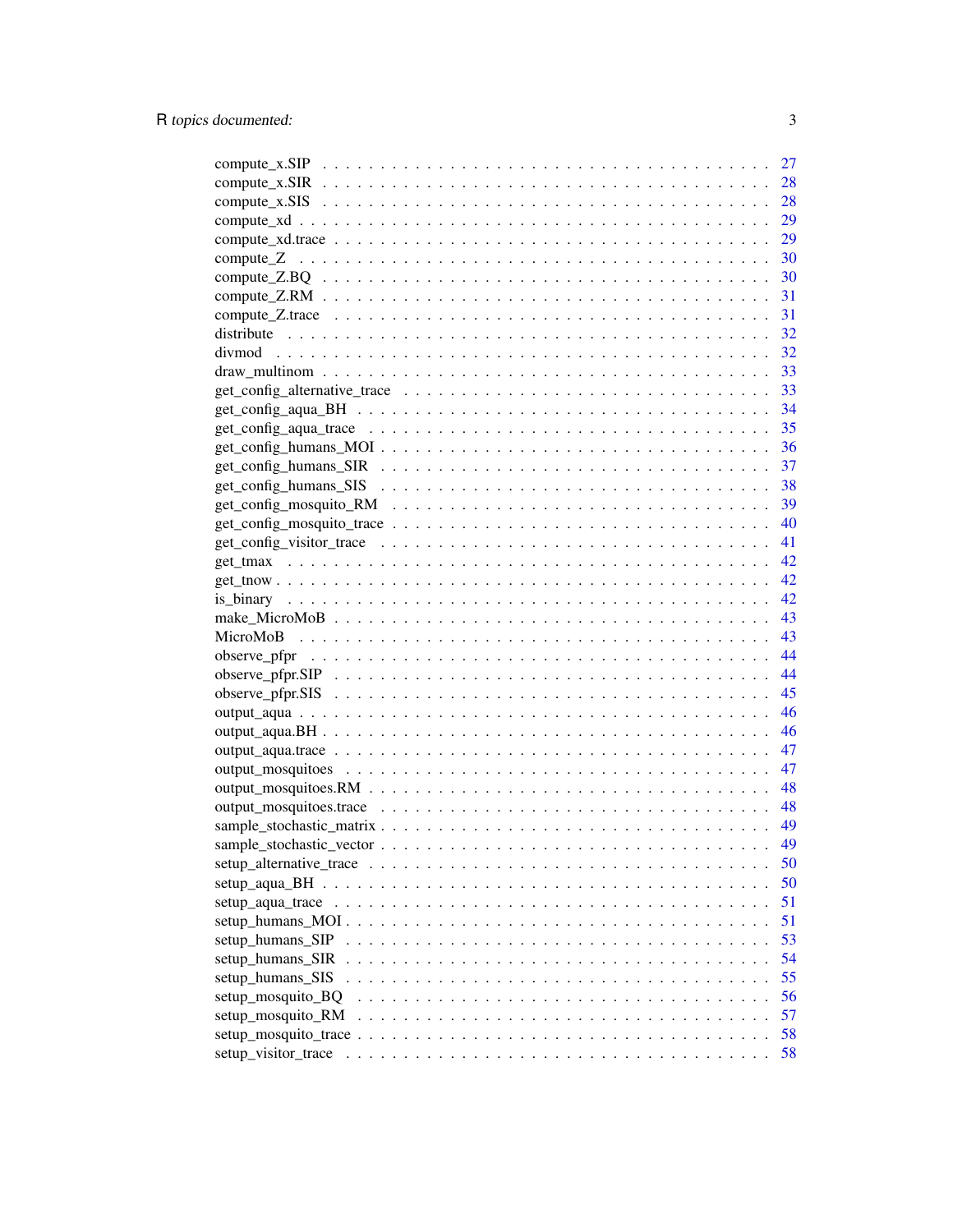<span id="page-3-0"></span>

| 59                                                                                                                     |
|------------------------------------------------------------------------------------------------------------------------|
|                                                                                                                        |
| 59                                                                                                                     |
| step_aqua.BH_deterministic $\ldots \ldots \ldots \ldots \ldots \ldots \ldots \ldots \ldots \ldots \ldots \ldots$<br>60 |
| 60                                                                                                                     |
| 61                                                                                                                     |
| 61                                                                                                                     |
| 62                                                                                                                     |
| 62                                                                                                                     |
| 63                                                                                                                     |
| 63                                                                                                                     |
| 64                                                                                                                     |
| step_humans.SIP_stochastic $\ldots \ldots \ldots \ldots \ldots \ldots \ldots \ldots \ldots \ldots \ldots \ldots$<br>64 |
| 65                                                                                                                     |
| 65                                                                                                                     |
| step_humans.SIR_stochastic $\ldots \ldots \ldots \ldots \ldots \ldots \ldots \ldots \ldots \ldots \ldots \ldots$<br>66 |
| 66                                                                                                                     |
| 67                                                                                                                     |
| 67                                                                                                                     |
| 68                                                                                                                     |
| 68                                                                                                                     |
| 69                                                                                                                     |
| 69                                                                                                                     |
| 70                                                                                                                     |
| 70                                                                                                                     |
| 71                                                                                                                     |
| 71                                                                                                                     |
| 72                                                                                                                     |
| 72                                                                                                                     |
| 73                                                                                                                     |
| 74                                                                                                                     |
|                                                                                                                        |

#### **Index** [75](#page-74-0)

api\_config\_global *Read global configuration options*

# Description

Read global configuration options

# Usage

```
api_config_global(path)
```
# Arguments

path file path to a JSON file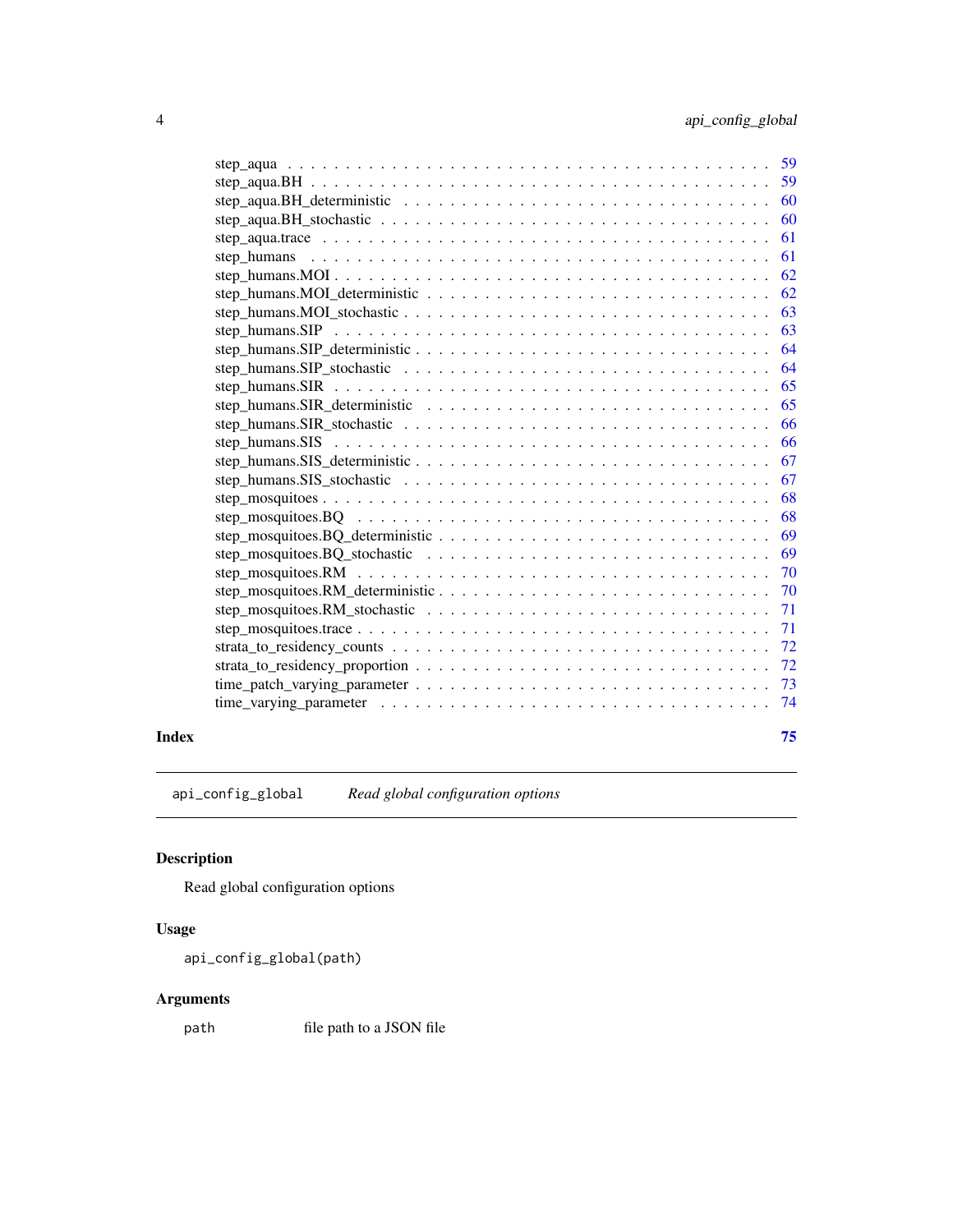<span id="page-4-0"></span>

Check if two numeric values are approximately equal

#### Usage

approx\_equal(a, b, tol = sqrt(.Machine\$double.eps))

## Arguments

| $\overline{a}$ | a numeric object      |
|----------------|-----------------------|
| h              | a numeric object      |
| tol            | the numeric tolerance |

### Value

a logical value

<span id="page-4-1"></span>compute\_bloodmeal *Compute bloodmeals taken by mosquitoes on hosts*

## Description

This should be run prior to any step functions to update components over a time step. It computes various quantities related to disease transmission between species using the generic interfaces (methods) provided by each component. It updates the EIR vector for the human component, and kappa, the net infectiousness of hosts for the mosquito component.

#### Usage

```
compute_bloodmeal(model)
```
# Arguments

mode1 an object from [make\\_MicroMoB](#page-42-1)

## Value

no return value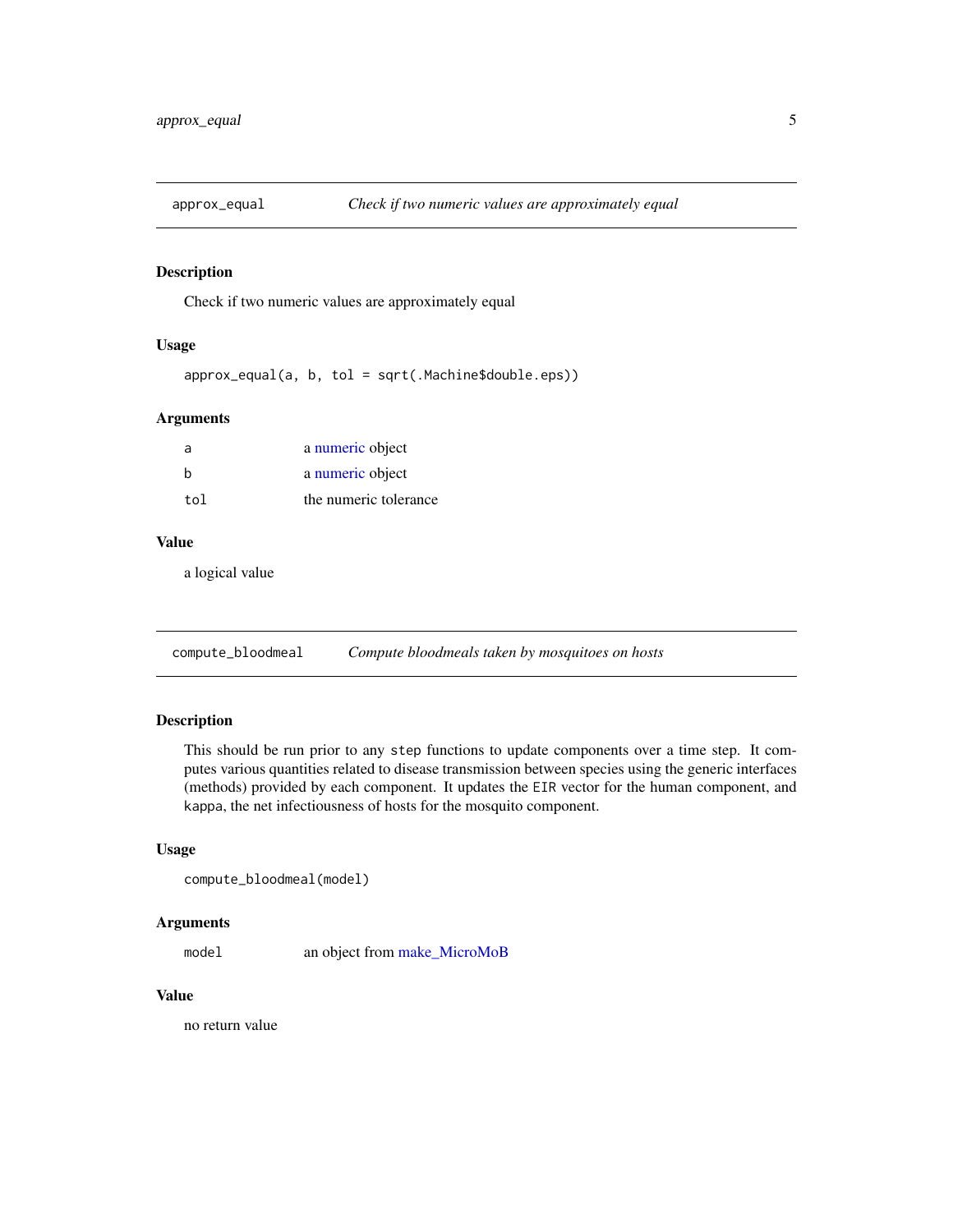```
compute_bloodmeal_simple
```
*Compute bloodmeals taken by mosquitoes on hosts in simple models*

# Description

The difference between this and [compute\\_bloodmeal](#page-4-1) is that this function does not include any computations of alternative blood hosts or visitors and is suitable for models which only include mosquitoes and resident human populations.

## Usage

compute\_bloodmeal\_simple(model)

## Arguments

model an object from [make\\_MicroMoB](#page-42-1)

# Value

no return value

compute\_emergents *Compute number of newly emerging adults (*λ*)*

# Description

This method dispatches on the type of model\$aqua

#### Usage

```
compute_emergents(model)
```
## Arguments

model an object from [make\\_MicroMoB](#page-42-1)

# Value

a vector of length p giving the number of newly emerging adult in each patch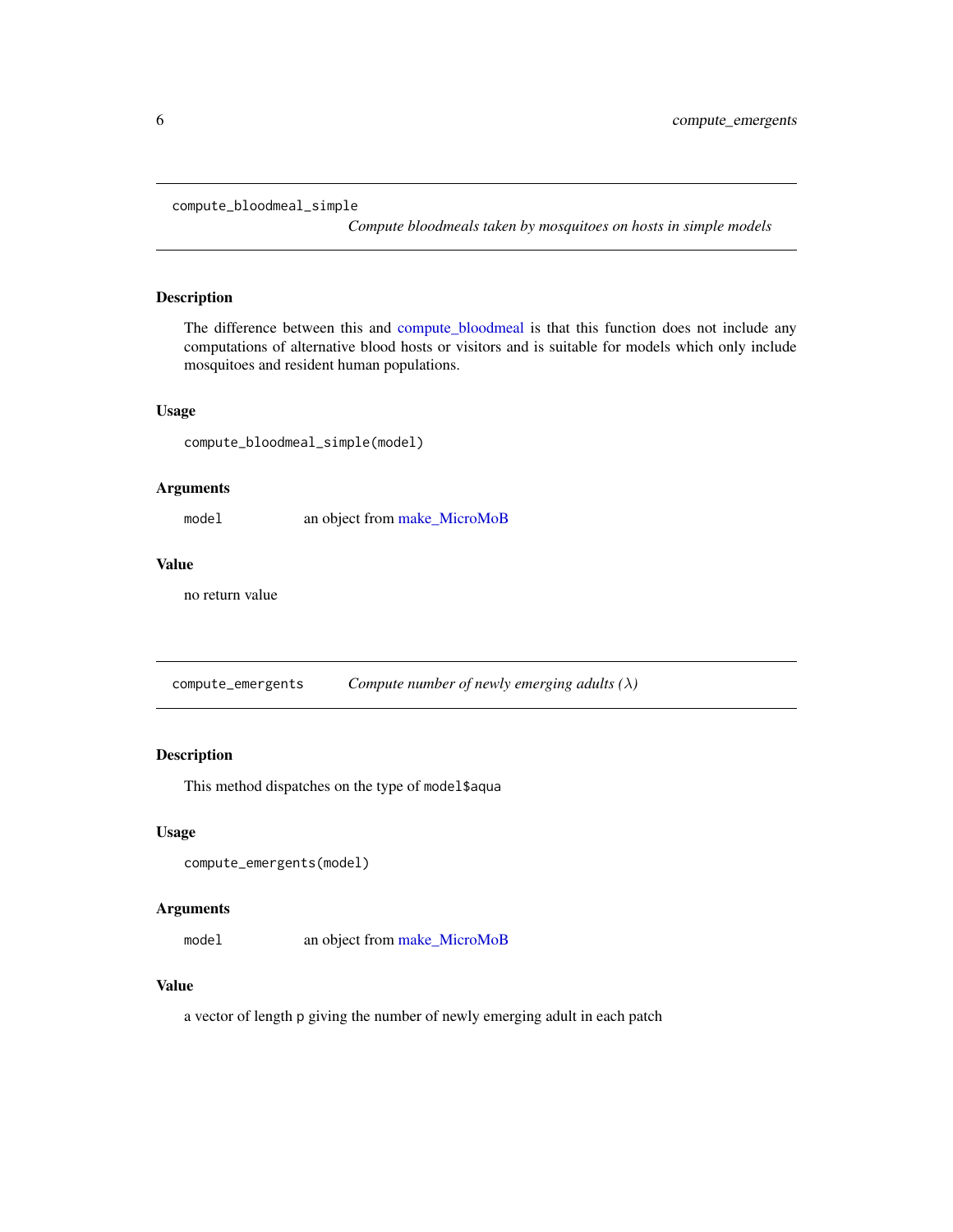<span id="page-6-0"></span>compute\_emergents.BH *Compute number of newly emerging adults from Beverton-Holt dynamics*

## Description

This function dispatches on the second class attribute of model\$aqua for stochastic or deterministic behavior.

## Usage

```
## S3 method for class 'BH'
compute_emergents(model)
```
# Arguments

model an object from [make\\_MicroMoB](#page-42-1)

# Value

a vector of length l giving the number of newly emerging adult in each patch

```
compute_emergents.trace
```
*Compute number of newly emerging adults from forcing term*

#### Description

This function dispatches on the second class attribute of model\$aqua for stochastic or deterministic behavior.

#### Usage

```
## S3 method for class 'trace'
compute_emergents(model)
```
## Arguments

model an object from [make\\_MicroMoB](#page-42-1)

# Details

see [compute\\_emergents.trace\\_deterministic](#page-7-1) and [compute\\_emergents.trace\\_stochastic](#page-7-2)

# Value

no return value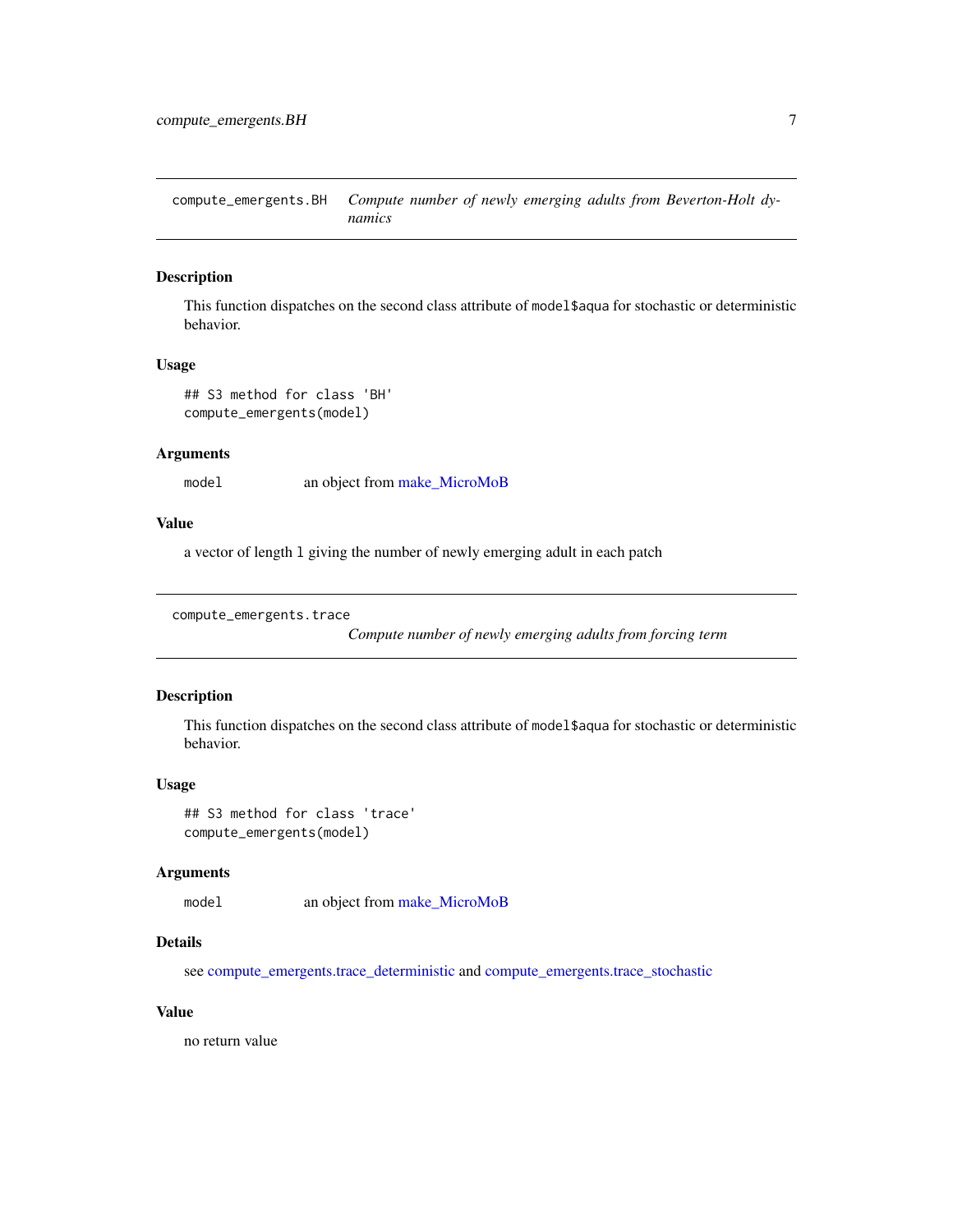<span id="page-7-1"></span><span id="page-7-0"></span>compute\_emergents.trace\_deterministic

*Compute number of newly emerging adults from forcing term (deterministic)*

## Description

Return the column of the lambda matrix for this day.

# Usage

```
## S3 method for class 'trace_deterministic'
compute_emergents(model)
```
## Arguments

model an object from [make\\_MicroMoB](#page-42-1)

## Value

a vector of length l giving the number of newly emerging adult in each patch

```
compute_emergents.trace_stochastic
                         Compute number of newly emerging adults from forcing term (stochas-
                         tic)
```
# Description

Draw a Poisson distributed number of emerging adults with mean parameter from the column of the trace matrix for this day.

## Usage

## S3 method for class 'trace\_stochastic' compute\_emergents(model)

## Arguments

model an object from [make\\_MicroMoB](#page-42-1)

# Value

a vector of length l giving the number of newly emerging adult in each patch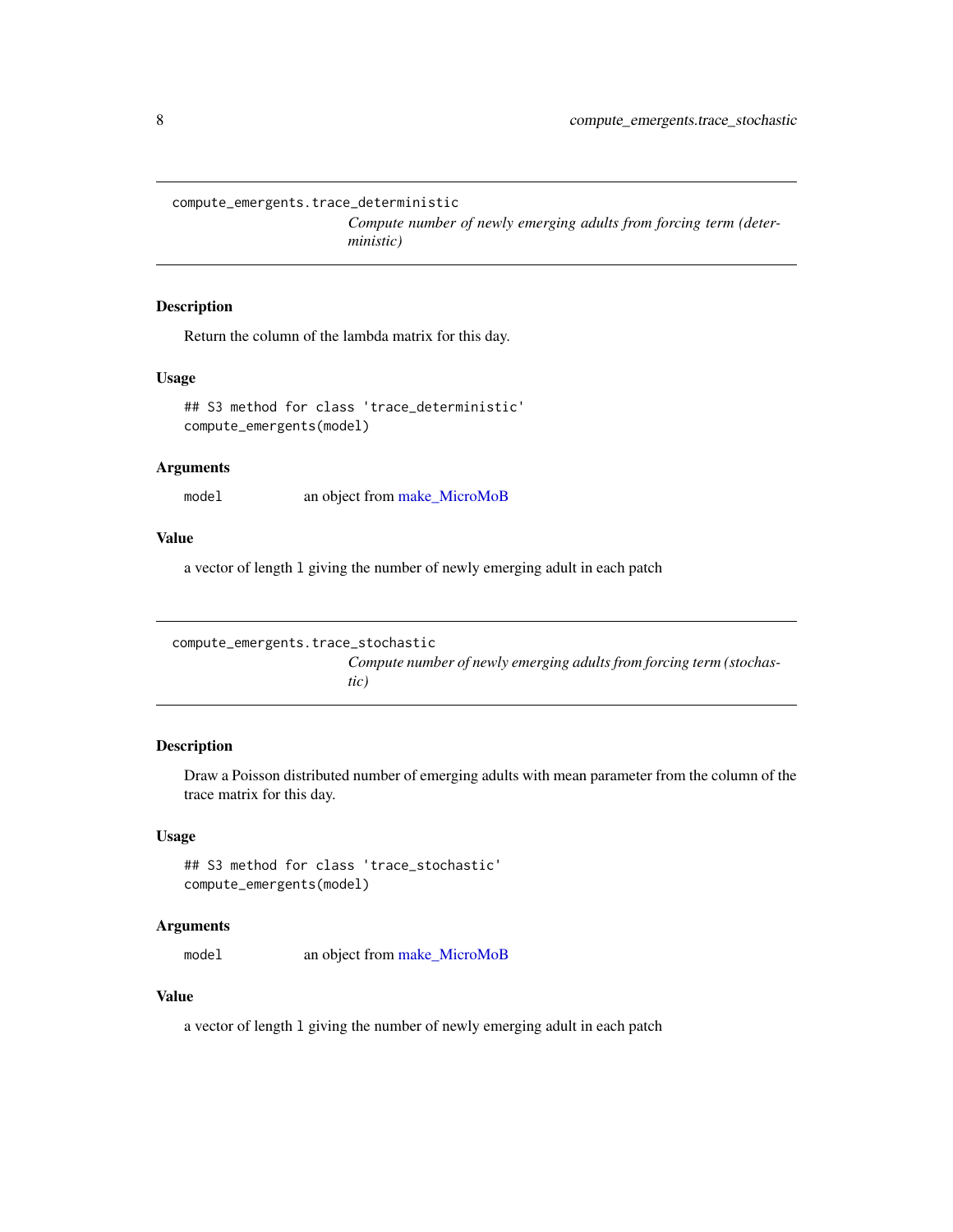<span id="page-8-0"></span>

This method dispatches on the type of model\$mosquito

# Usage

compute\_f(model, B)

# Arguments

| model | an object from make_MicroMoB                                       |
|-------|--------------------------------------------------------------------|
|       | a vector of length p giving total blood host availability by patch |

# Value

a vector of length p giving the per-capita blood feeding rate of mosquitoes in each patch

| compute_f.BQ | Compute mosquito feeding rate for $BQ$ model (f) |
|--------------|--------------------------------------------------|
|--------------|--------------------------------------------------|

# Description

Blood feeding rates are modeled as a Holling type 2 (rational) function of blood host availability.

$$
f(B) = f_x \frac{s_f B}{1 + s_f B}
$$

Here  $f_x$  is the maximum blood feeding rate and  $s_f$  is a scaling parameter.

### Usage

## S3 method for class 'BQ' compute\_f(model, B)

# Arguments

| model | an object from make_MicroMoB                                       |
|-------|--------------------------------------------------------------------|
|       | a vector of length p giving total blood host availability by patch |

# Value

a vector of length p giving the per-capita blood feeding rate of mosquitoes in each blood feeding haunt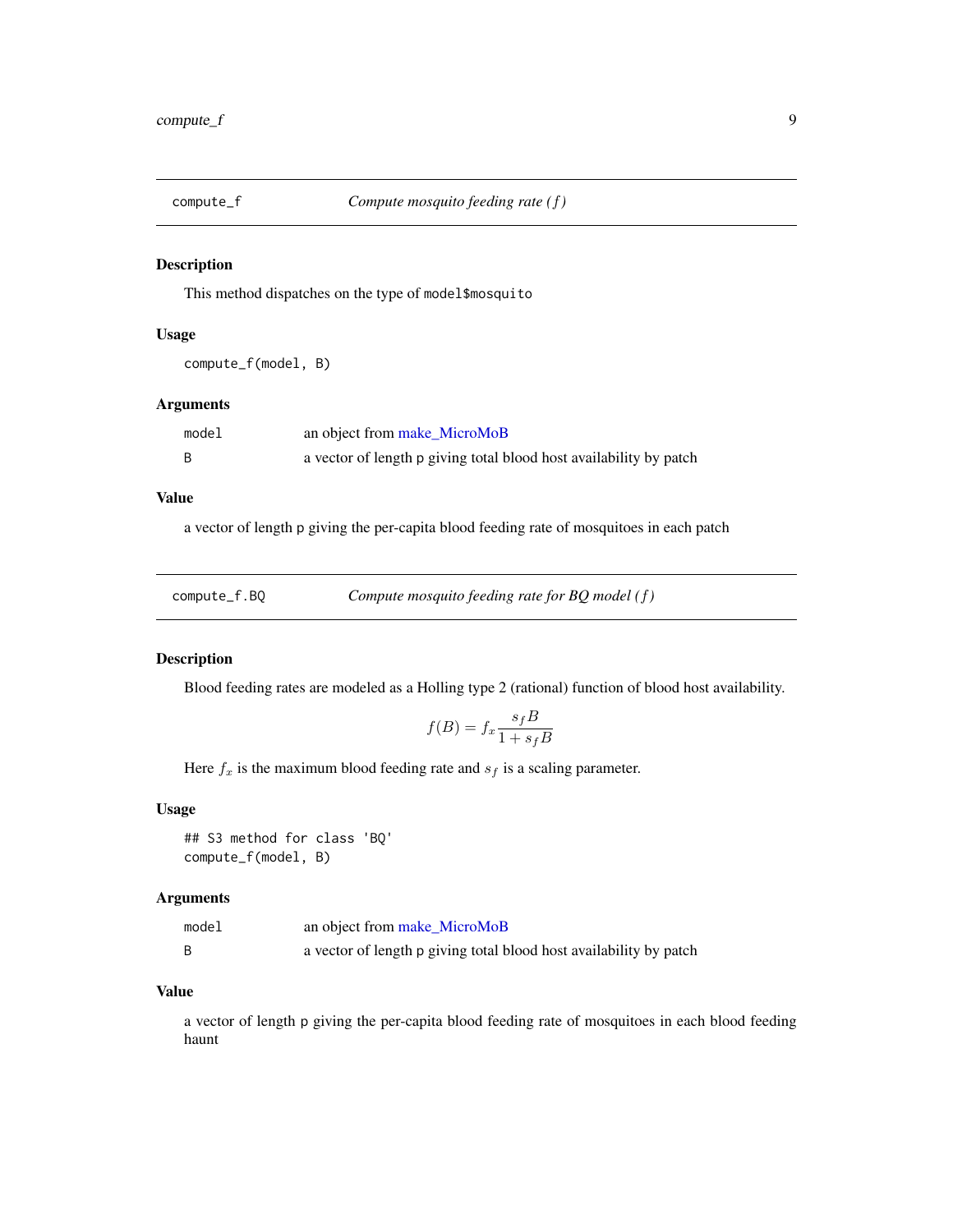<span id="page-9-0"></span>

This method simply returns the f parameter of the mosquito object, because the RM model assumes a constant blood feeding rate.

# Usage

```
## S3 method for class 'RM'
compute_f(model, B)
```
# Arguments

| model | an object from make_MicroMoB                                       |
|-------|--------------------------------------------------------------------|
|       | a vector of length p giving total blood host availability by patch |

#### Value

a vector of length p giving the per-capita blood feeding rate of mosquitoes in each patch

compute\_f.trace *Compute null mosquito feeding rate (*f*)*

# Description

Compute null mosquito feeding rate  $(f)$ 

# Usage

## S3 method for class 'trace' compute\_f(model, B)

# Arguments

| model | an object from make MicroMoB                                       |
|-------|--------------------------------------------------------------------|
|       | a vector of length p giving total blood host availability by patch |

# Value

no return value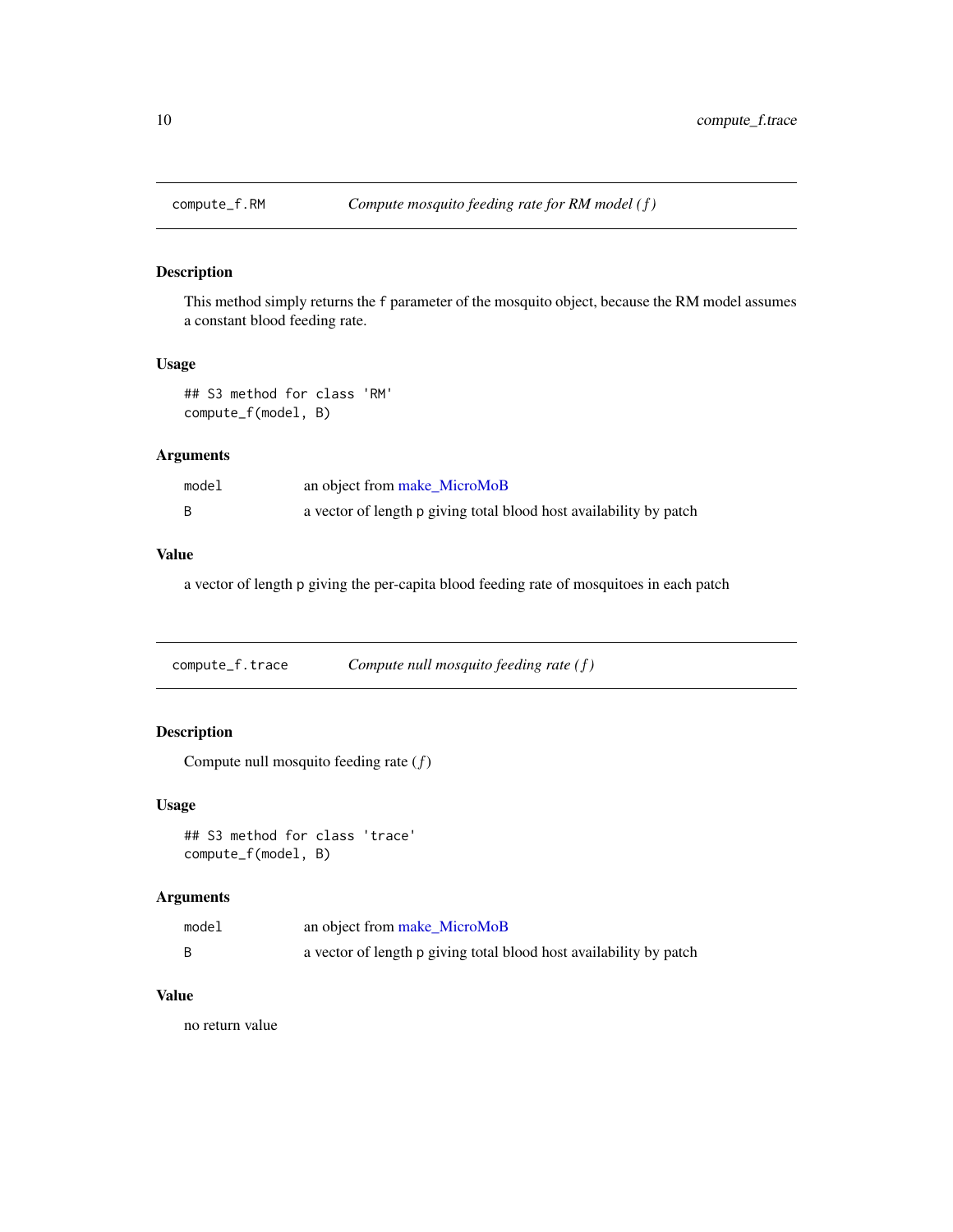<span id="page-10-0"></span>

This method dispatches on the type of model\$human.

## Usage

```
compute_H(model)
```
# Arguments

model an object from [make\\_MicroMoB](#page-42-1)

## Value

a vector of length n giving the size of each human population stratum

| Compute human population strata sizes for MOI model $(H)$<br>compute_H.MOI |
|----------------------------------------------------------------------------|
|----------------------------------------------------------------------------|

# Description

Compute human population strata sizes for MOI model  $(H)$ 

# Usage

## S3 method for class 'MOI' compute\_H(model)

## Arguments

model an object from [make\\_MicroMoB](#page-42-1)

# Value

a vector of length n giving the size of each human population stratum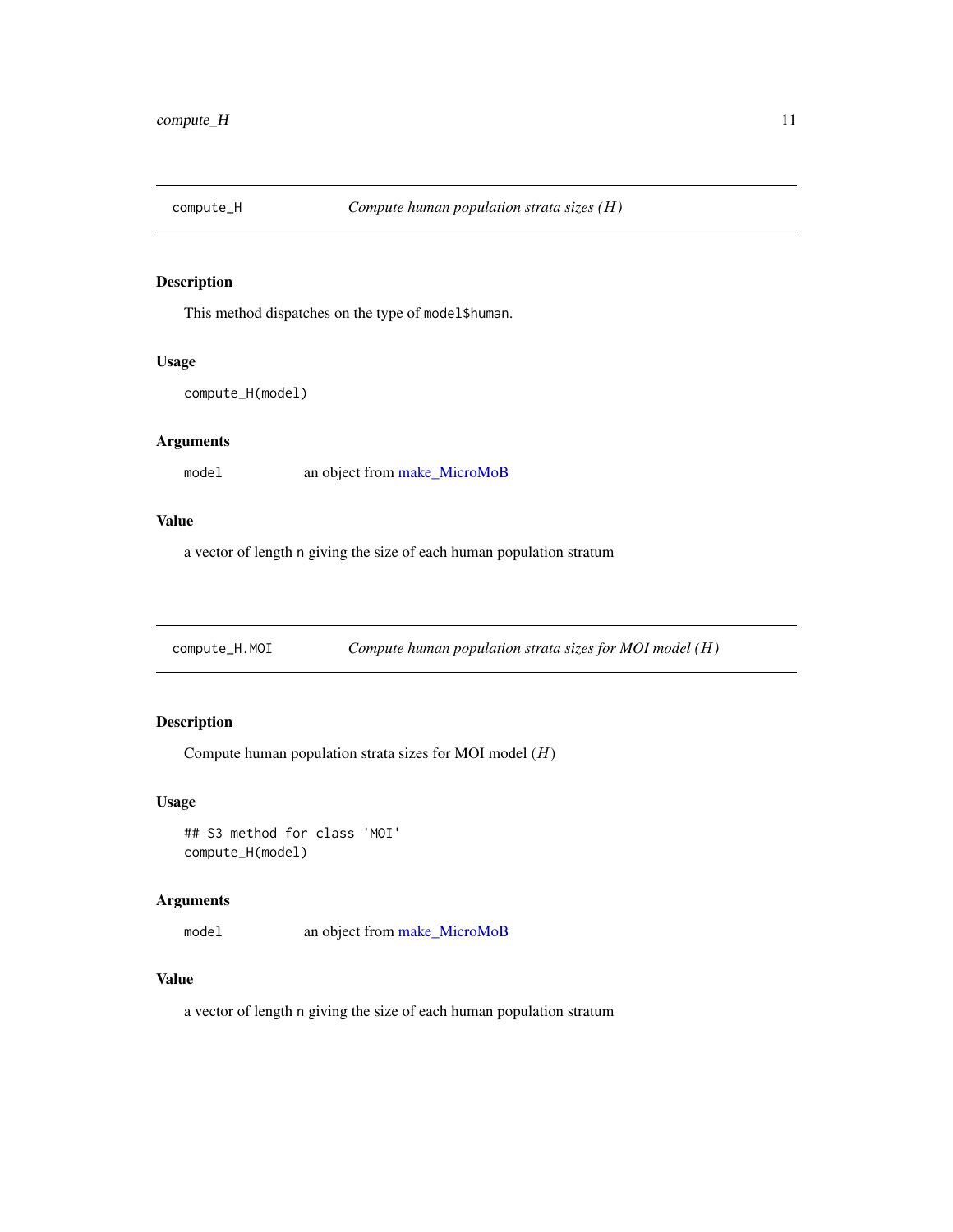<span id="page-11-0"></span>

Compute human population strata sizes for SIP model  $(H)$ 

# Usage

```
## S3 method for class 'SIP'
compute_H(model)
```
# Arguments

model an object from [make\\_MicroMoB](#page-42-1)

# Value

a vector of length n giving the size of each human population stratum

compute\_H.SIR *Compute human population strata sizes for SIR model (*H*)*

# Description

Compute human population strata sizes for SIR model  $(H)$ 

## Usage

## S3 method for class 'SIR' compute\_H(model)

# Arguments

model an object from [make\\_MicroMoB](#page-42-1)

#### Value

a vector of length n giving the size of each human population stratum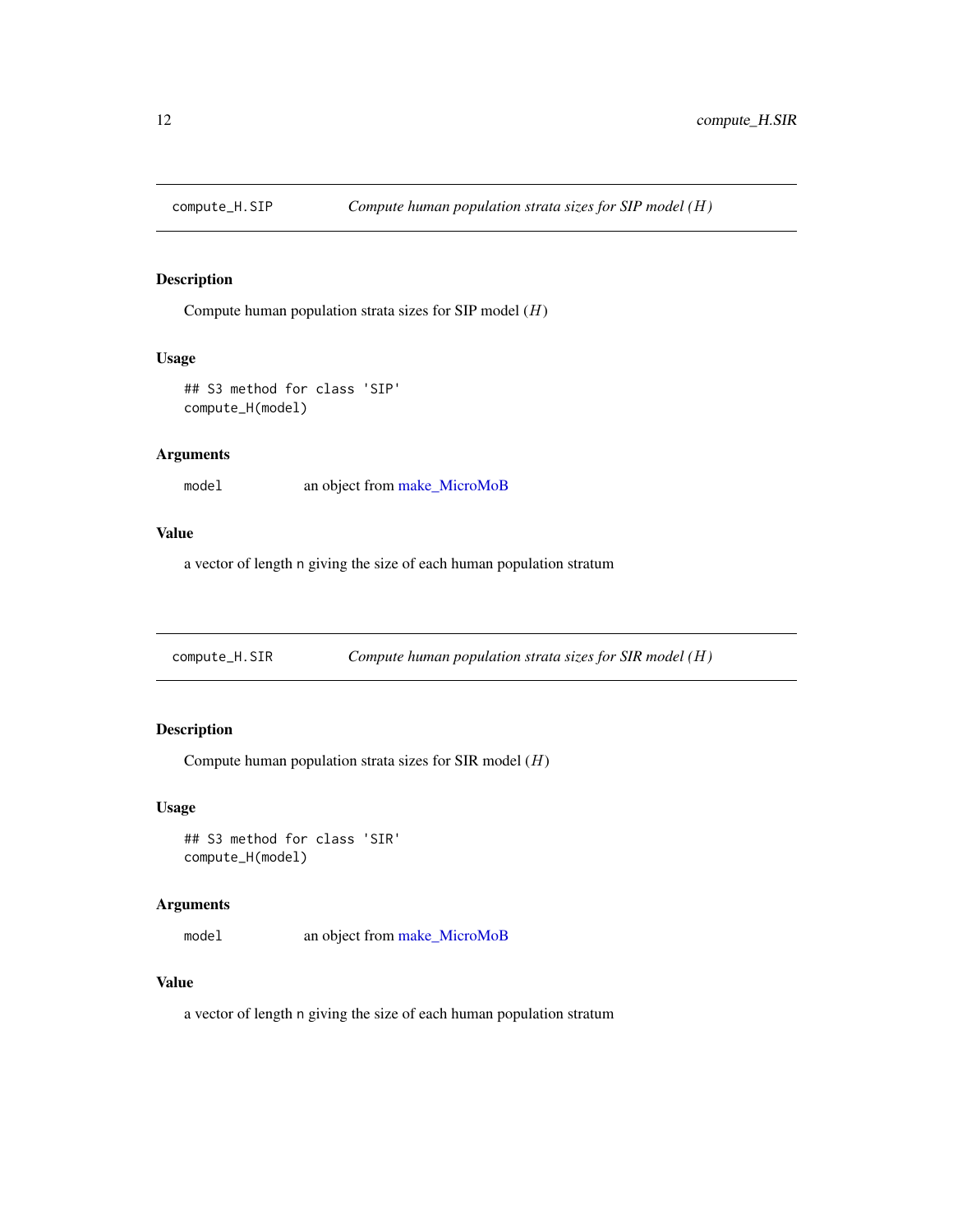<span id="page-12-0"></span>compute\_H.SIS *Compute human population strata sizes for SIS model (*H*)*

# Description

Compute human population strata sizes for SIS model  $(H)$ 

## Usage

```
## S3 method for class 'SIS'
compute_H(model)
```
## Arguments

model an object from [make\\_MicroMoB](#page-42-1)

# Value

a vector of length n giving the size of each human population stratum

|  | compute_0 |  |
|--|-----------|--|
|--|-----------|--|

compute\_O *Compute available alternative blood hosts (*O*)*

# Description

This method dispatches on the type of model\$alternative.

# Usage

```
compute_O(model)
```
# Arguments

model an object from [make\\_MicroMoB](#page-42-1)

# Value

a vector of length p giving biting availability of other blood hosts at each patch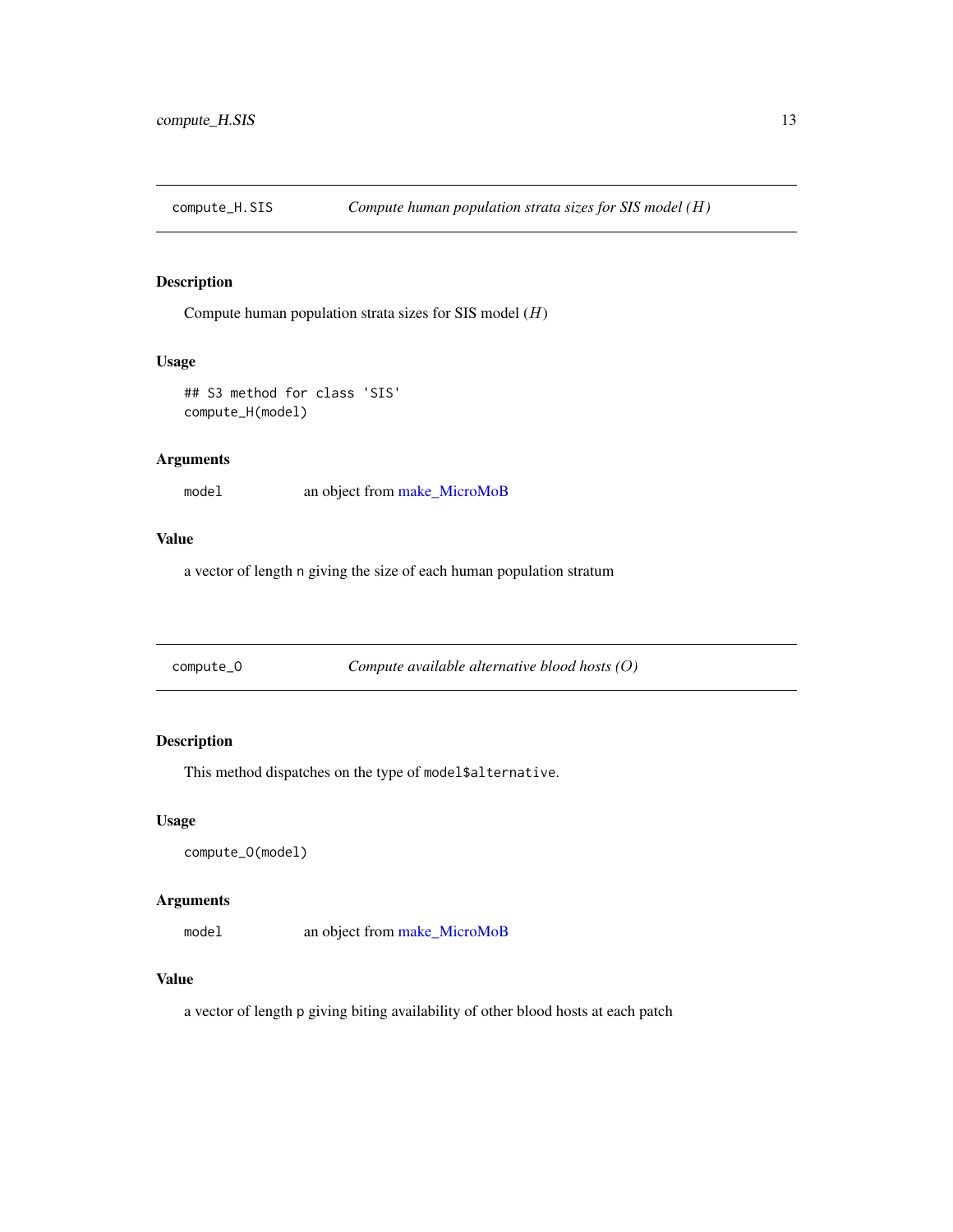<span id="page-13-0"></span>

Compute available alternative blood hosts for trace model (O)

#### Usage

```
## S3 method for class 'trace'
compute_O(model)
```
#### Arguments

model an object from [make\\_MicroMoB](#page-42-1)

# Value

a vector of length p giving biting availability of other blood hosts at each patch

compute\_oviposit *Compute number of eggs laid from oviposition for each patch*

# Description

This method dispatches on the type of model\$mosquito

# Usage

```
compute_oviposit(model)
```
# Arguments

model an object from [make\\_MicroMoB](#page-42-1)

# Value

a vector of length l giving the total number of eggs laid by adult mosquitoes in each aquatic habitat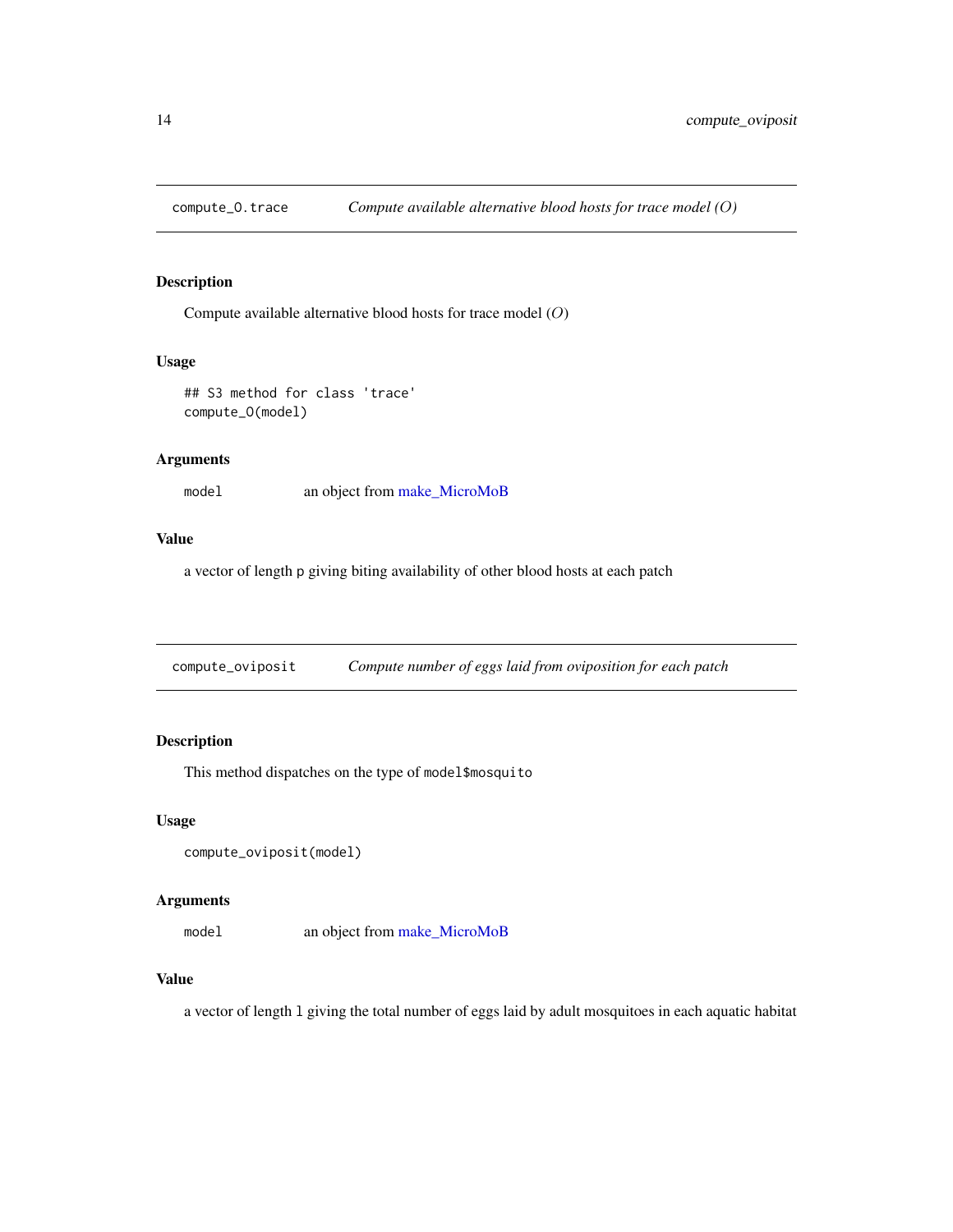<span id="page-14-0"></span>compute\_oviposit.BQ *Compute number of eggs laid from oviposition for each aquatic habitat for BQ model*

# Description

This method returns a vector of length l.

## Usage

```
## S3 method for class 'BQ'
compute_oviposit(model)
```
## Arguments

model an object from [make\\_MicroMoB](#page-42-1)

# Details

see [compute\\_oviposit.BQ\\_deterministic](#page-14-1) and [compute\\_oviposit.BQ\\_stochastic](#page-15-1)

## Value

a vector of length l giving the total number of eggs laid by adult mosquitoes in each aquatic habitat

```
compute_oviposit.BQ_deterministic
```
*Compute number of eggs laid from oviposition for each patch for deterministic RM model*

## Description

Compute number of eggs laid from oviposition for each patch for deterministic RM model

### Usage

```
## S3 method for class 'BQ_deterministic'
compute_oviposit(model)
```
## **Arguments**

model an object from [make\\_MicroMoB](#page-42-1)

## Value

a vector of length l giving the total number of eggs laid by adult mosquitoes in each aquatic habitat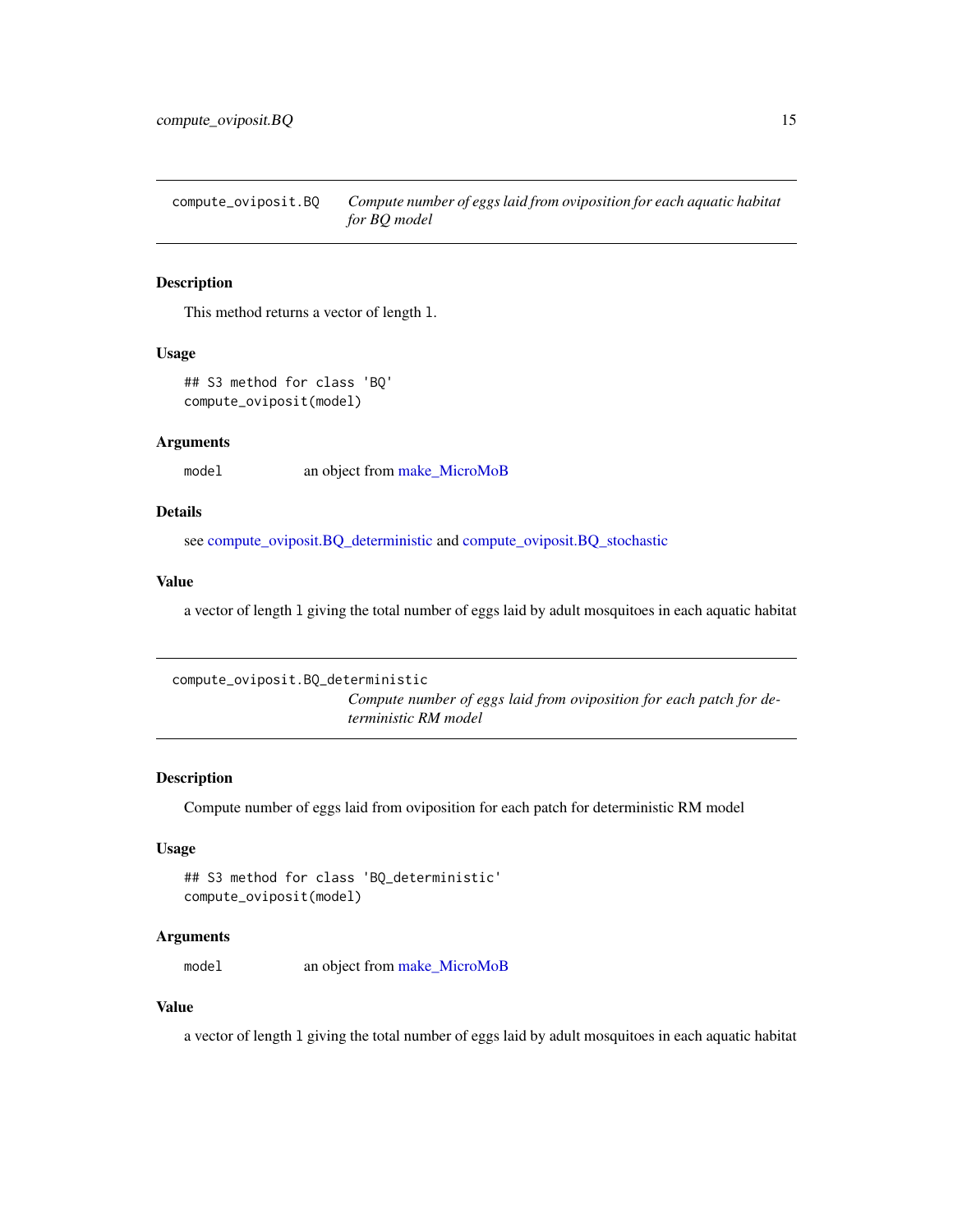```
compute_oviposit.BQ_stochastic
```
*Compute number of eggs laid from oviposition for each patch for stochastic RM model*

# Description

Compute number of eggs laid from oviposition for each patch for stochastic RM model

#### Usage

```
## S3 method for class 'BQ_stochastic'
compute_oviposit(model)
```
#### Arguments

model an object from [make\\_MicroMoB](#page-42-1)

# Value

a vector of length l giving the total number of eggs laid by adult mosquitoes in each aquatic habitat

compute\_oviposit.RM *Compute number of eggs laid from oviposition for each patch for RM model*

# Description

This method returns a vector of length p.

## Usage

## S3 method for class 'RM' compute\_oviposit(model)

#### Arguments

model an object from [make\\_MicroMoB](#page-42-1)

# Details

see [compute\\_oviposit.RM\\_deterministic](#page-16-1) and [compute\\_oviposit.RM\\_stochastic](#page-16-2)

## Value

a vector of length p giving the total number of eggs laid by adult mosquitoes in each patch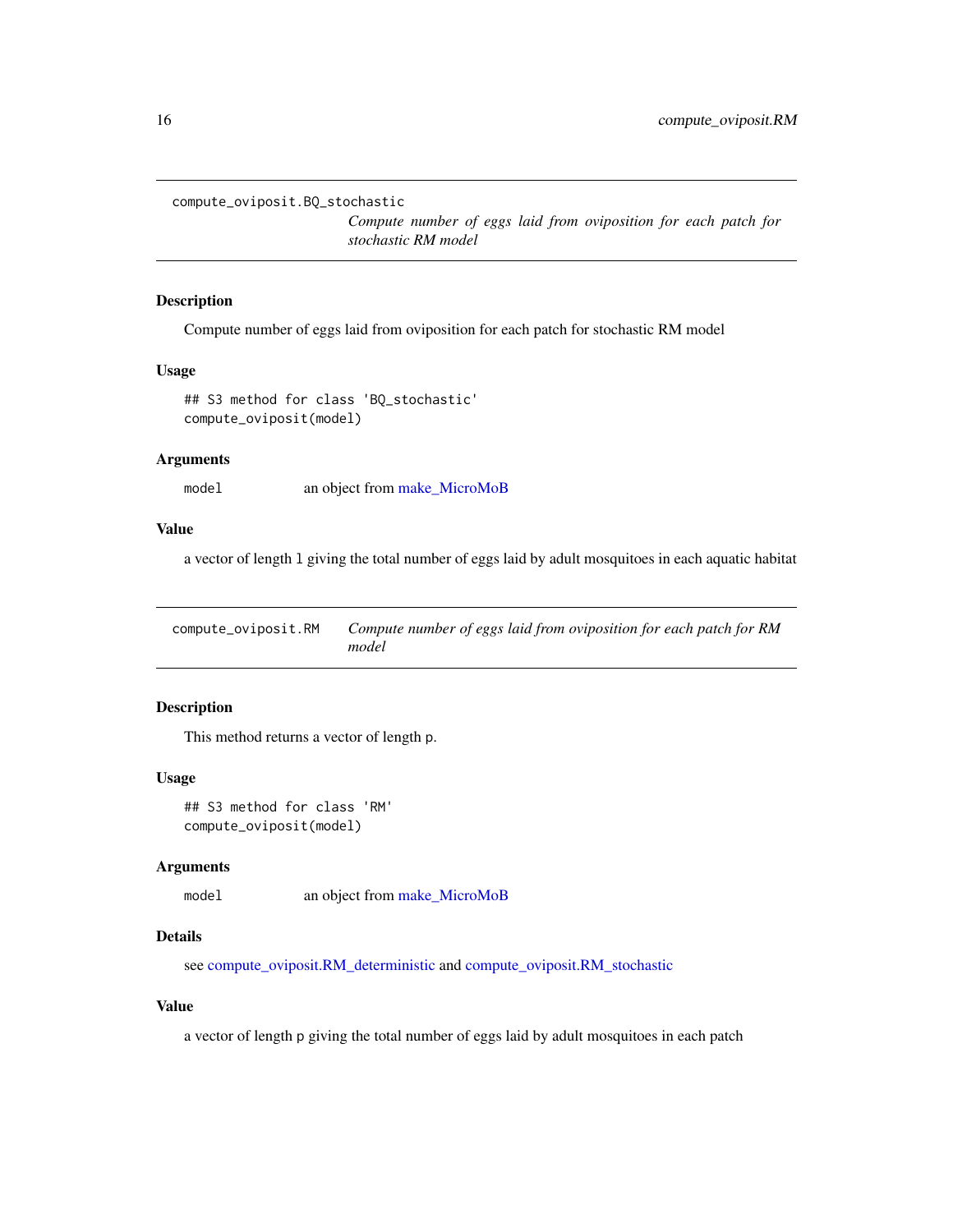<span id="page-16-1"></span><span id="page-16-0"></span>compute\_oviposit.RM\_deterministic

*Compute number of eggs laid from oviposition for each patch for deterministic RM model*

# Description

Compute number of eggs laid from oviposition for each patch for deterministic RM model

# Usage

```
## S3 method for class 'RM_deterministic'
compute_oviposit(model)
```
## Arguments

mode1 an object from [make\\_MicroMoB](#page-42-1)

# Value

a vector of length p giving the total number of eggs laid by adult mosquitoes in each patch

```
compute_oviposit.RM_stochastic
```
*Compute number of eggs laid from oviposition for each patch for stochastic RM model*

## Description

Compute number of eggs laid from oviposition for each patch for stochastic RM model

# Usage

```
## S3 method for class 'RM_stochastic'
compute_oviposit(model)
```
#### Arguments

model an object from [make\\_MicroMoB](#page-42-1)

# Value

a vector of length l giving the total number of eggs laid by adult mosquitoes in each patch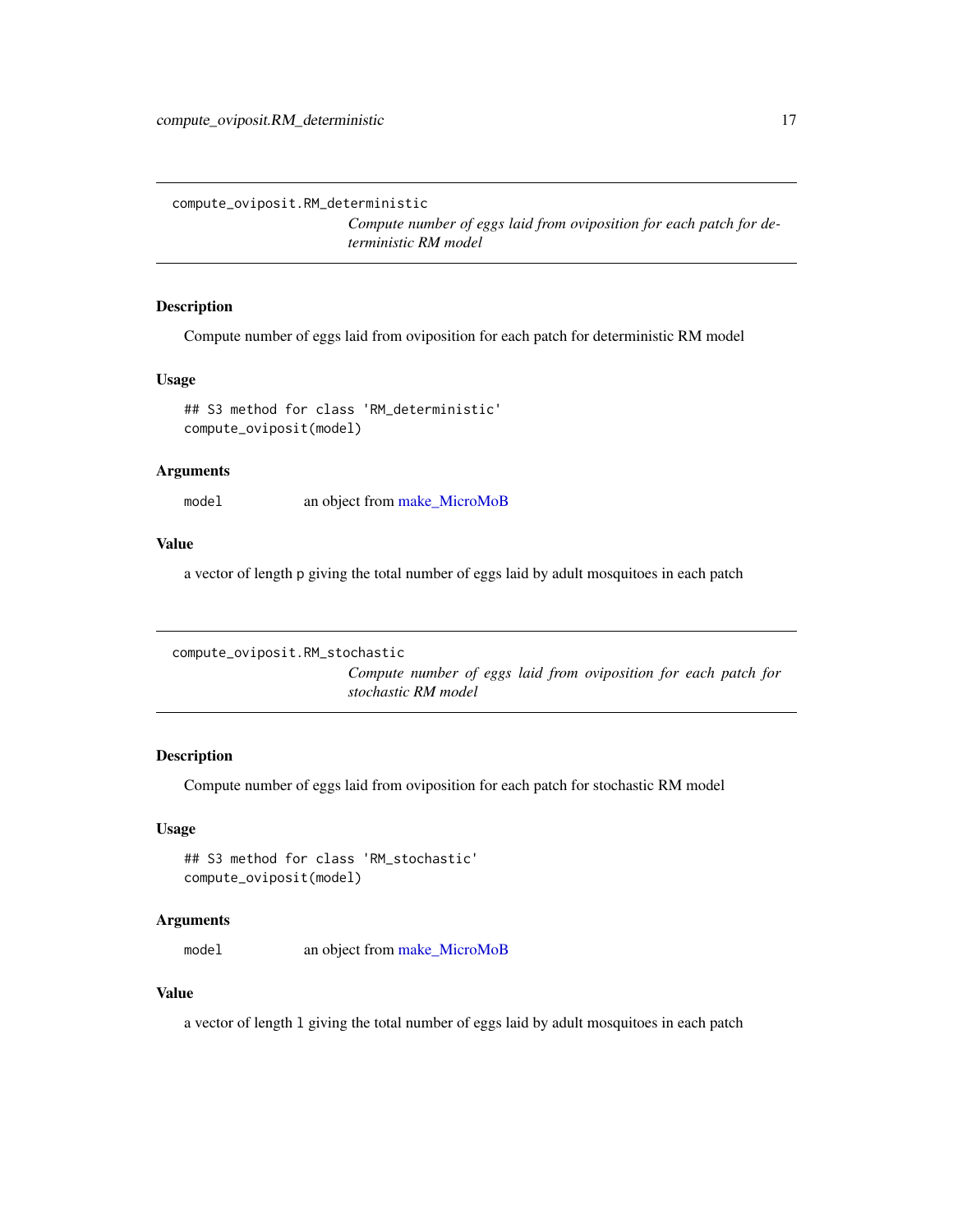```
compute_oviposit.trace
```
*Compute number of eggs laid from oviposition for each patch for null model*

# Description

This method dispatches on the type of model\$mosquito

#### Usage

## S3 method for class 'trace' compute\_oviposit(model)

# Arguments

model an object from [make\\_MicroMoB](#page-42-1)

# Value

a vector of length p giving the total number of eggs laid by adult mosquitoes in each patch

compute\_Psi *Compute time at risk matrix (*Ψ*)*

# Description

The time at risk matrix is  $\Psi = \Theta \xi$  This method dispatches on the type of model\$human.

## Usage

```
compute_Psi(model)
```
## Arguments

model an object from [make\\_MicroMoB](#page-42-1)

## Value

a matrix with n rows and p columns, the time at risk matrix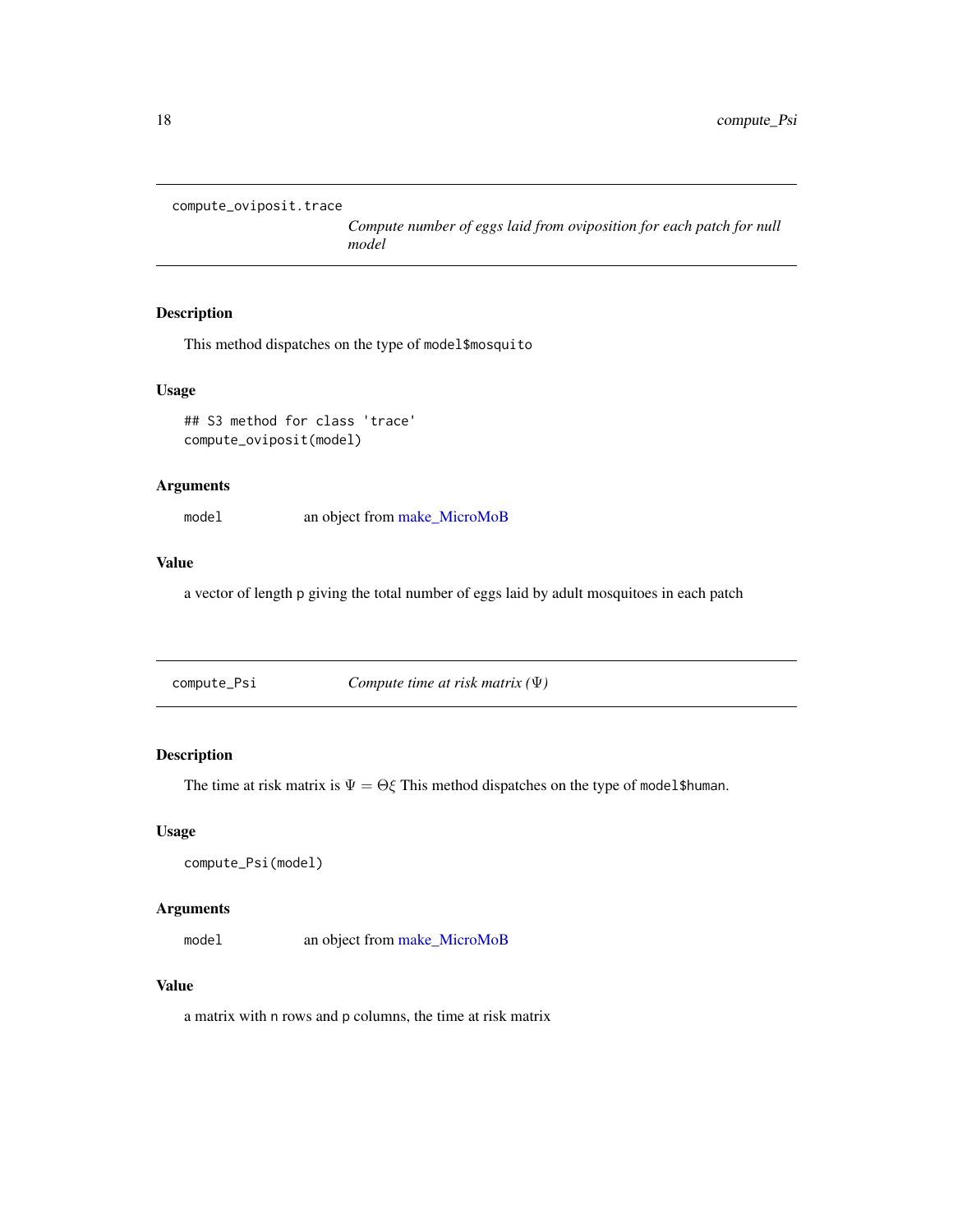<span id="page-18-0"></span>compute\_Psi.MOI *Compute time at risk matrix for MOI model (*Ψ*)*

# Description

Compute time at risk matrix for MOI model  $(\Psi)$ 

# Usage

```
## S3 method for class 'MOI'
compute_Psi(model)
```
# Arguments

model an object from [make\\_MicroMoB](#page-42-1)

# Value

a matrix with n rows and p columns, the time at risk matrix

compute\_Psi.SIP *Compute time at risk matrix for SIP model (*Ψ*)*

# Description

Compute time at risk matrix for SIP model (Ψ)

#### Usage

## S3 method for class 'SIP' compute\_Psi(model)

# Arguments

model an object from [make\\_MicroMoB](#page-42-1)

## Value

a matrix with n rows and p columns, the time at risk matrix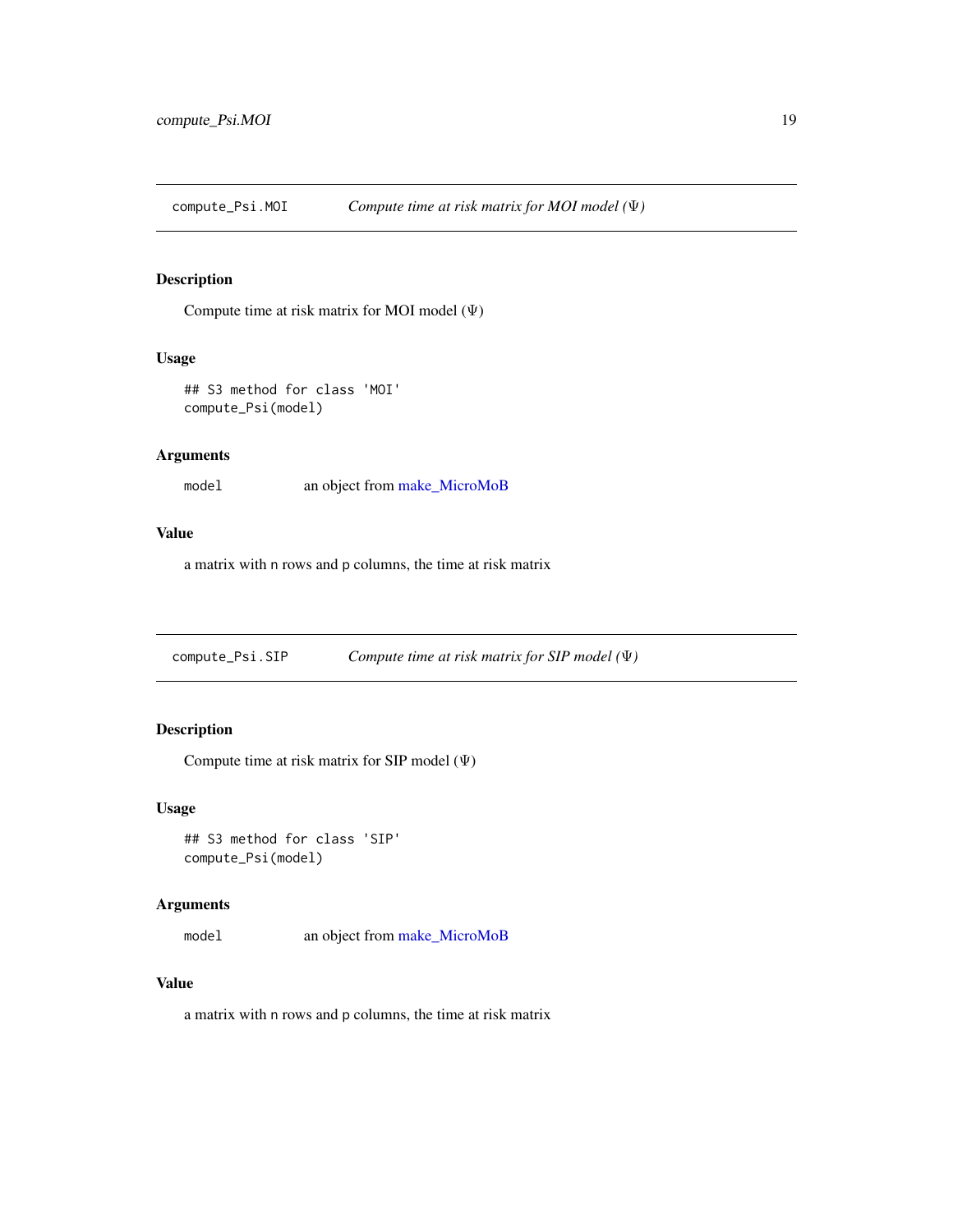<span id="page-19-0"></span>

Compute time at risk matrix for SIR model (Ψ)

# Usage

```
## S3 method for class 'SIR'
compute_Psi(model)
```
# Arguments

model an object from [make\\_MicroMoB](#page-42-1)

# Value

a matrix with n rows and p columns, the time at risk matrix

compute\_Psi.SIS *Compute time at risk matrix for SIS model (*Ψ*)*

# Description

Compute time at risk matrix for SIS model (Ψ)

# Usage

```
## S3 method for class 'SIS'
compute_Psi(model)
```
# Arguments

model an object from [make\\_MicroMoB](#page-42-1)

# Value

a matrix with n rows and p columns, the time at risk matrix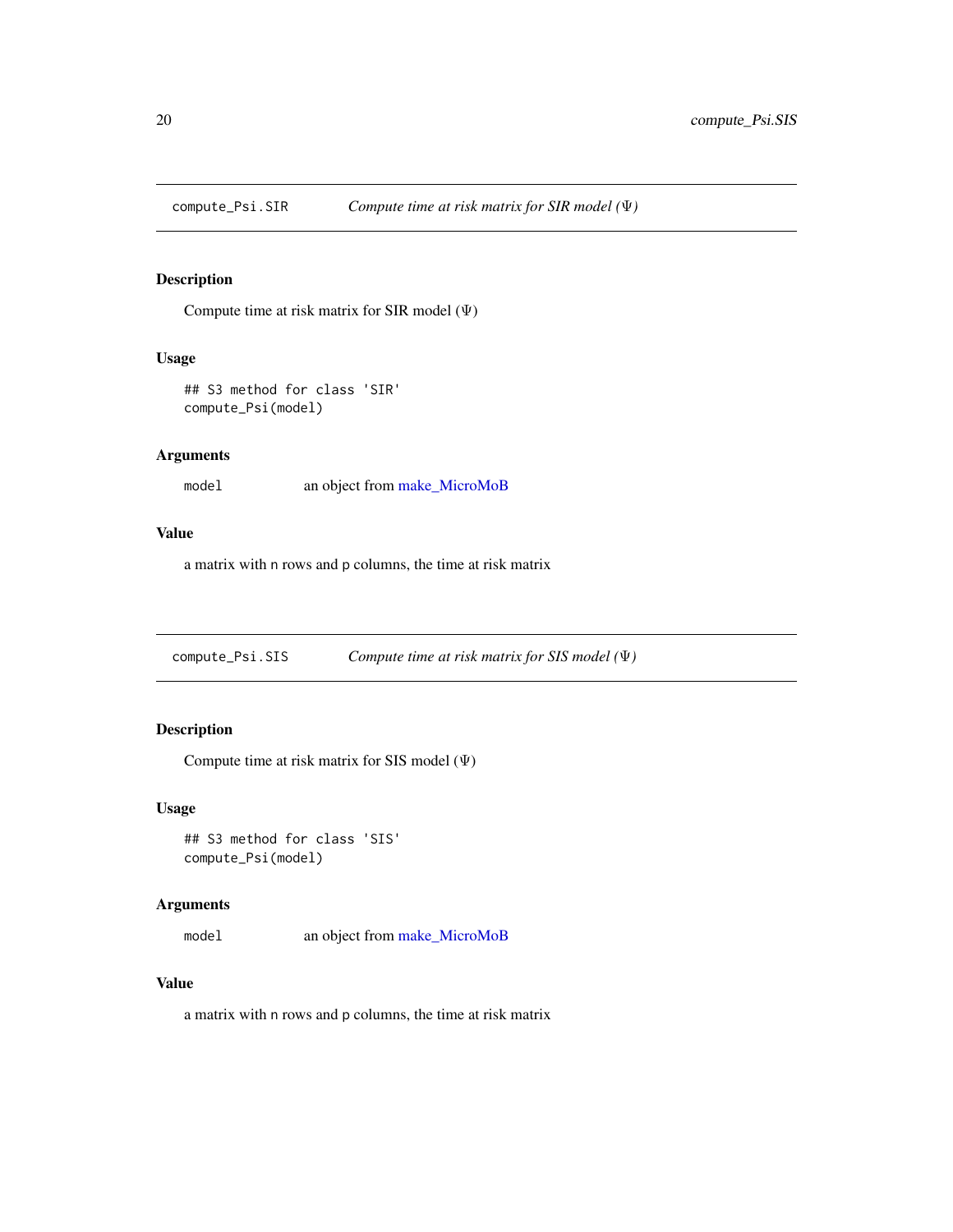<span id="page-20-0"></span>

This method dispatches on the type of model\$mosquito

# Usage

compute\_q(model, W, Wd, B)

# Arguments

| model        | an object from make_MicroMoB                                             |
|--------------|--------------------------------------------------------------------------|
| W            | a vector of length p giving human availability by patch $(W)$            |
| Wd           | a vector of length p giving visitor availability by patch $(W_{\delta})$ |
| <sub>B</sub> | a vector of length p giving total blood host availability by patch $(B)$ |

# Value

a vector of length p giving the proportion of bites taken on human hosts in each patch

| compute_q.BQ | Compute human blood feeding fraction for $BQ$ model (q) |  |
|--------------|---------------------------------------------------------|--|
|--------------|---------------------------------------------------------|--|

# Description

The human blood feeding fraction is simply the proportion of human hosts.

## Usage

```
## S3 method for class 'BQ'
compute_q(model, W, Wd, B)
```
# Arguments

| model | an object from make MicroMoB                                             |
|-------|--------------------------------------------------------------------------|
| W     | a vector of length p giving human availability by patch $(W)$            |
| Wd    | a vector of length p giving visitor availability by patch $(W_{\delta})$ |
| - B   | a vector of length p giving total blood host availability by patch $(B)$ |

# Value

a vector of length p giving the proportion of bites taken on human hosts in each blood feeding haunt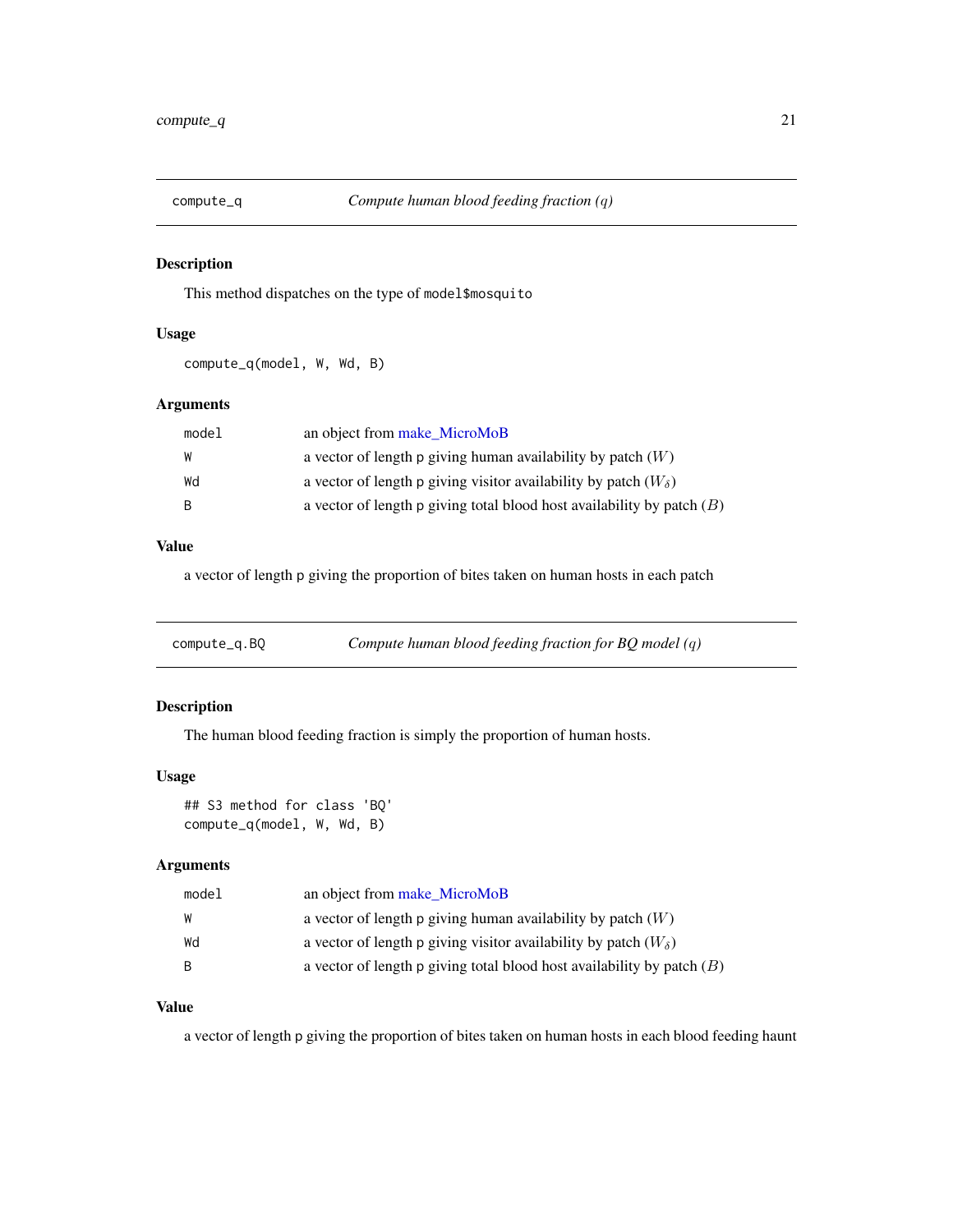<span id="page-21-0"></span>

This method simply returns the q parameter of the mosquito object, because the RM model assumes a constant fraction of blood meals are taken on human hosts.

# Usage

## S3 method for class 'RM' compute\_q(model, W, Wd, B)

# Arguments

| model        | an object from make_MicroMoB                                             |
|--------------|--------------------------------------------------------------------------|
| W            | a vector of length p giving human availability by patch $(W)$            |
| Wd           | a vector of length p giving visitor availability by patch $(W_{\delta})$ |
| <sup>B</sup> | a vector of length p giving total blood host availability by patch $(B)$ |

# Value

a vector of length p giving the proportion of bites taken on human hosts in each patch

| compute_q.trace | Compute null human blood feeding fraction $(q)$ |  |  |  |
|-----------------|-------------------------------------------------|--|--|--|
|-----------------|-------------------------------------------------|--|--|--|

# Description

Compute null human blood feeding fraction (q)

## Usage

```
## S3 method for class 'trace'
compute_q(model, W, Wd, B)
```
# Arguments

| model | an object from make_MicroMoB                                             |
|-------|--------------------------------------------------------------------------|
| W     | a vector of length p giving human availability by patch $(W)$            |
| Wd    | a vector of length p giving visitor availability by patch $(W_{\delta})$ |
| B.    | a vector of length p giving total blood host availability by patch $(B)$ |

# Value

no return value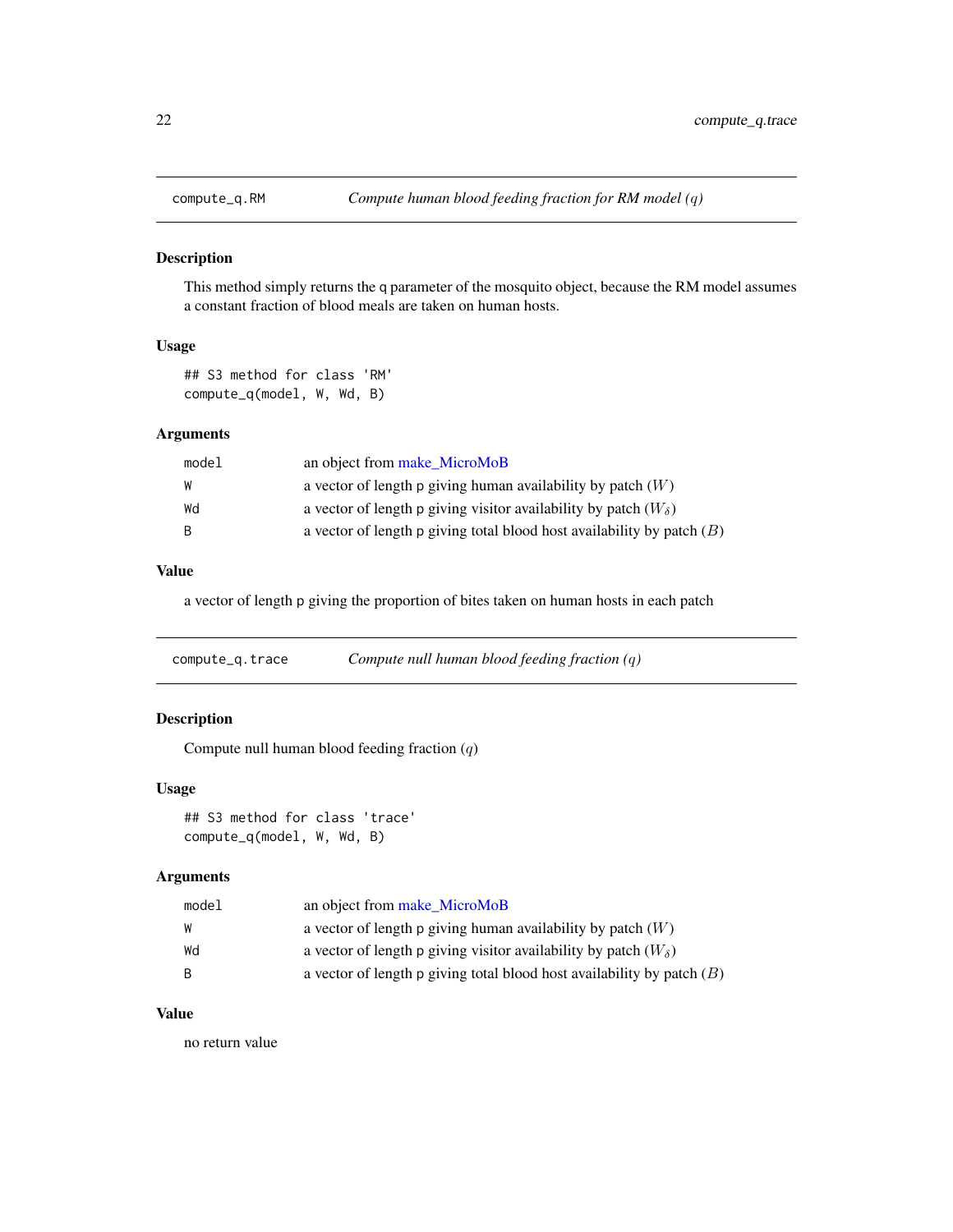<span id="page-22-0"></span>

This method dispatches on the type of model\$visitor.

## Usage

```
compute_Wd(model)
```
# Arguments

model an object from [make\\_MicroMoB](#page-42-1)

# Value

a vector of length p giving biting availability of visitors at each patch

compute\_Wd.trace *Compute available visitors for trace model (*W*\_*δ*)*

# Description

Compute available visitors for trace model  $(W_\delta)$ 

# Usage

## S3 method for class 'trace' compute\_Wd(model)

# Arguments

model an object from [make\\_MicroMoB](#page-42-1)

# Value

a vector of length p giving biting availability of visitors at each patch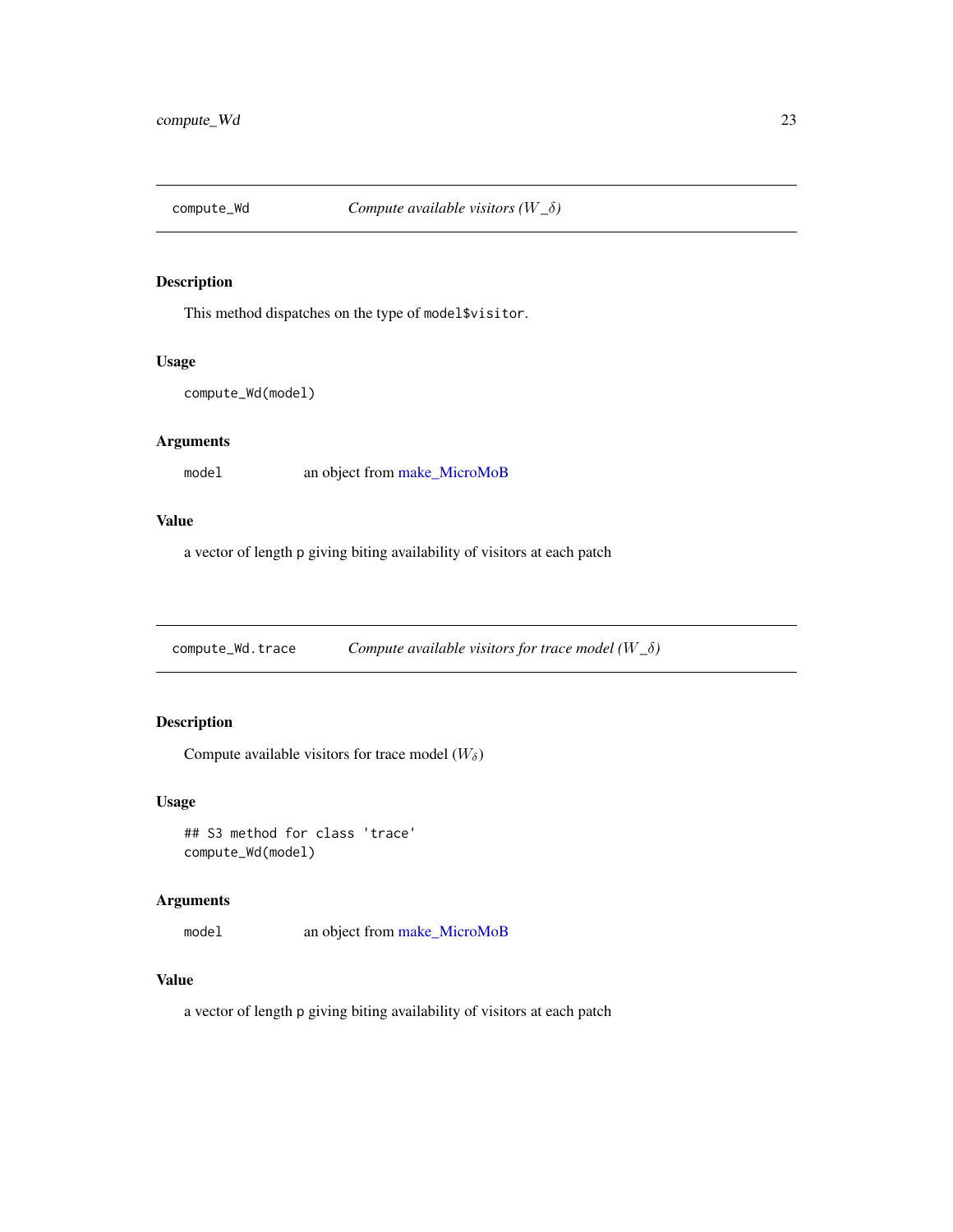<span id="page-23-0"></span>

This method dispatches on the type of model\$human.

## Usage

```
compute_wf(model)
```
# Arguments

model an object from [make\\_MicroMoB](#page-42-1)

## Value

a vector of length n giving the biting weights of human hosts in each stratum

compute\_wf.MOI *Compute human biting weights for MOI model (*w*\_*f*)*

# Description

Compute human biting weights for MOI model  $(w_f)$ 

# Usage

```
## S3 method for class 'MOI'
compute_wf(model)
```
# Arguments

model an object from [make\\_MicroMoB](#page-42-1)

# Value

a vector of length n giving the biting weights of human hosts in each stratum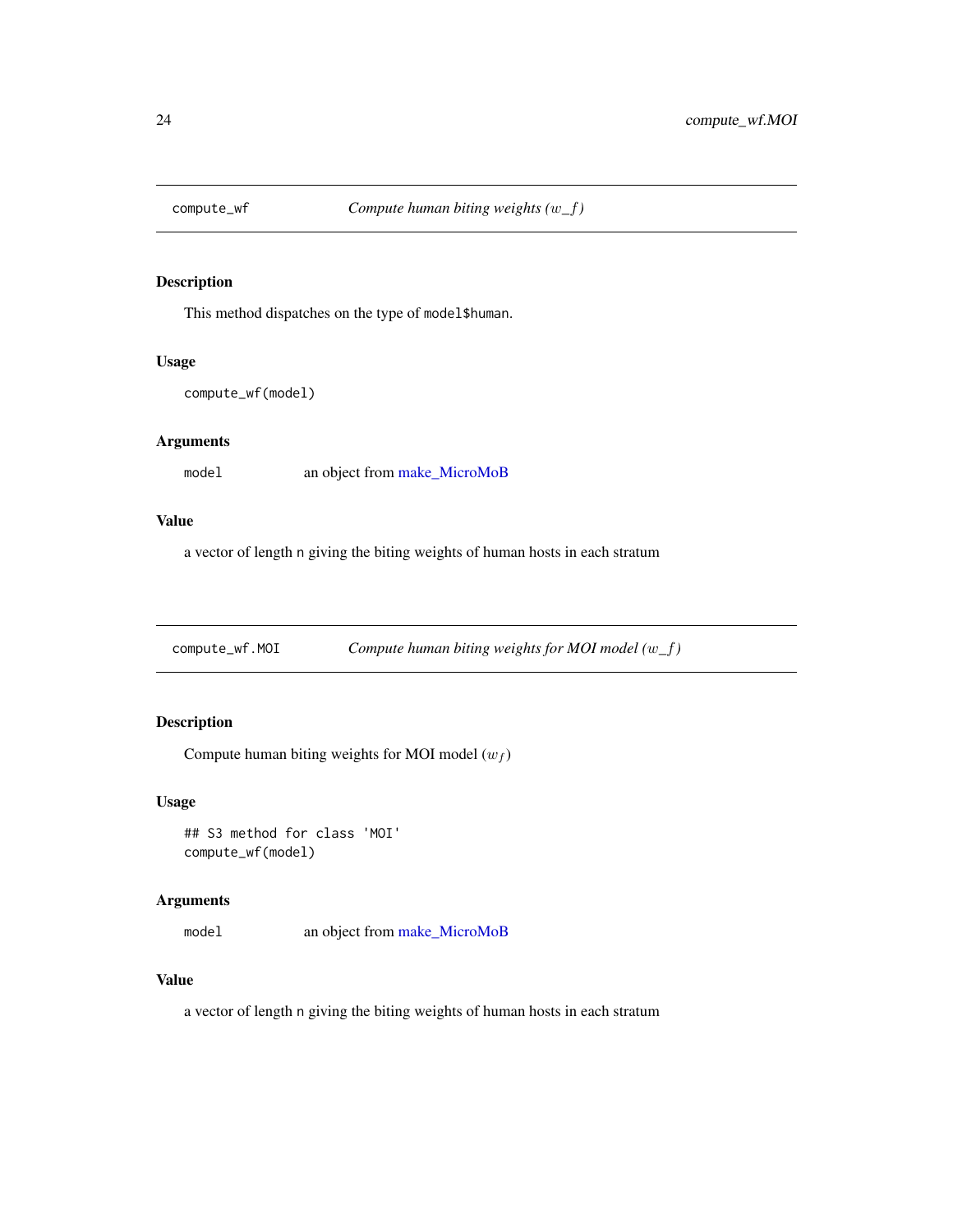<span id="page-24-0"></span>compute\_wf.SIP *Compute human biting weights for SIP model (*w*\_*f*)*

# Description

Compute human biting weights for SIP model  $(w_f)$ 

# Usage

```
## S3 method for class 'SIP'
compute_wf(model)
```
# Arguments

model an object from [make\\_MicroMoB](#page-42-1)

# Value

a vector of length n giving the biting weights of human hosts in each stratum

compute\_wf.SIR *Compute human biting weights for SIR model (*w*\_*f*)*

# Description

Compute human biting weights for SIR model  $(w_f)$ 

#### Usage

## S3 method for class 'SIR' compute\_wf(model)

## Arguments

model an object from [make\\_MicroMoB](#page-42-1)

# Value

a vector of length n giving the biting weights of human hosts in each stratum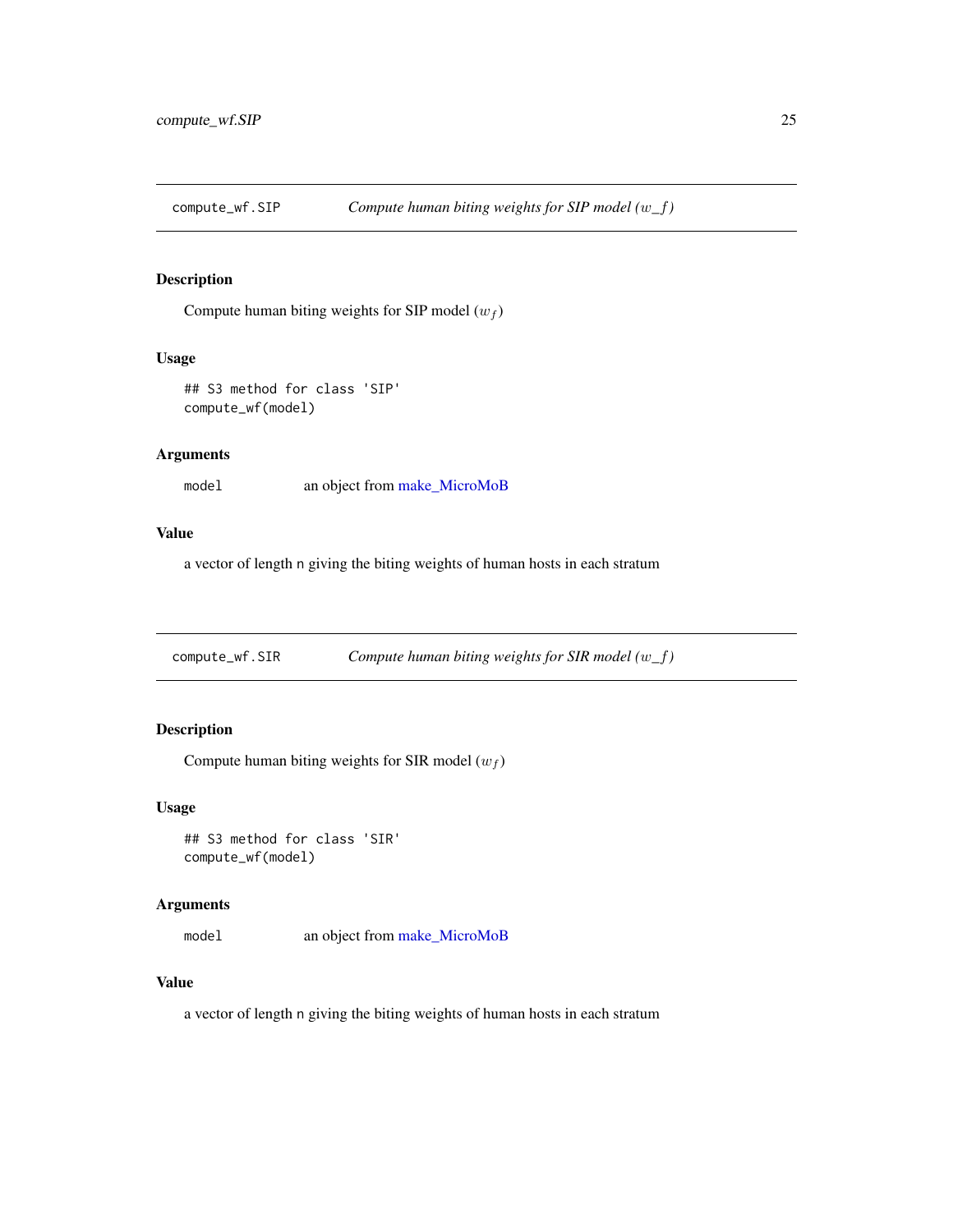<span id="page-25-0"></span>

Compute human biting weights for SIS model  $(w_f)$ 

#### Usage

```
## S3 method for class 'SIS'
compute_wf(model)
```
# Arguments

model an object from [make\\_MicroMoB](#page-42-1)

# Value

a vector of length n giving the biting weights of human hosts in each stratum

compute\_x *Compute net infectiousness of humans (*x*)*

## Description

In a Ross-Macdonald style transmission model, this is computed as

 $x=cX$ 

This method dispatches on the type of model\$human.

## Usage

```
compute_x(model)
```
# Arguments

model an object from [make\\_MicroMoB](#page-42-1)

#### Value

a vector of length n giving the net infectiousness of human hosts in each stratum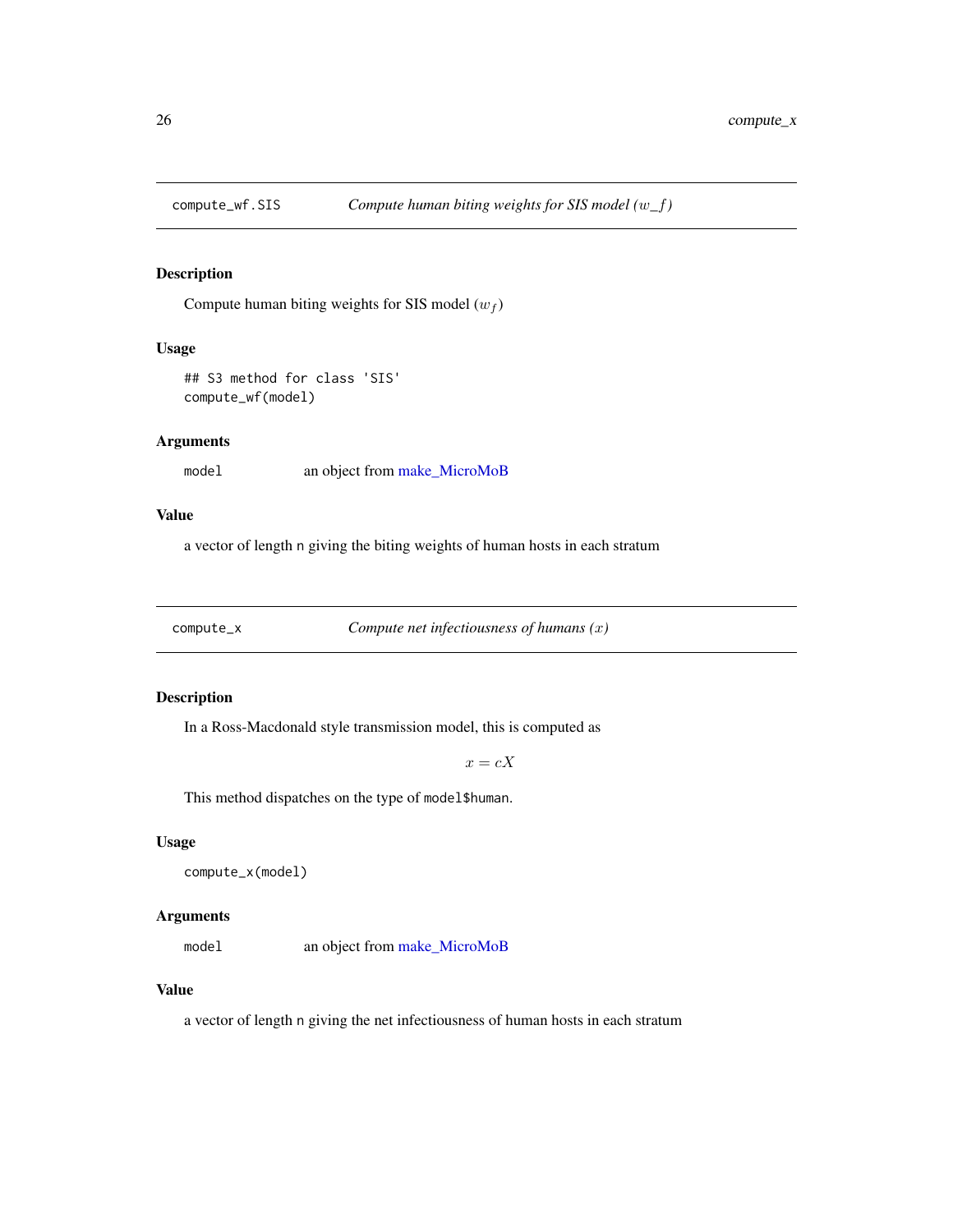<span id="page-26-0"></span>

In the simple MOI (queueing) model here (M/M/inf), net infectiousness is considered not to vary with increasing MOI. It is calculated as

$$
c\cdot (1-\frac{X_0}{H})
$$

where  $X_0$  is the number of uninfected persons (multiplicity of infection of zero).

## Usage

## S3 method for class 'MOI' compute\_x(model)

## Arguments

model an object from [make\\_MicroMoB](#page-42-1)

## Value

a vector of length n giving the net infectiousness of human hosts in each stratum

compute\_x.SIP *Compute net infectiousness for SIP model (*x*)*

# Description

Compute net infectiousness for SIP model  $(x)$ 

# Usage

## S3 method for class 'SIP' compute\_x(model)

## Arguments

mode1 an object from [make\\_MicroMoB](#page-42-1)

# Value

a vector of length n giving the net infectiousness of human hosts in each stratum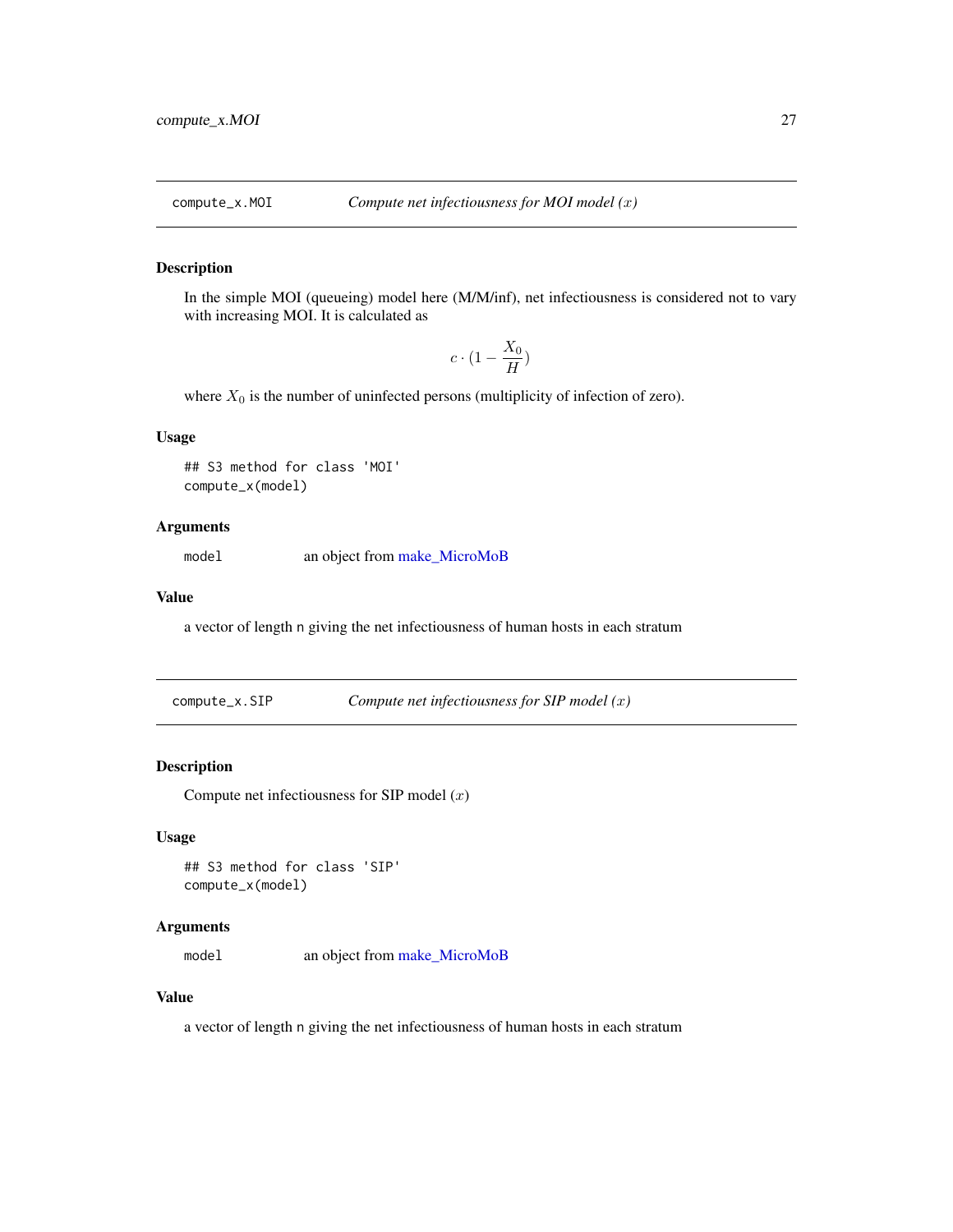<span id="page-27-0"></span>

Compute net infectiousness for SIR model  $(x)$ 

# Usage

```
## S3 method for class 'SIR'
compute_x(model)
```
# Arguments

model an object from [make\\_MicroMoB](#page-42-1)

# Value

a vector of length n giving the net infectiousness of human hosts in each stratum

compute\_x.SIS *Compute net infectiousness for SIS model (*x*)*

# Description

Compute net infectiousness for SIS model  $(x)$ 

## Usage

```
## S3 method for class 'SIS'
compute_x(model)
```
# Arguments

model an object from [make\\_MicroMoB](#page-42-1)

#### Value

a vector of length n giving the net infectiousness of human hosts in each stratum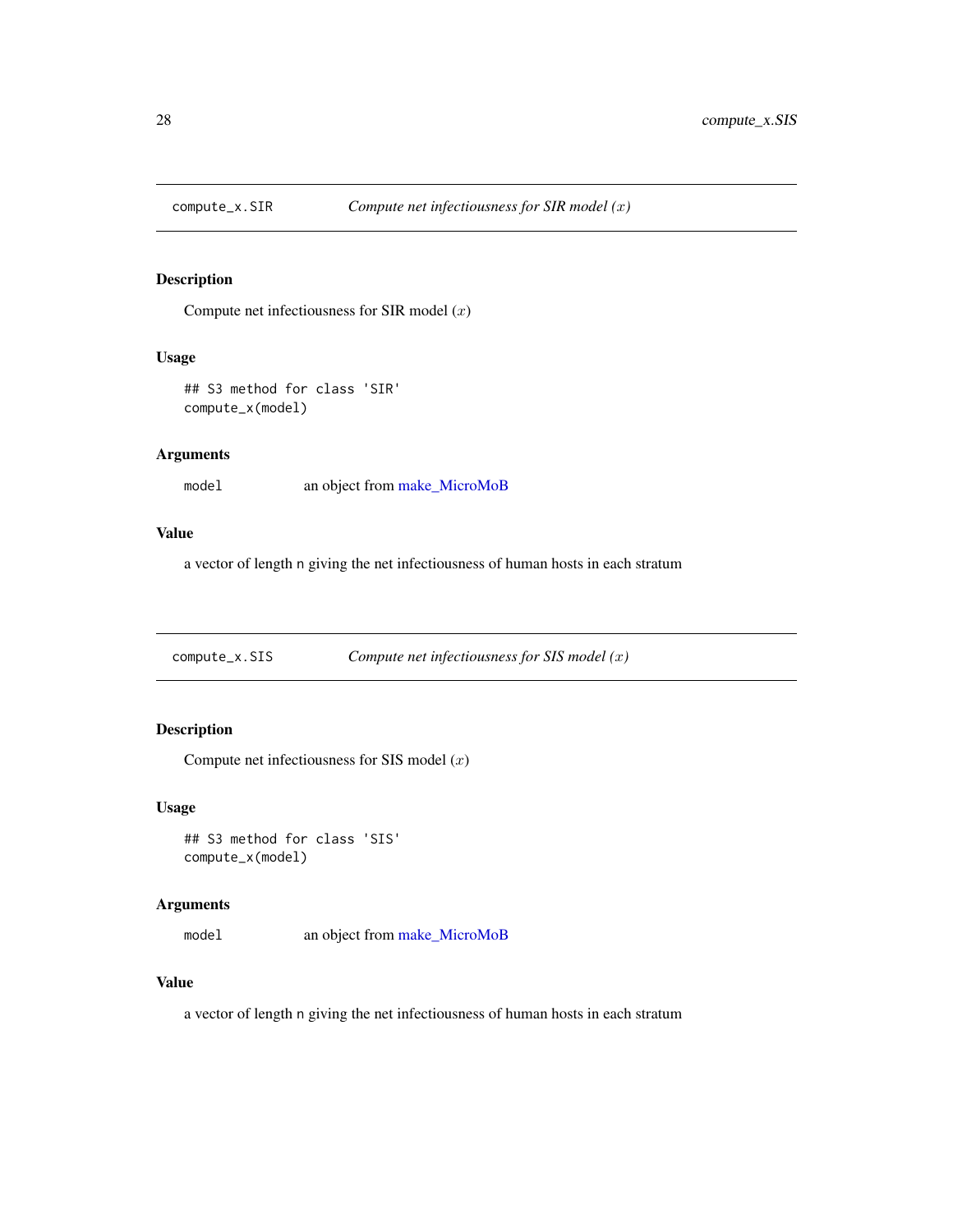<span id="page-28-0"></span>

This method dispatches on the type of model\$visitor.

## Usage

```
compute_xd(model)
```
# Arguments

model an object from [make\\_MicroMoB](#page-42-1)

## Value

a vector of length p giving net infectiousness of visitors at each patch

compute\_xd.trace *Compute net infectiousness of visitors for trace model (*x*\_*δ*)*

# Description

Compute net infectiousness of visitors for trace model  $(x_\delta)$ 

# Usage

## S3 method for class 'trace' compute\_xd(model)

## Arguments

model an object from [make\\_MicroMoB](#page-42-1)

# Value

a vector of length p giving net infectiousness of visitors at each patch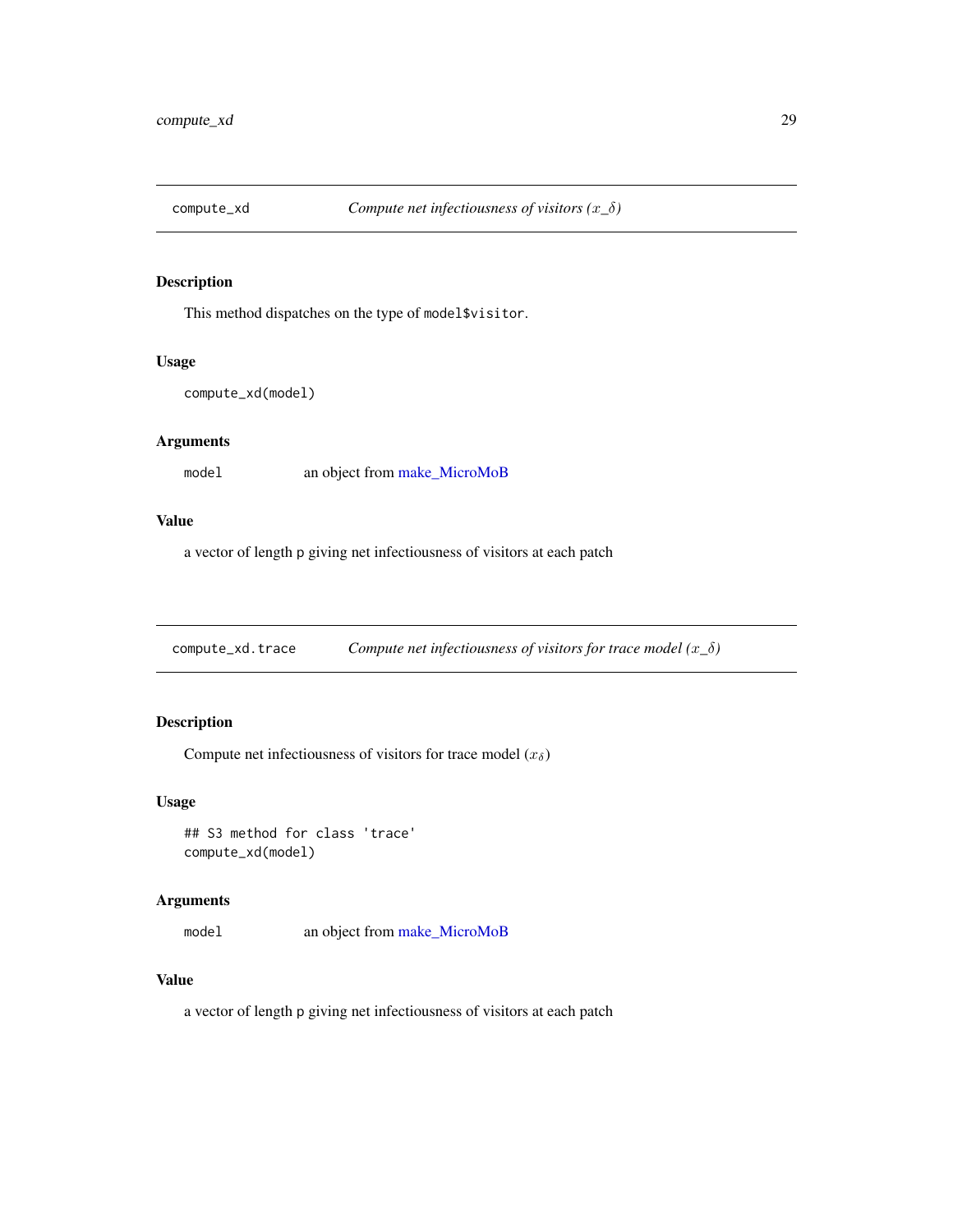<span id="page-29-0"></span>

This method dispatches on the type of model\$mosquito. Z is also known as the "sporozoite rate" in malariology.

#### Usage

```
compute_Z(model)
```
## Arguments

model an object from [make\\_MicroMoB](#page-42-1)

## Value

a vector of length p giving the density of infected and infectious mosquitoes in each patch

compute\_Z.BQ *Compute density of infective mosquitoes for BQ model (*Z*)*

# Description

This method returns Z.

## Usage

## S3 method for class 'BQ' compute\_Z(model)

## Arguments

model an object from [make\\_MicroMoB](#page-42-1)

## Value

a vector of length p giving the density of infected and infectious mosquitoes in each blood feeding haunt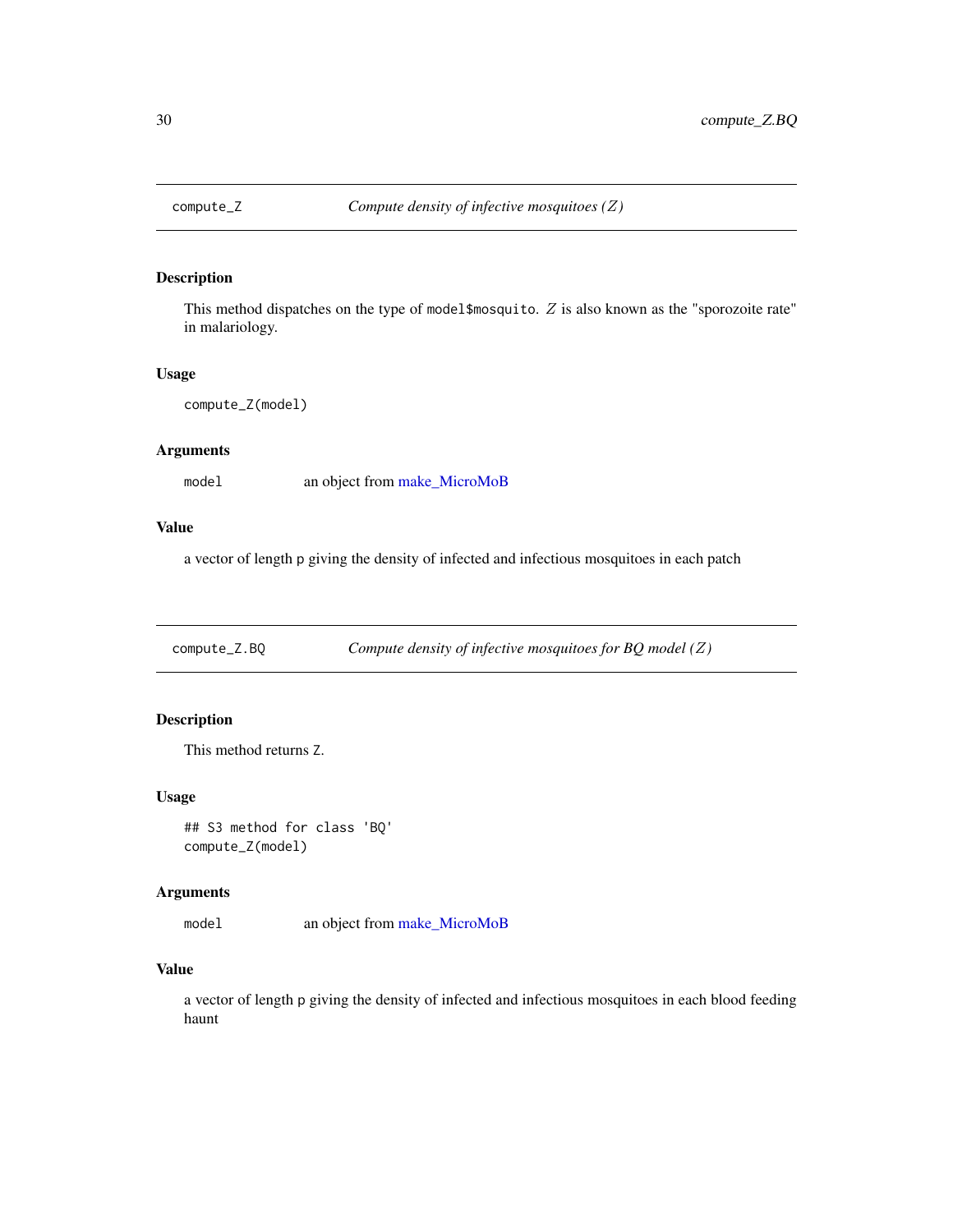<span id="page-30-0"></span>

This method returns Z.

# Usage

## S3 method for class 'RM' compute\_Z(model)

# Arguments

model an object from [make\\_MicroMoB](#page-42-1)

# Value

a vector of length p giving the density of infected and infectious mosquitoes in each patch

compute\_Z.trace *Compute null density of infective mosquitoes (*Z*)*

# Description

Compute null density of infective mosquitoes  $(Z)$ 

## Usage

## S3 method for class 'trace' compute\_Z(model)

## Arguments

model an object from [make\\_MicroMoB](#page-42-1)

# Value

no return value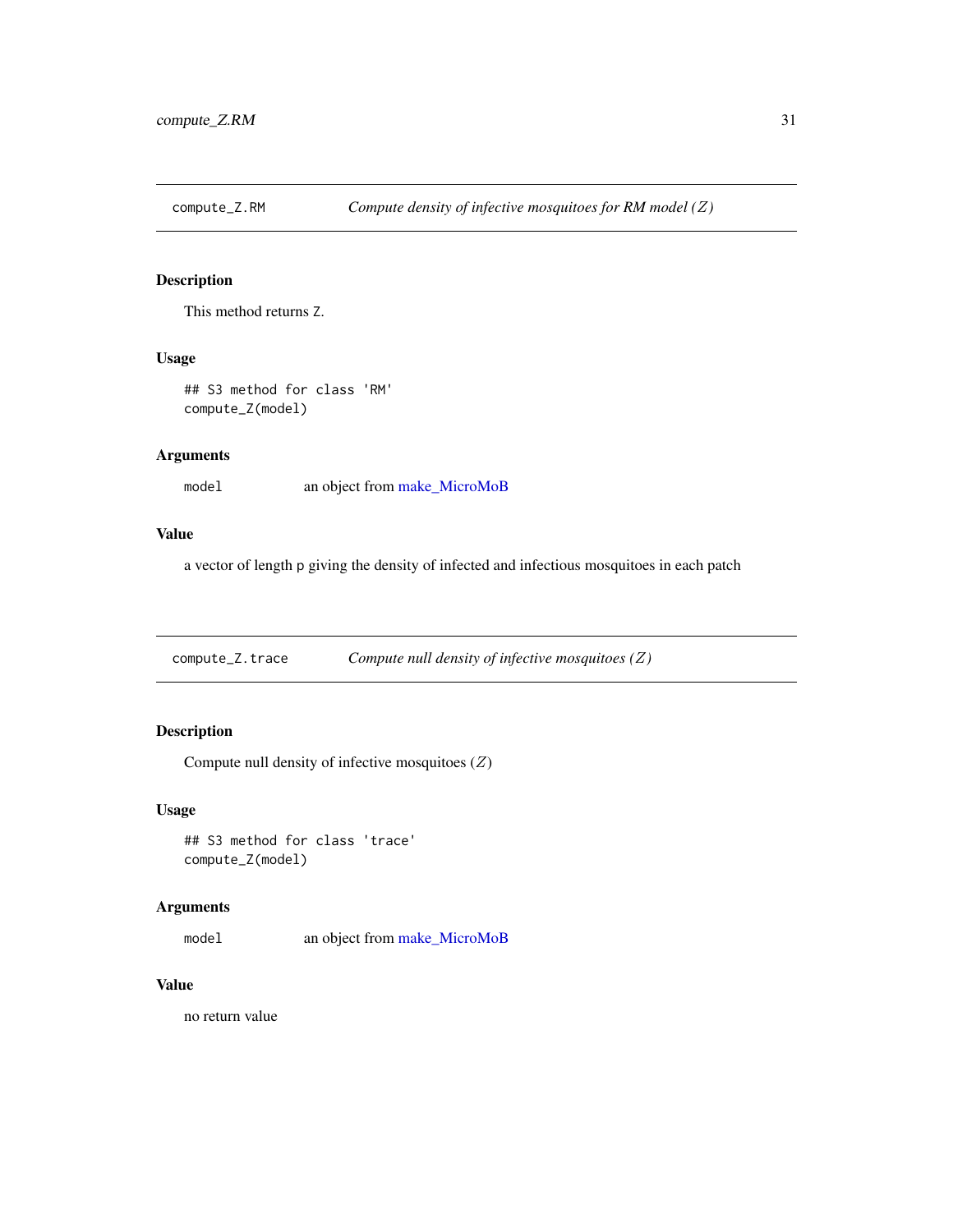<span id="page-31-0"></span>

Distribute items into bins as evenly as possible

# Usage

distribute(n, p)

# Arguments

| n | number of bins  |
|---|-----------------|
| p | number of items |

# Value

a numeric vector of bin sizes

divmod *Division of integers*

# Description

Division of integers

# Usage

divmod(a, b)

# Arguments

| a | the dividend |
|---|--------------|
| b | the divisor  |

# Value

a list with two elements, quo (quotient) and rem (remainder)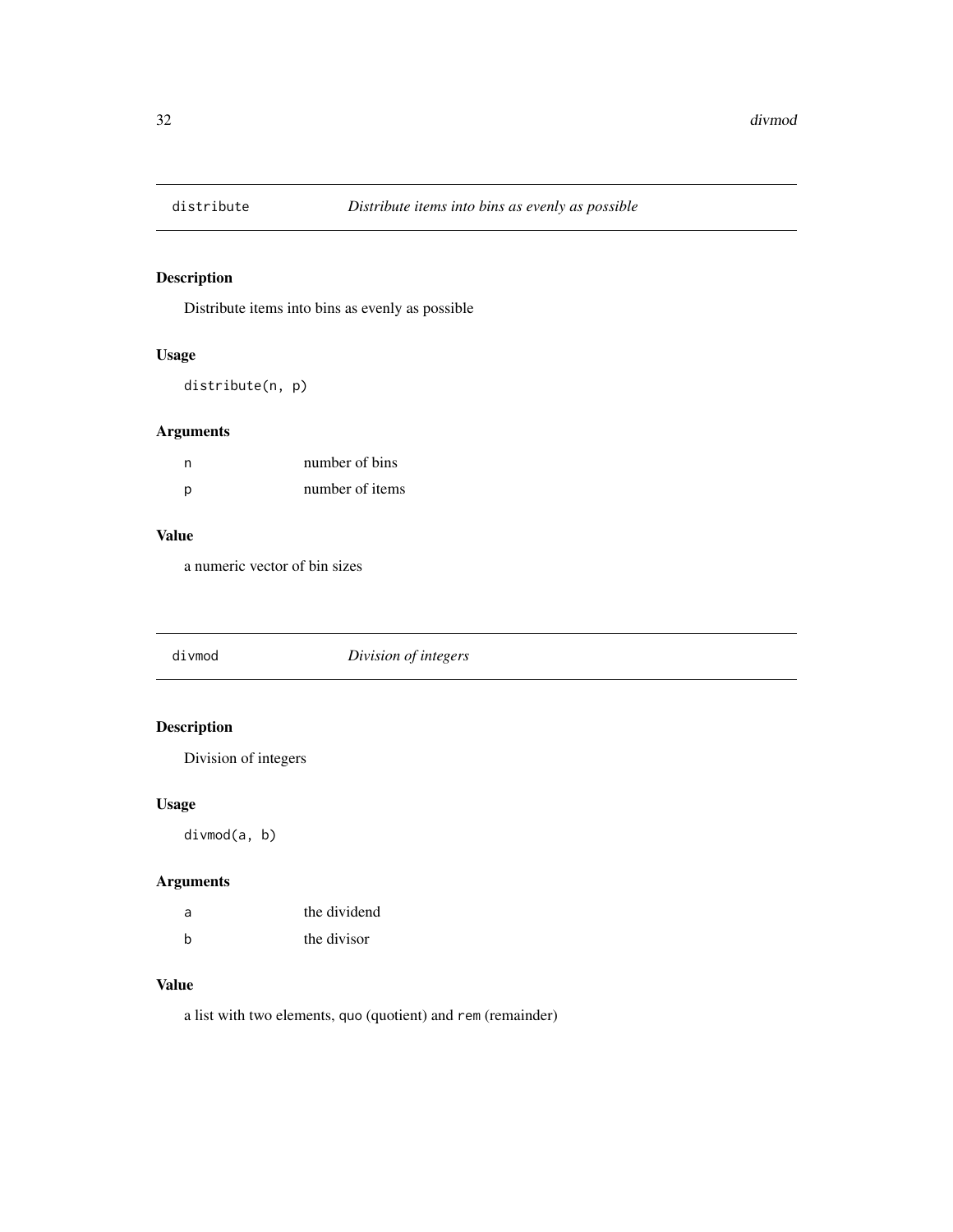<span id="page-32-0"></span>

Warning: this function does no argument checking. Ensure the arguments are as follows.

# Usage

```
draw_multinom(n, prob)
```
#### Arguments

|      | an integer giving the number of balls to distribute in bins   |
|------|---------------------------------------------------------------|
| prob | a vector of probabilities for each bin, which must sum to one |

## Value

an integer vector of length equal to the length of prob

#### Note

This function uses the algorithm presented in: Startek, Michał. "An asymptotically optimal, online algorithm for weighted random sampling with replacement." arXiv preprint arXiv:1611.00532 (2016).

get\_config\_alternative\_trace *Get parameters for trace driven alternative blood hosts*

## Description

The JSON config file should have two entries:

• O: vector or matrix (see [time\\_patch\\_varying\\_parameter](#page-72-1) for valid dimensions)

For interpretation of the entries, please read [setup\\_alternative\\_trace.](#page-49-1)

## Usage

get\_config\_alternative\_trace(path)

#### Arguments

path a file path to a JSON file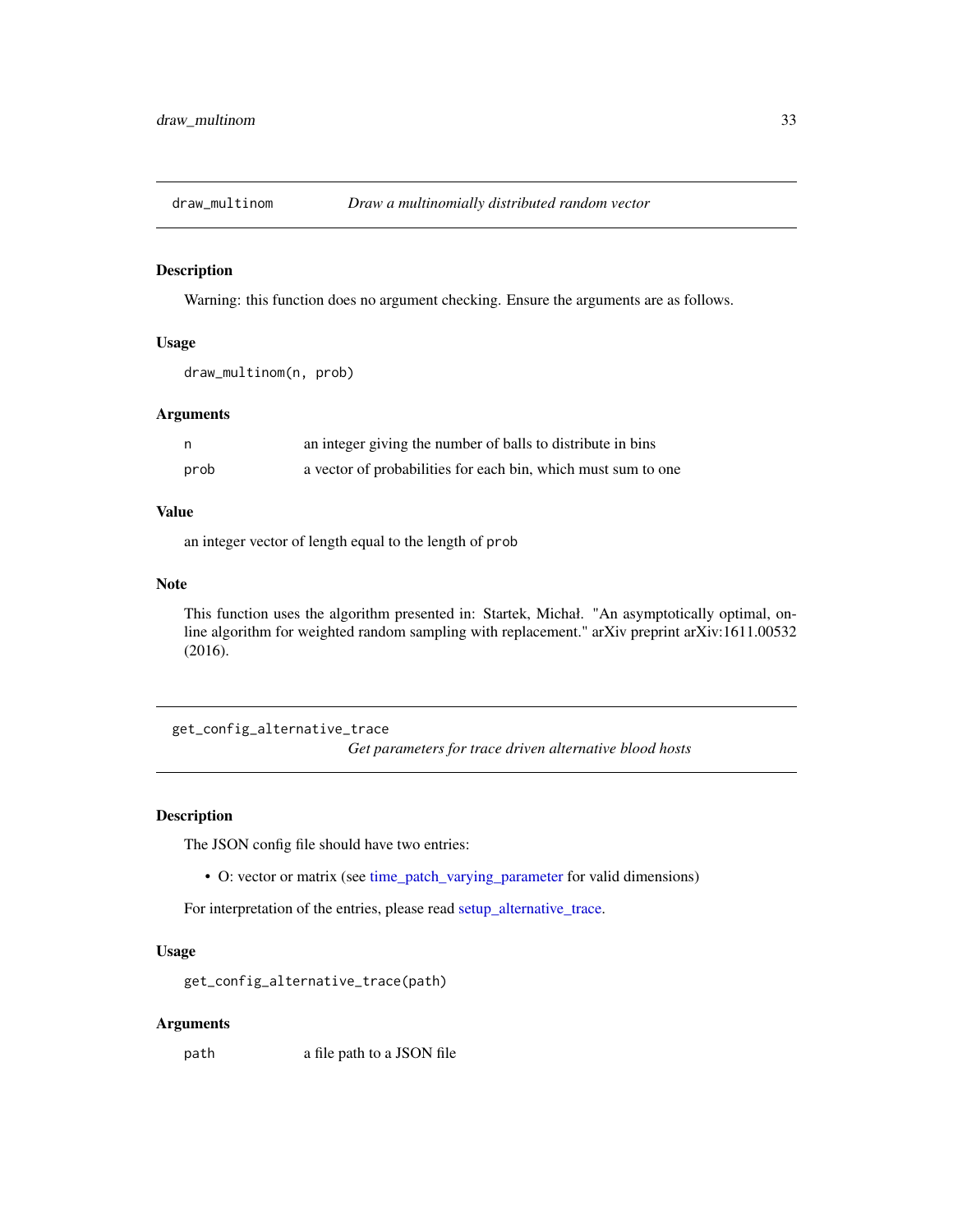## Value

a named [list](#page-0-0)

# Examples

```
# to see an example of proper JSON input, run the following
library(jsonlite)
par <- list(
 "0" = rep(1, 5)\mathcal{L}toJSON(par, pretty = TRUE)
```
get\_config\_aqua\_BH *Get parameters for aquatic (immature) model with Beverton-Holt dynamics*

#### Description

The JSON config file should have two entries:

- stochastic: a boolean value
- molt: a scalar, vector, or matrix (row major)
- surv: a scalar, vector, or matrix (row major)
- K: a scalar, vector, or matrix (row major)
- L: a vector

Please see [time\\_patch\\_varying\\_parameter](#page-72-1) for allowed dimensions of entries molt, surv, and K. L should be of length equal to the number of patches. For interpretation of the entries, please read [setup\\_aqua\\_BH.](#page-49-2)

## Usage

```
get_config_aqua_BH(path)
```
# Arguments

path a file path to a JSON file

## Value

a named [list](#page-0-0)

<span id="page-33-0"></span>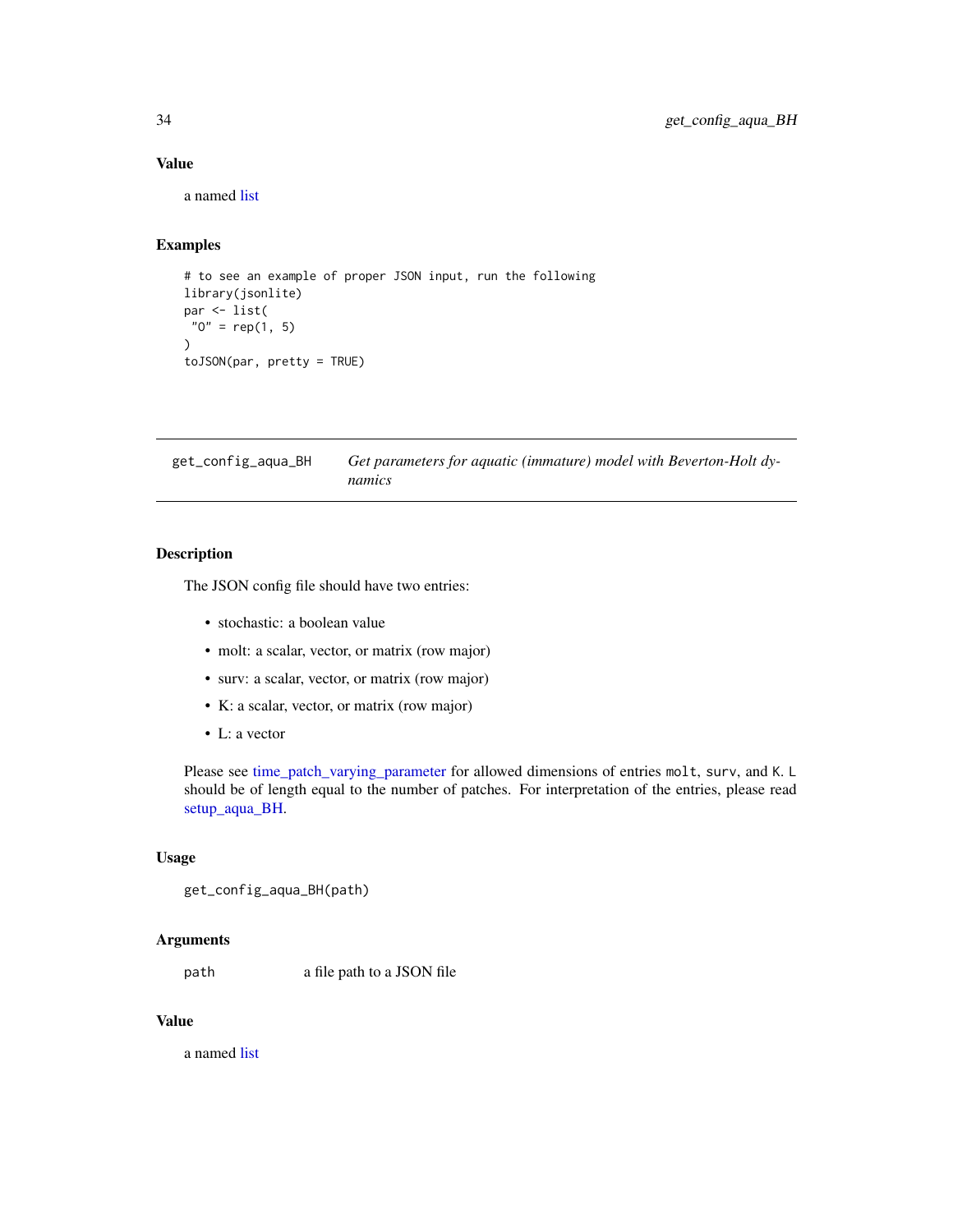# <span id="page-34-0"></span>get\_config\_aqua\_trace 35

#### Examples

```
# to see an example of proper JSON input, run the following
library(jsonlite)
p <- 5 # number of patches
t <- 10 # number of days to simulate
par <- list(
 "stochastic" = FALSE,
 "molt" = 0.3,"surv" = rep(0.5, 365),
 "K" = matrix(rpois(n = t * p, lambda = 100), nrow = p, ncol = t),
 "L" = rep(10, p))
toJSON(par, pretty = TRUE)
```
get\_config\_aqua\_trace *Get parameters for aquatic (immature) model with forced emergence*

## Description

The JSON config file should have two entries:

- stochastic: a boolean value
- lambda: a scalar, vector, or matrix (row major). It will be passed to [time\\_patch\\_varying\\_parameter,](#page-72-1) see that function's documentation for appropriate dimensions.

For interpretation of the entries, please read [setup\\_aqua\\_trace.](#page-50-1)

#### Usage

get\_config\_aqua\_trace(path)

#### Arguments

path a file path to a JSON file

#### Value

a named [list](#page-0-0)

## Examples

```
# to see an example of proper JSON input, run the following
library(jsonlite)
t <- 10 # number of days to simulate
par <- list(
 "stochastic" = FALSE,
 "lambda" = rpois(n = t, lambda = 10))
toJSON(par, pretty = TRUE)
```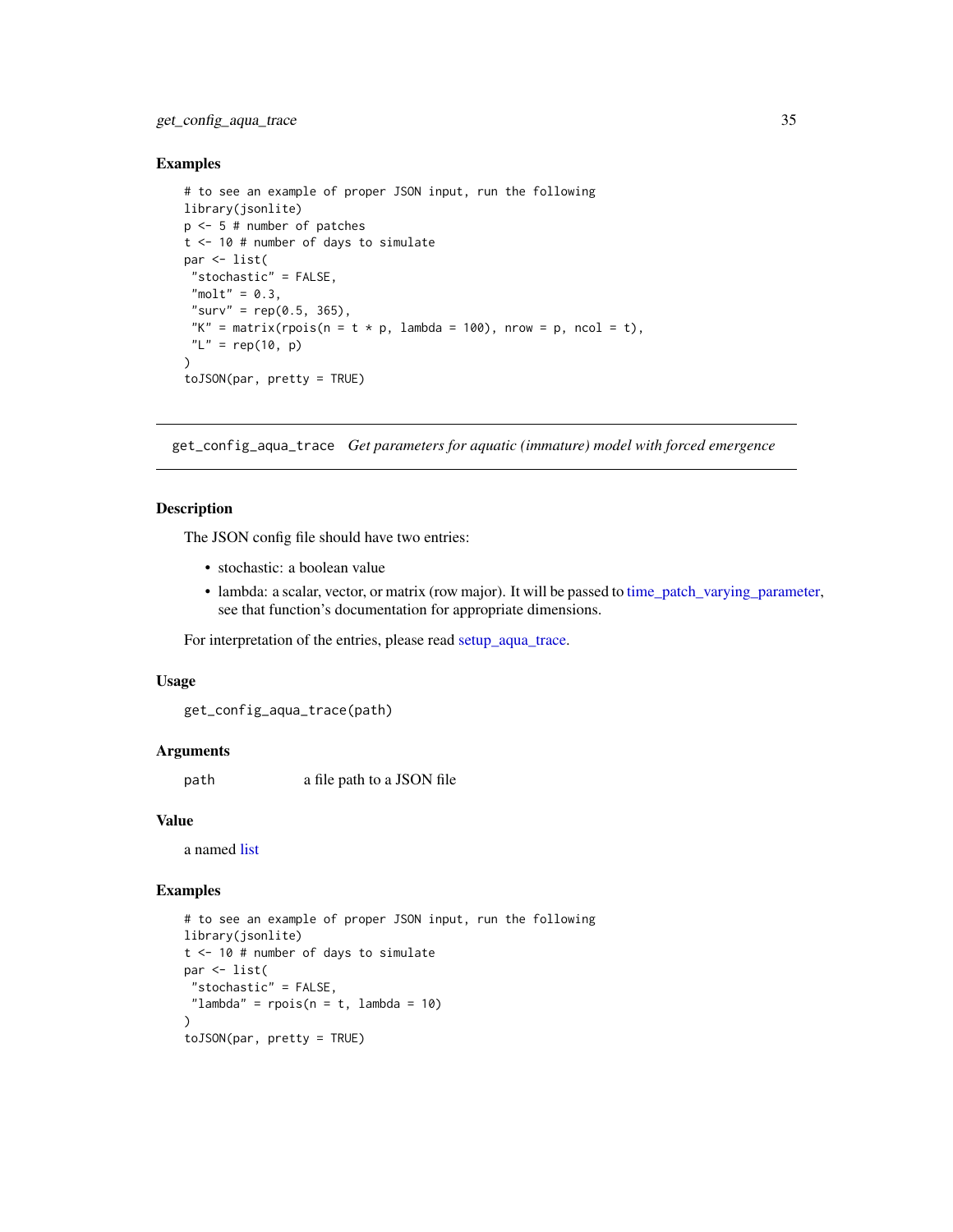<span id="page-35-0"></span>get\_config\_humans\_MOI *Get parameters for MOI human model*

# Description

The JSON config file should have 9 entries:

- stochastic: a boolean value
- theta: matrix (row major)
- wf: vector
- H: vector
- MOI: matrix (row major)
- b: scalar
- c: scalar
- r: scalar
- sigma: scalar

For interpretation of the entries, please read [setup\\_humans\\_MOI.](#page-50-2)

## Usage

get\_config\_humans\_MOI(path)

#### Arguments

path a file path to a JSON file

## Value

a named [list](#page-0-0)

# Examples

```
# to see an example of proper JSON input, run the following
library(jsonlite)
n <- 6 # number of human population strata
p <- 5 # number of patches
theta \leq matrix(rexp(n*p), nrow = n, ncol = p)
theta <- theta / rowSums(theta)
H < - rep(10, n)
MOI \leq matrix(0, nrow = 10, ncol = n)
MOI[1, ] <- H
par <- list(
 "stochastic" = FALSE,
 "theta" = theta,
 "wf" = rep(1, n),
 "H" = H,
```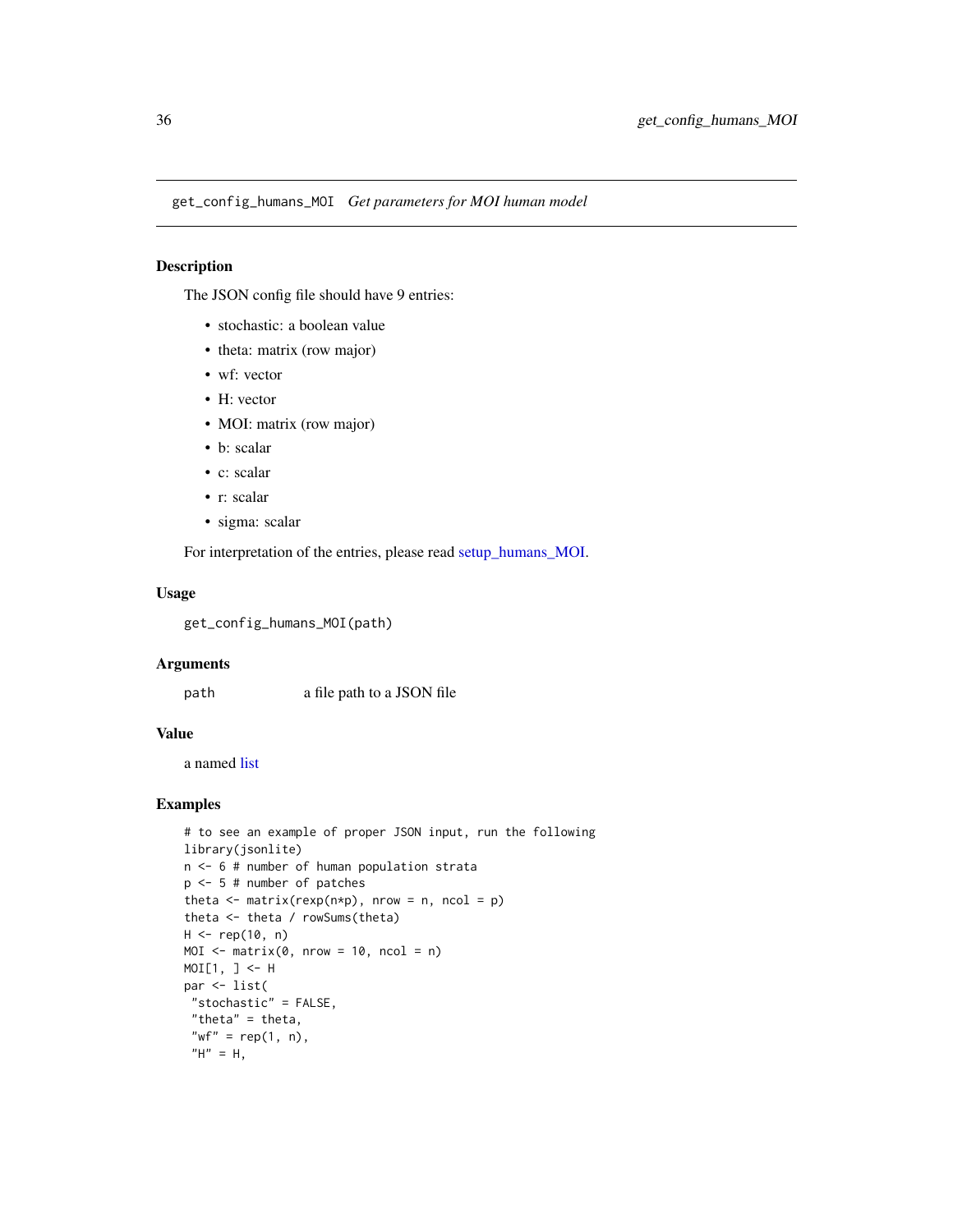## get\_config\_humans\_SIR 37

```
"MOI" = MOI,
nb'' = 0.55,
"c" = 0.15,"r" = 1/200,"sigma" = 1\mathcal{L}toJSON(par, pretty = TRUE)
```
get\_config\_humans\_SIR *Get parameters for SIR human model*

### Description

The JSON config file should have 8 entries:

- stochastic: a boolean value
- theta: matrix (row major)
- wf: vector
- H: vector
- SIR: matrix (row major)
- b: scalar
- c: scalar
- gamma: scalar

For interpretation of the entries, please read [setup\\_humans\\_SIR.](#page-53-0)

### Usage

```
get_config_humans_SIR(path)
```
### Arguments

path a file path to a JSON file

## Value

a named [list](#page-0-0)

## Examples

```
# to see an example of proper JSON input, run the following
library(jsonlite)
n <- 6 # number of human population strata
p <- 5 # number of patches
theta \leq matrix(rexp(n*p), nrow = n, ncol = p)
theta <- theta / rowSums(theta)
H < - rep(10, n)
```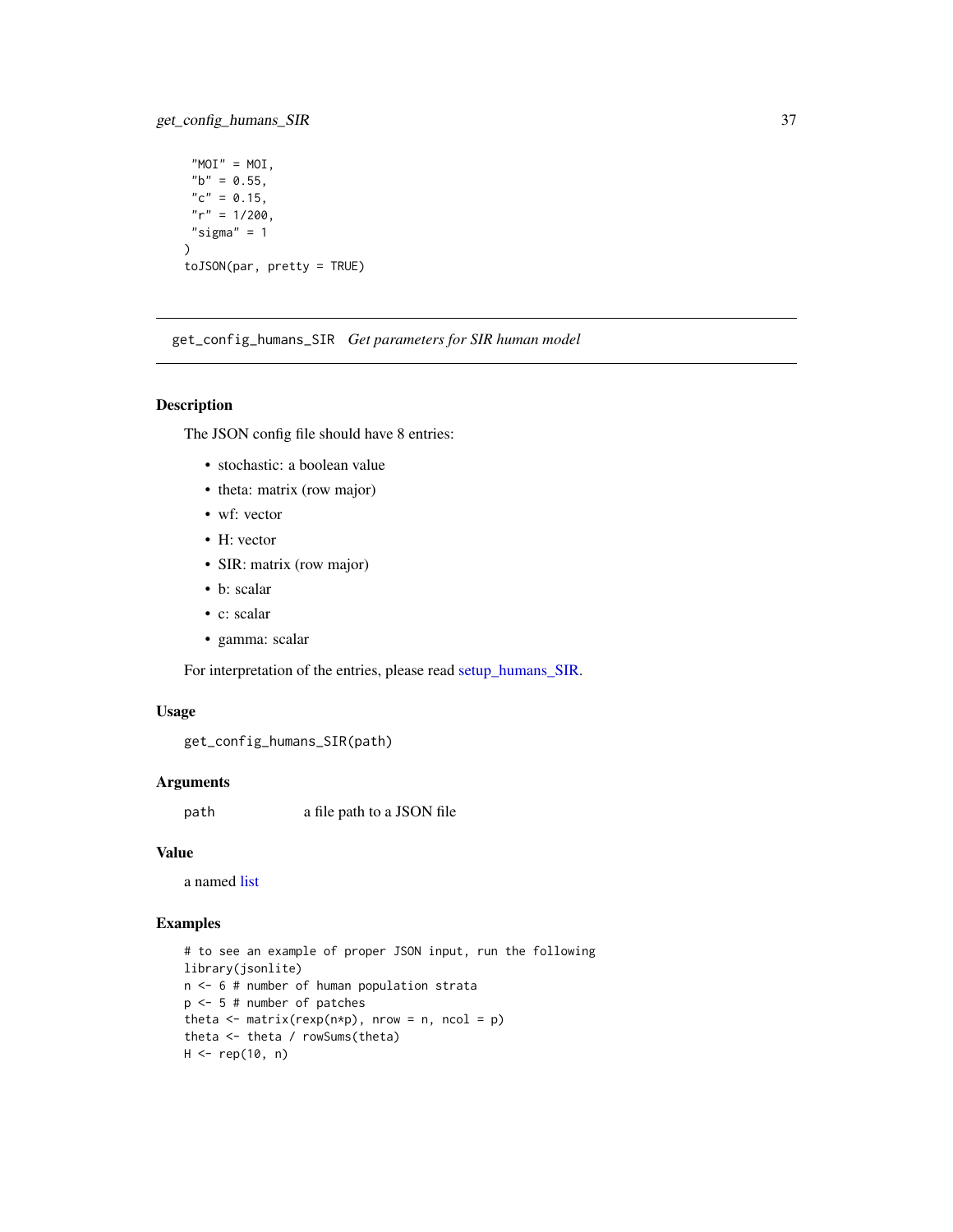```
SIR \leftarrow matrix(0, nrow = n, ncol = 3)SIR[, 1] <- H
par <- list(
 "stochastic" = FALSE,
 "theta" = theta,
 "wf" = rep(1, n),
 "H" = H,"SIR" = SIR,
 "b" = 0.55,
 "c" = 0.15,"gamma" = 1/7\mathcal{L}toJSON(par, pretty = TRUE)
```
get\_config\_humans\_SIS *Get parameters for SIS human model*

### Description

The JSON config file should have 8 entries:

- stochastic: a boolean value
- theta: matrix (row major)
- wf: vector
- H: vector
- X: vector
- b: scalar
- c: scalar
- r: scalar

For interpretation of the entries, please read [setup\\_humans\\_SIS.](#page-54-0)

### Usage

```
get_config_humans_SIS(path)
```
### Arguments

path a file path to a JSON file

## Value

a named [list](#page-0-0)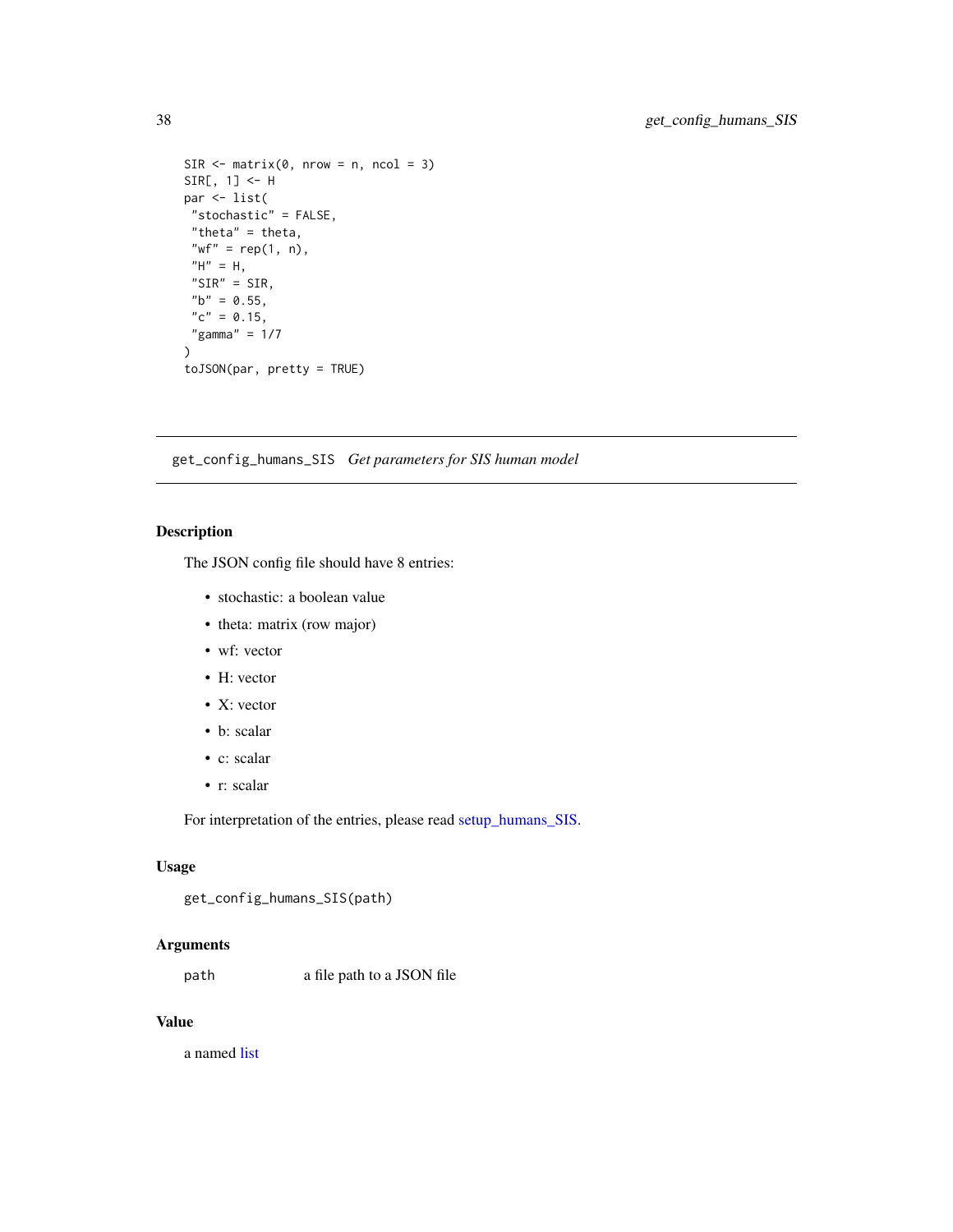## Examples

```
# to see an example of proper JSON input, run the following
library(jsonlite)
n <- 6 # number of human population strata
p <- 5 # number of patches
theta \leq matrix(rexp(n*p), nrow = n, ncol = p)
theta <- theta / rowSums(theta)
H < - rep(10, n)
X \leftarrow \text{rep}(3, n)par <- list(
 "stochastic" = FALSE,
 "theta" = theta,
 "wf" = rep(1, n),
 "H" = H,"X" = X,"b" = 0.55,
 "c" = 0.15,"r" = 1/200\mathcal{L}toJSON(par, pretty = TRUE)
```
get\_config\_mosquito\_RM

*Get parameters for generalized Ross-Macdonald mosquito model*

#### Description

The JSON config file should have 8 entries:

- stochastic: a boolean value
- f: scalar
- q: scalar
- eip: scalar or vector; see [time\\_varying\\_parameter](#page-73-0) for valid formats
- p: scalar or vector; see [time\\_varying\\_parameter](#page-73-0) for valid formats
- psi: matrix
- nu: scalar
- M: vector
- Y: vector
- Z: vector

For interpretation of the entries, please read [setup\\_mosquito\\_RM.](#page-56-0)

#### Usage

```
get_config_mosquito_RM(path)
```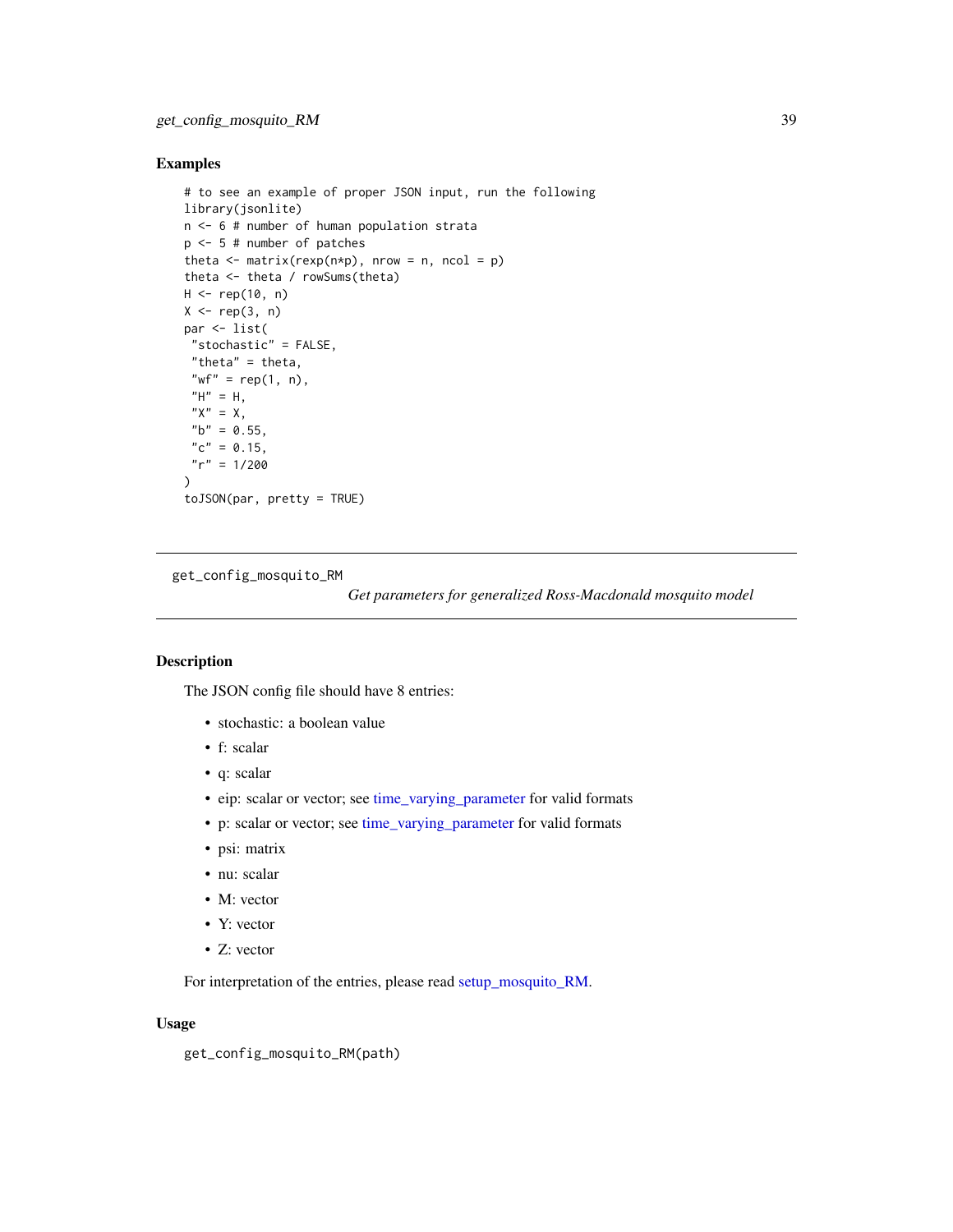#### Arguments

path a file path to a JSON file

## Value

a named [list](#page-0-0)

## Examples

```
# to see an example of proper JSON input, run the following
library(jsonlite)
t <- 10 # days to simulate
p <- 5 # number of patches
EIP \leftarrow rep(5, t)
p_surv <- 0.95
psi \leq matrix(rexp(p^2), nrow = p, ncol = p)
psi <- psi / rowSums(psi)
par <- list(
 "stochastic" = FALSE,
 "f" = 0.3,"q" = 0.9,"eip" = EIP,"p" = p_surv,
 "psi" = psi,
 "nu" = 20,"M" = rep(100, p),
 "Y" = rep(20, p),"Z" = rep(5, p))
toJSON(par, pretty = TRUE)
```
get\_config\_mosquito\_trace

*Get parameters for null mosquito model*

### Description

The JSON config file should have 1 entry:

• oviposit: vector

For interpretation of the entries, please read [setup\\_mosquito\\_trace.](#page-57-0)

### Usage

get\_config\_mosquito\_trace(path)

#### Arguments

path a file path to a JSON file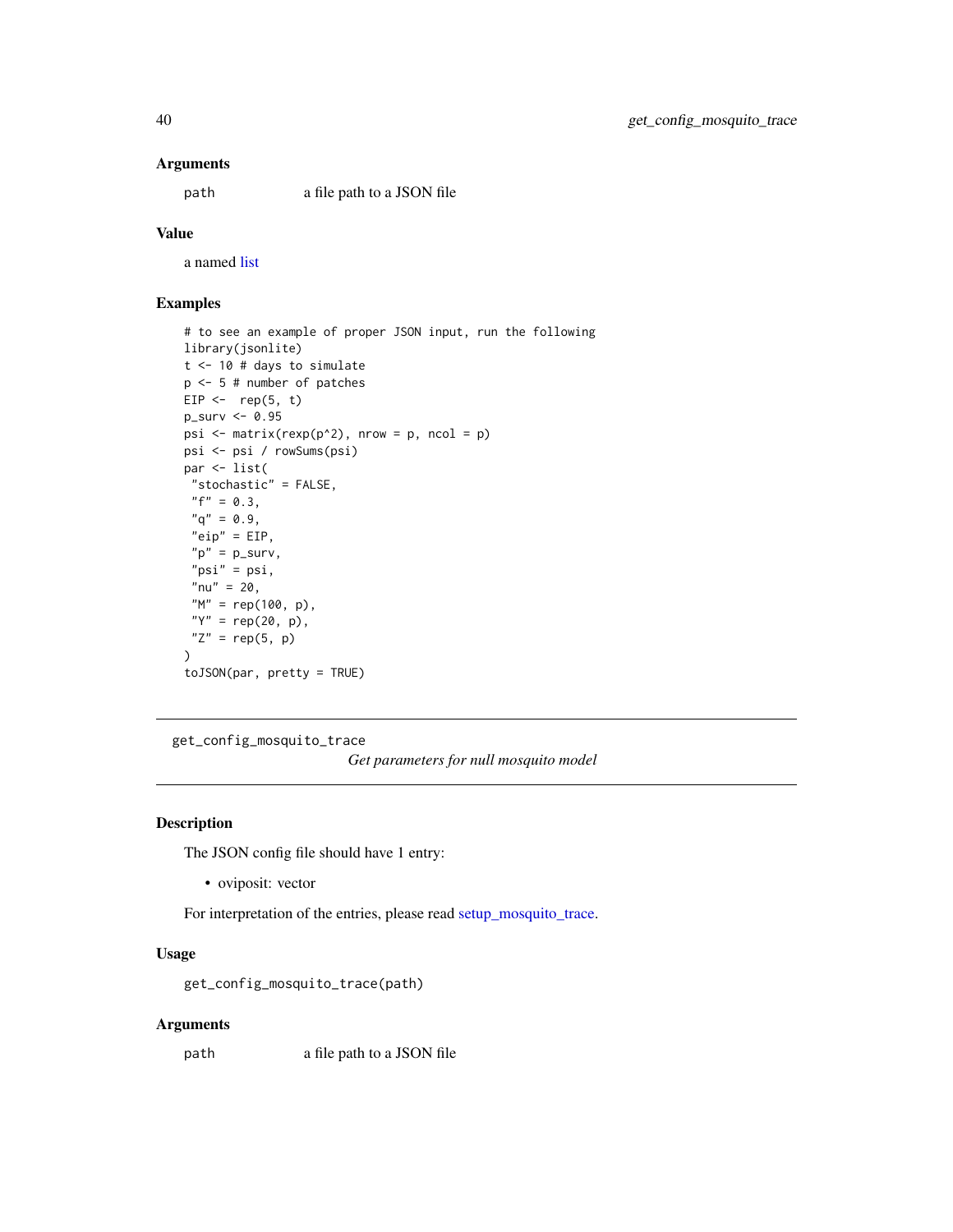get\_config\_visitor\_trace 41

## Value

a named [list](#page-0-0)

### Examples

```
# to see an example of proper JSON input, run the following
library(jsonlite)
par <- list(
 "oviposit" = rep(1, 5)\lambdatoJSON(par, pretty = TRUE)
```

```
get_config_visitor_trace
```
*Get parameters for trace driven visitors*

## Description

The JSON config file should have two entries:

- Wd: vector or matrix (see [time\\_patch\\_varying\\_parameter](#page-72-0) for valid dimensions)
- xd: vector or matrix (see [time\\_patch\\_varying\\_parameter](#page-72-0) for valid dimensions)

For interpretation of the entries, please read [setup\\_visitor\\_trace.](#page-57-1)

#### Usage

```
get_config_visitor_trace(path)
```
### Arguments

path a file path to a JSON file

### Value

a named [list](#page-0-0)

### Examples

```
# to see an example of proper JSON input, run the following
library(jsonlite)
par <- list(
"Wd" = rep(1, 5),"xd" = rep(0.01, 365)\mathcal{L}toJSON(par, pretty = TRUE)
```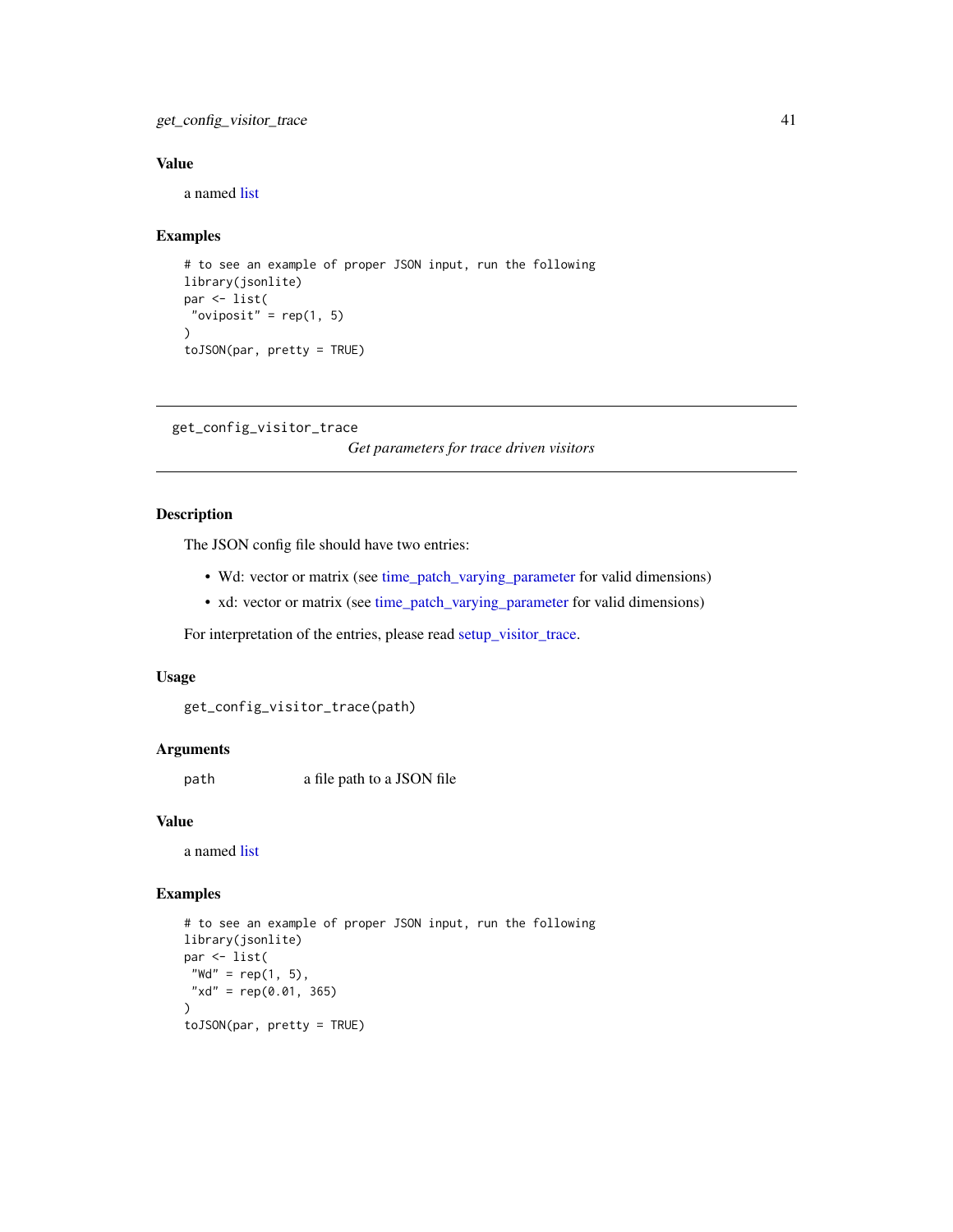## Description

Get maximum time of simulation from model object

## Usage

```
get_tmax(model)
```
## Arguments

model an object from [make\\_MicroMoB](#page-42-0)

get\_tnow *Get current time of simulation from model object*

# Description

Get current time of simulation from model object

### Usage

```
get_tnow(model)
```
### Arguments

model an object from [make\\_MicroMoB](#page-42-0)

is\_binary *Does a numeric object consist of only zeros and ones?*

## Description

Does a numeric object consist of only zeros and ones?

## Usage

is\_binary(x)

## Arguments

x a [numeric](#page-0-0) object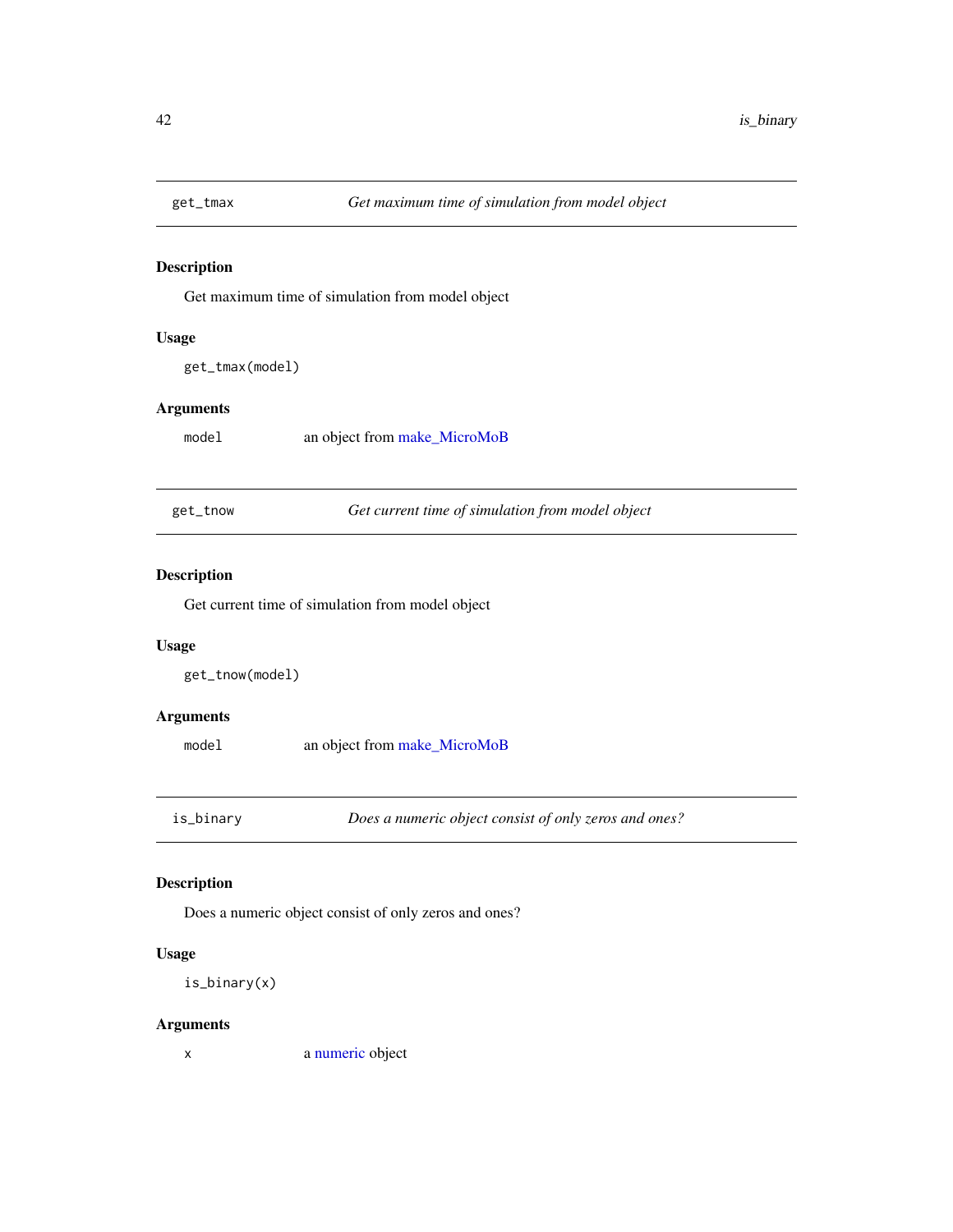## make\_MicroMoB 43

## Value

a logical value

<span id="page-42-0"></span>make\_MicroMoB *Make a model object*

## Description

The model object is a hashed [environment.](#page-0-0) By default it contains a single list, model\$global storing global state.

## Usage

make\_MicroMoB(tmax, p, l = p)

### Arguments

| tmax | number of days to simulate                                         |
|------|--------------------------------------------------------------------|
| D    | number of places                                                   |
|      | number of aquatic habitats (optional, will be set to p by default) |

#### Value

an object of class [environment](#page-0-0)

|  | MicroMoB |
|--|----------|
|  |          |

MicroMoB *MicroMoB: Microsimulation for mosquito-borne pathogens*

## Description

Discrete time simulation of mosquito-borne pathogen transmission

# Author(s)

Maintainer: Sean L. Wu <slwood89@gmail.com> [\(ORCID\)](https://orcid.org/0000-0002-5781-9493)

Authors:

• David L. Smith <smitdave@uw.edu> [\(ORCID\)](https://orcid.org/0000-0003-4367-3849)

## Other contributors:

• Sophie Libkind [contributor]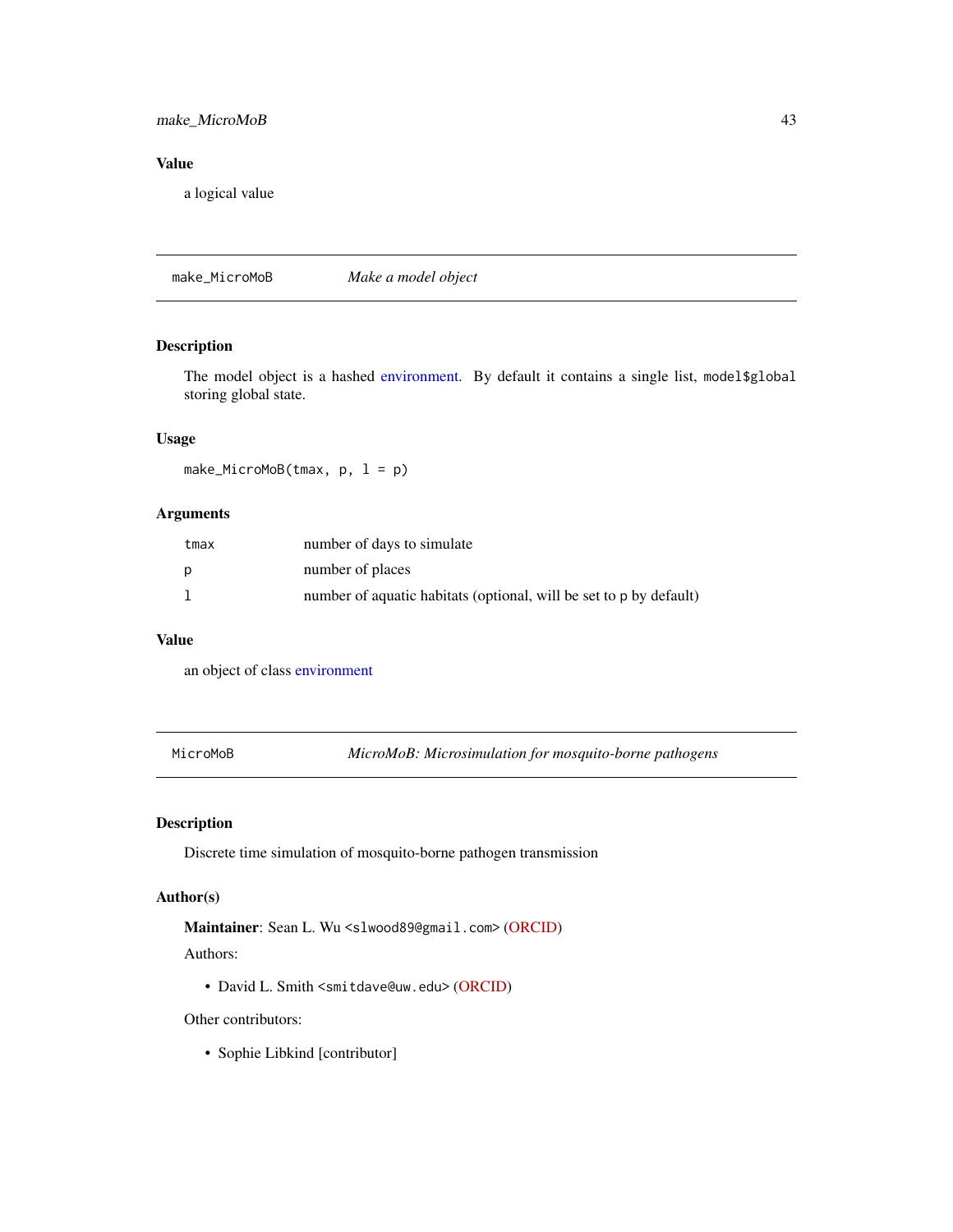# See Also

Useful links:

- <https://dd-harp.github.io/MicroMoB/>
- <https://github.com/dd-harp/MicroMoB>
- Report bugs at <https://github.com/dd-harp/MicroMoB/issues>

observe\_pfpr *Observe PfPR in human strata*

## Description

This method dispatches on the type of model\$human.

## Usage

observe\_pfpr(model, parameters)

### Arguments

| model      | an object from make MicroMoB                                                                                                                                                                        |
|------------|-----------------------------------------------------------------------------------------------------------------------------------------------------------------------------------------------------|
| parameters | a named list, should have elements sens (sensitivity), spec (specificity), and a<br>vector of length equal to number of strata test prop which gives the proportion<br>of each strata to be tested. |

### Value

an [array](#page-0-0) of counts, with actual condition as first dimension and tested condition as the second dimension, and the third dimension is the human strata

observe\_pfpr.SIP *Observe PfPR in human strata for SIP model*

## Description

Observe PfPR in human strata for SIP model

## Usage

## S3 method for class 'SIP' observe\_pfpr(model, parameters)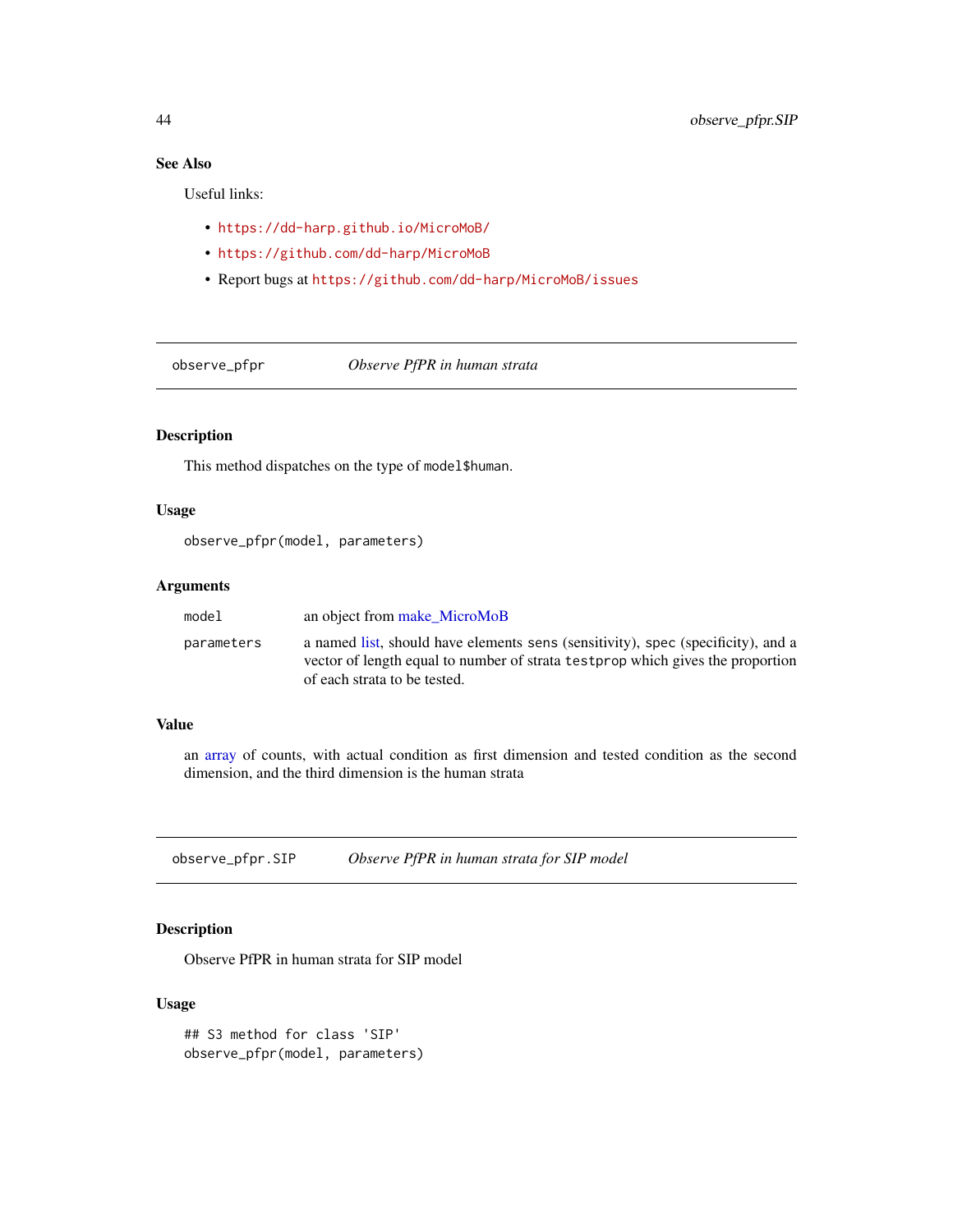### Arguments

| model      | an object from make MicroMoB                                                                                                                                                                        |
|------------|-----------------------------------------------------------------------------------------------------------------------------------------------------------------------------------------------------|
| parameters | a named list, should have elements sens (sensitivity), spec (specificity), and a<br>vector of length equal to number of strata test prop which gives the proportion<br>of each strata to be tested. |

### Value

an [array](#page-0-0) of counts, with actual condition as first dimension and tested condition as the second dimension, and the third dimension is the human strata

observe\_pfpr.SIS *Observe PfPR in human strata for SIS model*

# Description

Observe PfPR in human strata for SIS model

## Usage

```
## S3 method for class 'SIS'
observe_pfpr(model, parameters)
```
### Arguments

| model      | an object from make MicroMoB                                                                                                                                                                        |
|------------|-----------------------------------------------------------------------------------------------------------------------------------------------------------------------------------------------------|
| parameters | a named list, should have elements sens (sensitivity), spec (specificity), and a<br>vector of length equal to number of strata test prop which gives the proportion<br>of each strata to be tested. |

## Value

an [array](#page-0-0) of counts, with actual condition as first dimension and tested condition as the second dimension, and the third dimension is the human strata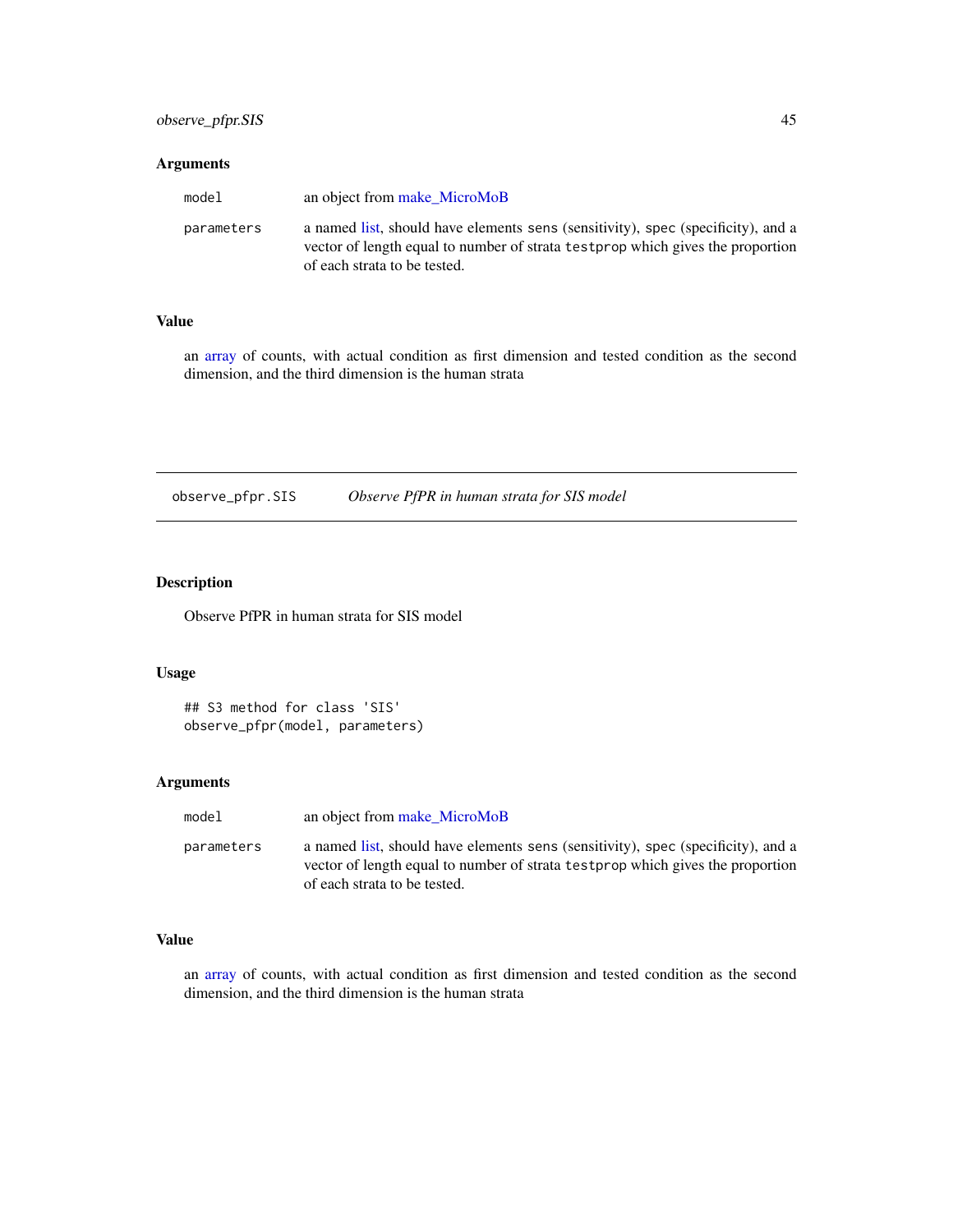## Description

This method dispatches on the type of model\$aqua. It returns the current state of the aquatic component.

#### Usage

output\_aqua(model)

# Arguments

model an object from [make\\_MicroMoB](#page-42-0)

### Value

a [data.frame](#page-0-0)

| output_aqua.BH |                        |  |  | Get output for aquatic (immature) mosquito populations with |  |
|----------------|------------------------|--|--|-------------------------------------------------------------|--|
|                | Beverton-Holt dynamics |  |  |                                                             |  |

# Description

Return a [data.frame.](#page-0-0)

### Usage

## S3 method for class 'BH' output\_aqua(model)

## Arguments

model an object from [make\\_MicroMoB](#page-42-0)

## Value

a [data.frame](#page-0-0) with columns L (immature) and A (emerging pupae)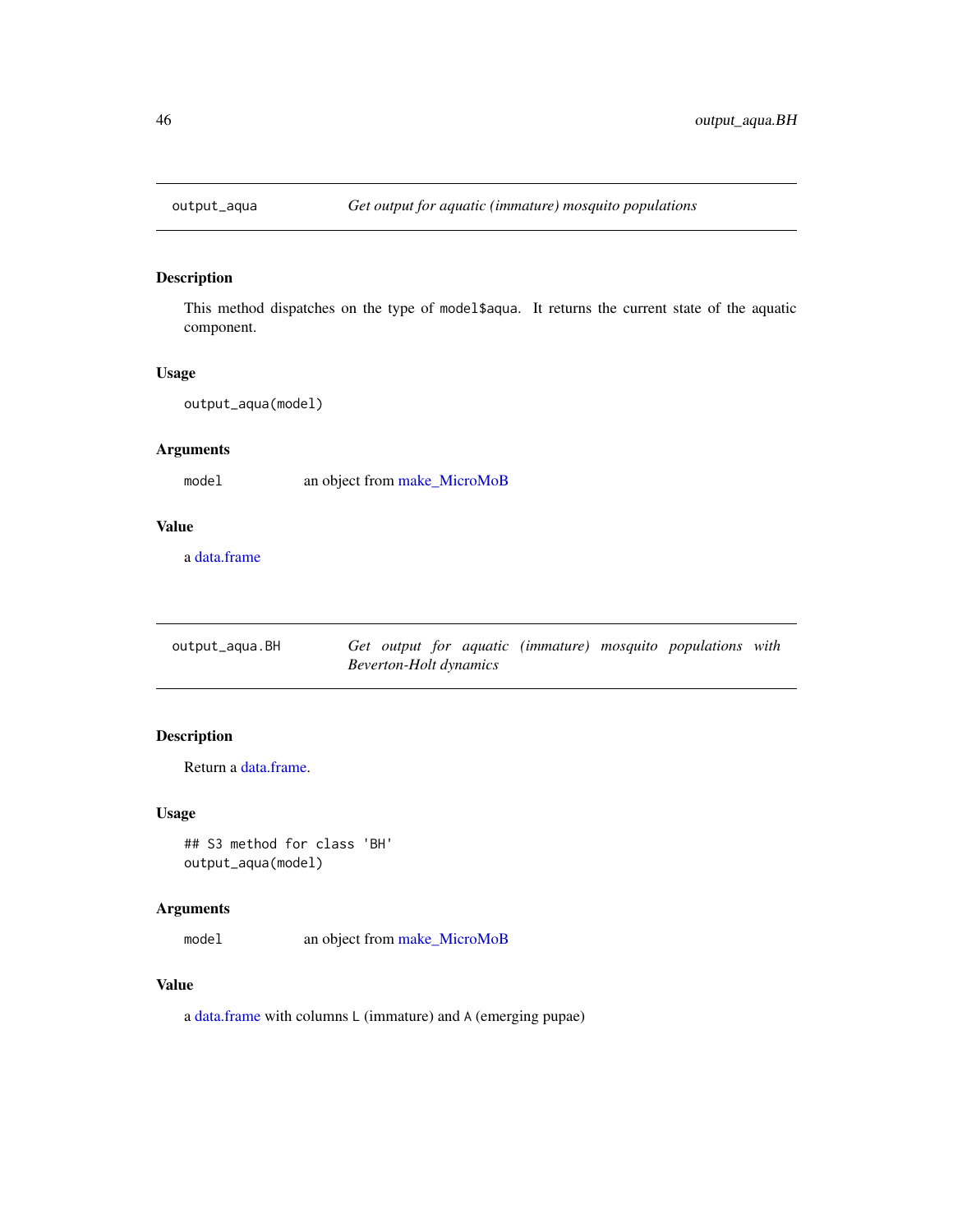output\_aqua.trace *Get output for aquatic (immature) mosquito populations with forced emergence*

## Description

This function returns an empty [data.frame](#page-0-0) as trace models do not have endogenous dynamics.

### Usage

## S3 method for class 'trace' output\_aqua(model)

## Arguments

model an object from [make\\_MicroMoB](#page-42-0)

### Value

a [data.frame](#page-0-0)

output\_mosquitoes *Get output for mosquito populations*

## Description

This method dispatches on the type of model\$mosquito. It returns the current state of the adult mosquito component.

#### Usage

```
output_mosquitoes(model)
```
## Arguments

model an object from [make\\_MicroMoB](#page-42-0)

## Value

a [data.frame](#page-0-0)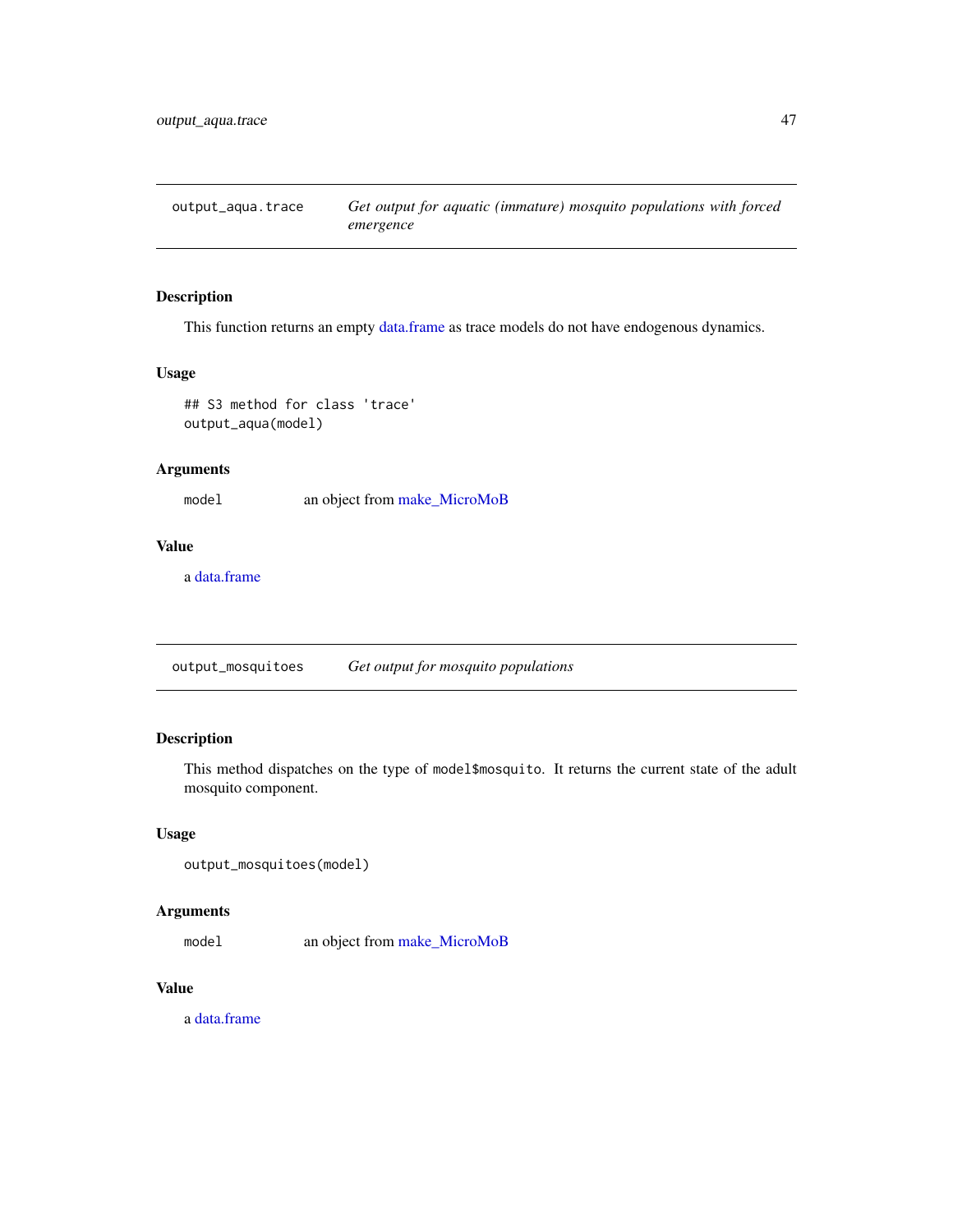output\_mosquitoes.RM *Get output for Ross-Macdonald mosquito populations*

## Description

Return a [data.frame.](#page-0-0)

## Usage

## S3 method for class 'RM' output\_mosquitoes(model)

## Arguments

model an object from [make\\_MicroMoB](#page-42-0)

### Value

a [data.frame](#page-0-0) with columns M (all adult mosquitoes), Y (infected mosquitoes), and Z (infectious mosquitoes), and rows correspond to places.

output\_mosquitoes.trace

*Get output for null mosquito populations*

## Description

This function returns an empty [data.frame](#page-0-0) as trace models do not have endogenous dynamics.

### Usage

```
## S3 method for class 'trace'
output_mosquitoes(model)
```
## Arguments

model an object from [make\\_MicroMoB](#page-42-0)

### Value

a [data.frame](#page-0-0)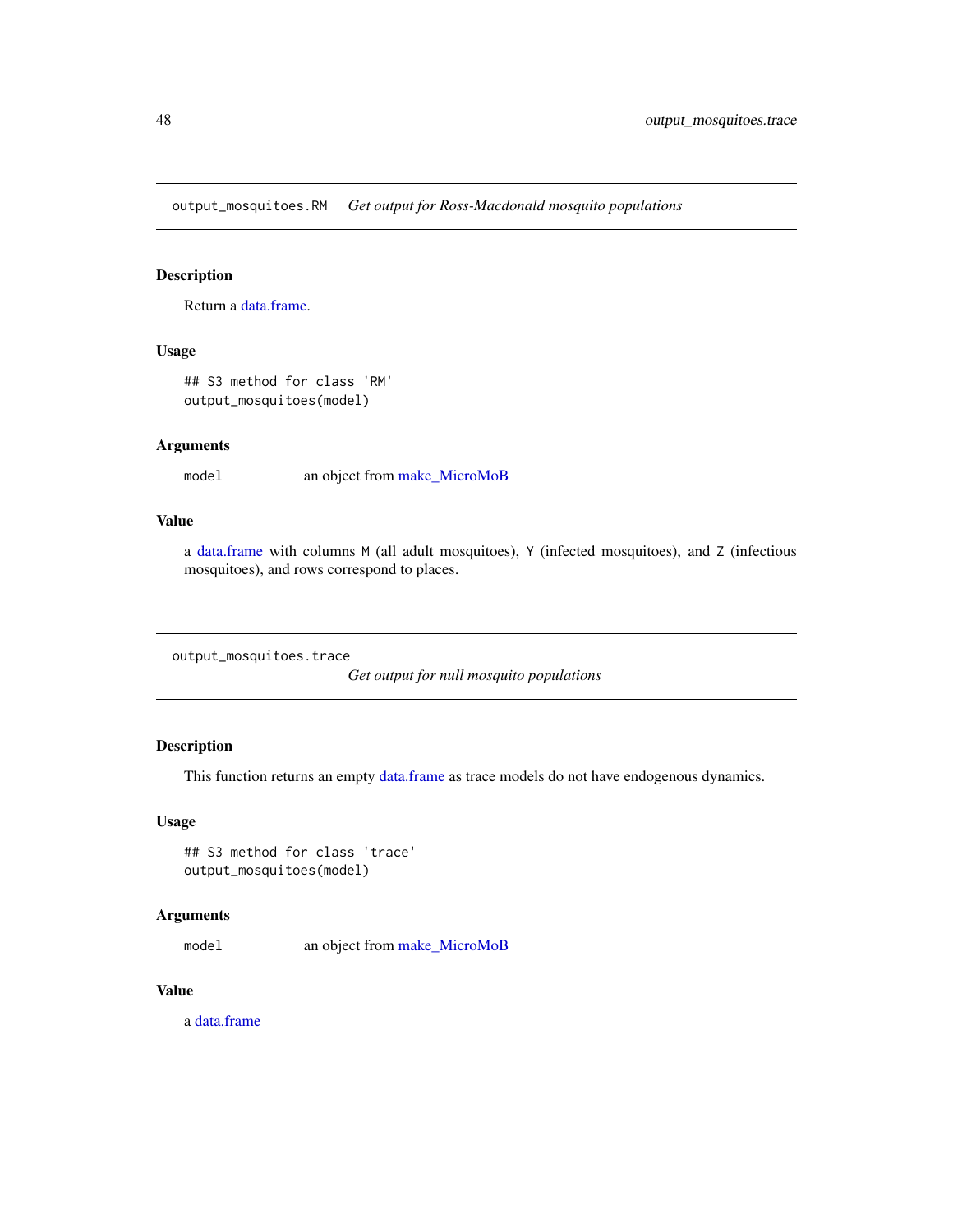sample\_stochastic\_matrix

*Sample a stochastic matrix*

### Description

x is a matrix with arbitrary number of rows but whose columns are equal to the number of bins that the stochastic matrix prob parameterizes a distribution over. Each row of x gives a distribution of counts over bins and is resampled according to prob. It is conceptually similar to "stochastically" distributing the matrix as x %\*% prob, which gives the expectation.

#### Usage

sample\_stochastic\_matrix(x, prob)

### Arguments

| X    | a matrix                                                                                                 |
|------|----------------------------------------------------------------------------------------------------------|
| prob | a matrix, it must have number of columns equal to the number of columns of x<br>and rows that sum to one |

### Value

a matrix whose dimensions equal the original x

```
sample_stochastic_vector
```
*Sample a stochastic vector*

### Description

Given a vector of counts in cells, x and a stochastic matrix prob, each row of which describes a probability distribution of how that cell should be distributed among bins, sample destination bins for each cell count, and return a vector giving the number of counts in bins. It is conceptually similar to "stochastically" distributing the vector as x %\*% prob, which gives the expectation.

### Usage

sample\_stochastic\_vector(x, prob)

#### Arguments

|      | a vector                                                                  |
|------|---------------------------------------------------------------------------|
| prob | a matrix, it must have number of rows equal to x and rows that sum to one |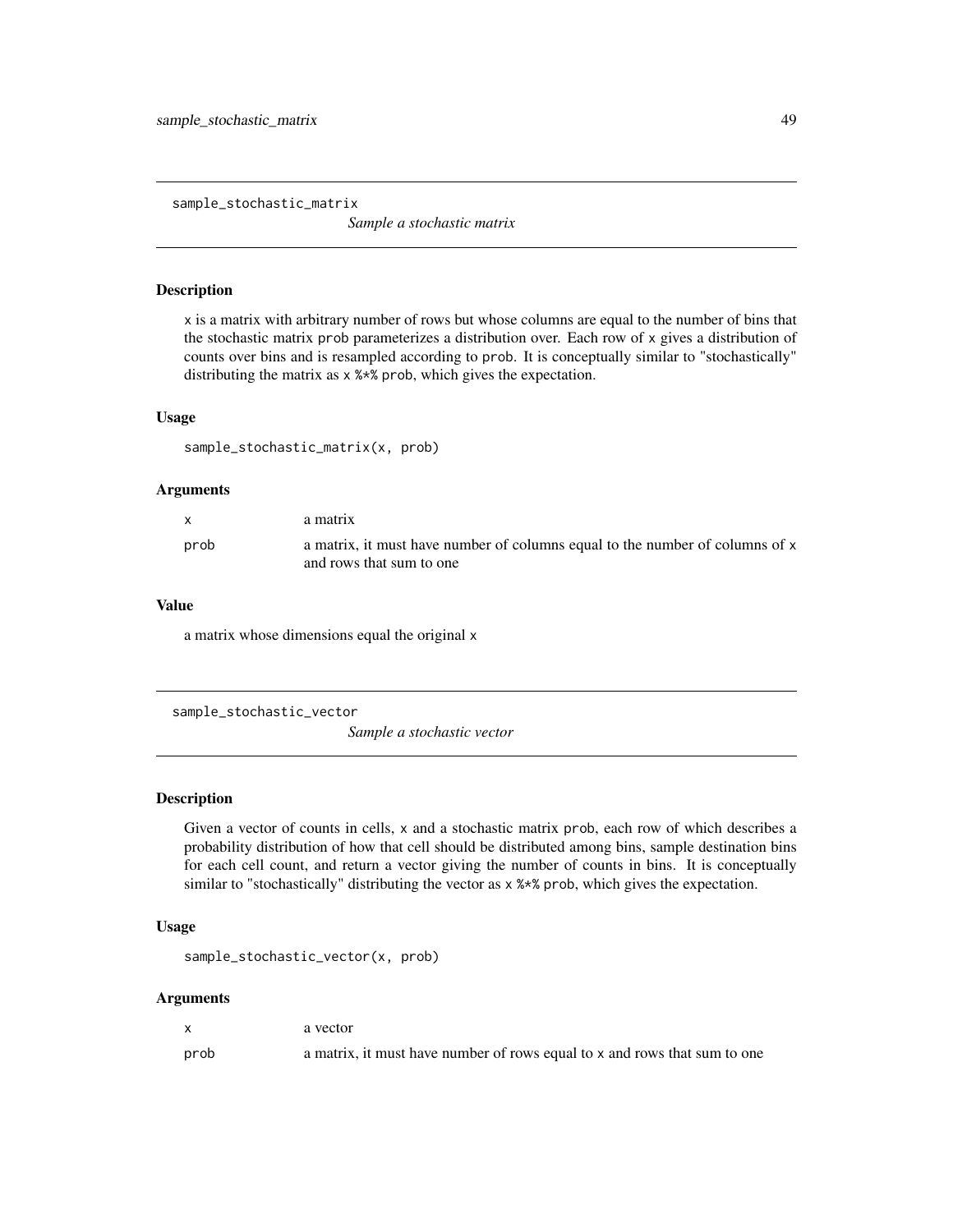# Value

a vector of length equal to the number of columns of prob

```
setup_alternative_trace
```
*Setup trace driven alternative blood hosts*

### Description

This model complies with the visitors component interface. It adds a named list model\$alternative.

#### Usage

```
setup_alternative_trace(model, O = NULL)
```
### Arguments

| model | an object from make MicroMoB                                                                                    |
|-------|-----------------------------------------------------------------------------------------------------------------|
|       | a time varying trace passed to time_patch_varying_parameter or NULL to set to<br>0 (no alternative blood hosts) |

# Value

no return value

| setup_aqua_BH | Setup aquatic (immature) mosquito model with Beverton-Holt dynam- |
|---------------|-------------------------------------------------------------------|
|               | ıcs                                                               |

# Description

A single compartment for all aquatic stages is modeled which suffers density dependent mortality like the Beverton-Holt model.

#### Usage

```
setup_aqua_BH(model, stochastic, molt, surv, K, L)
```
### Arguments

| model      | an object from make_MicroMoB                                                                                                                      |
|------------|---------------------------------------------------------------------------------------------------------------------------------------------------|
| stochastic | should the model update deterministically or stochastically?                                                                                      |
| molt       | proportion of immature stages which will mature and emerge as adults each day<br>(may be time and patch varying see time_patch_varying_parameter) |
| surv       | daily survival probability (may be time and patch varying see time_patch_varying_parameter)                                                       |
| K.         | carrying capacity (may be time and patch varying see time_patch_varying_parameter)                                                                |
| L.         | initial number of immature mosquitoes                                                                                                             |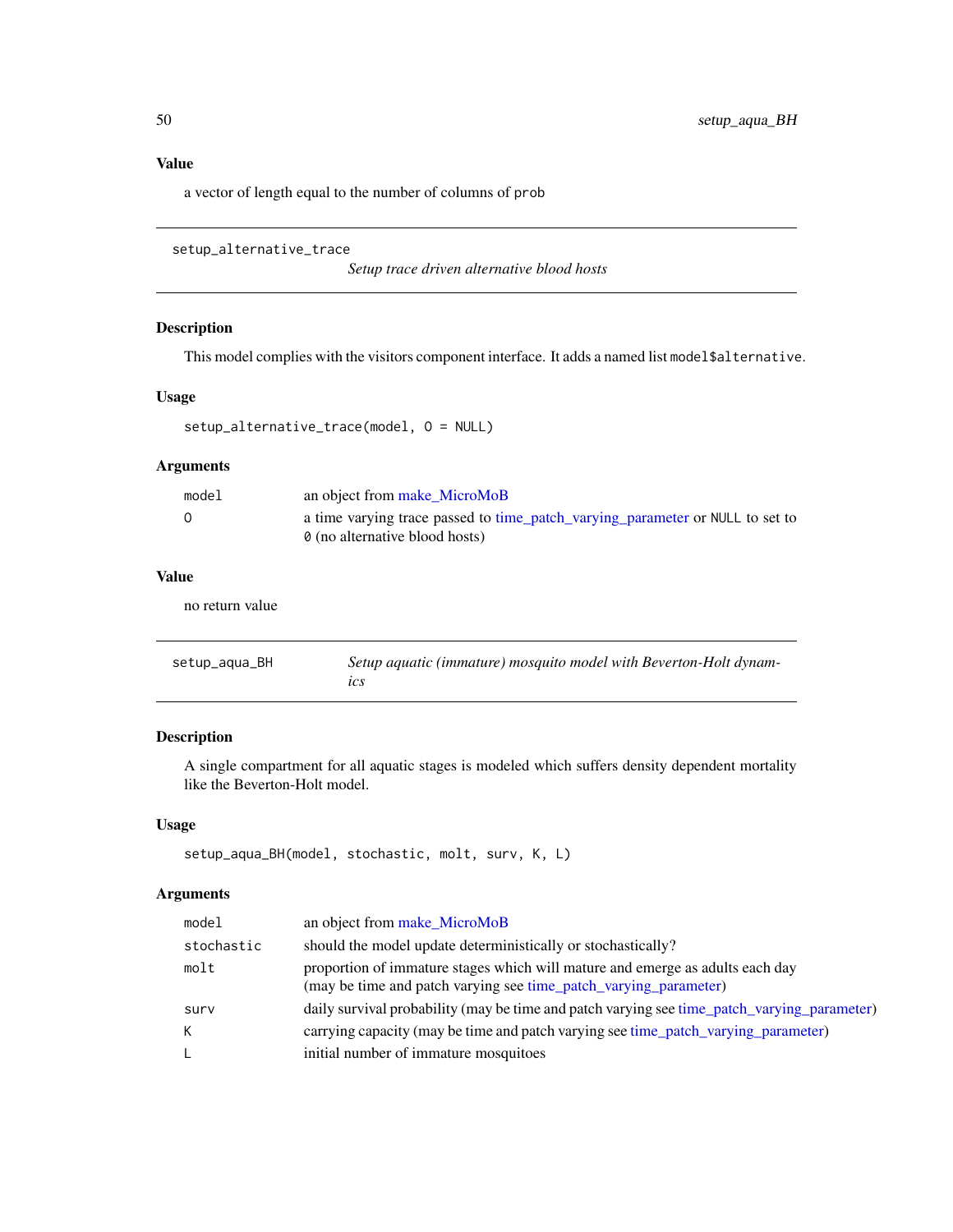## setup\_aqua\_trace 51

# Details

All parameters can be passed either as a vector of length equal to 1, a matrix with 1 rows and tmax columns, or a matrix with l rows and 365 columns.

#### Value

no return value

| setup_aqua_trace | Setup aquatic (immature) mosquito model with trace (forced) emer- |
|------------------|-------------------------------------------------------------------|
|                  | gence                                                             |

## Description

Emergence is passed as a (possibly time varying) parameter which is decoupled from the adult mosquito dynamics. This module assumes l and p are equivalent, as emergence rates are given for p.

#### Usage

setup\_aqua\_trace(model, lambda, stochastic)

### Arguments

| model      | an object from make MicroMoB                                                                   |
|------------|------------------------------------------------------------------------------------------------|
| lambda     | daily emergence of mosquitoes, may be time and patch varying, see time_patch_varying_parameter |
| stochastic | should the model update deterministically or stochastically?                                   |

### Value

no return value

setup\_humans\_MOI *Setup humans with MOI (multiplicity of infection) pathogen model*

## Description

This is a queueing model (M/M/inf) of superinfection in humans.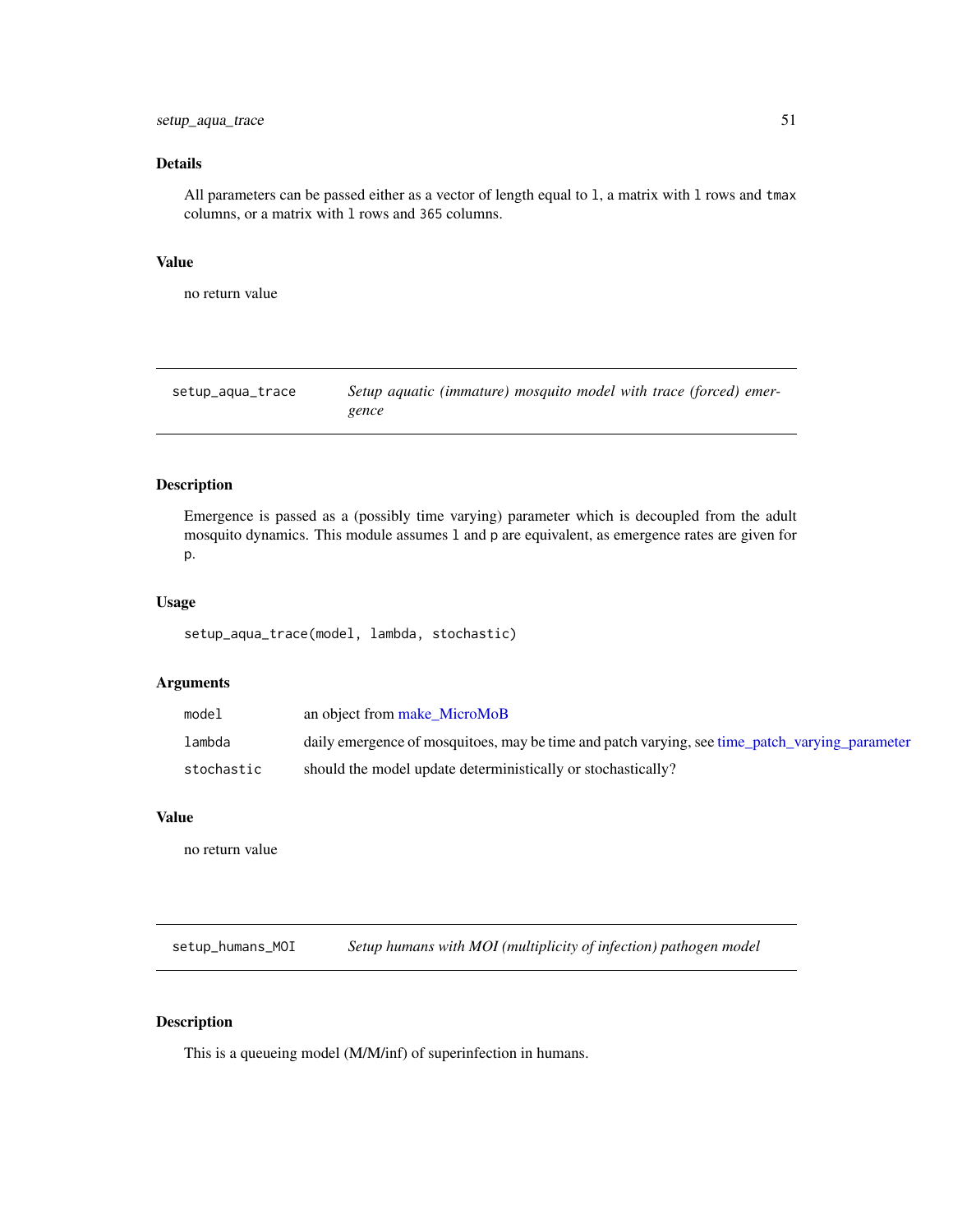# Usage

```
setup_humans_MOI(
 model,
  stochastic,
  theta,
  wf = NULL,H,
 MOI,
 b = 0.55,
 c = 0.15,
  r = 1/200,
  sigma = 1
)
```
## Arguments

| model        | an object from make_MicroMoB                                                                                                                                                                                |  |
|--------------|-------------------------------------------------------------------------------------------------------------------------------------------------------------------------------------------------------------|--|
| stochastic   | should the model update deterministically or stochastically?                                                                                                                                                |  |
| theta        | a time spent matrix                                                                                                                                                                                         |  |
| wf           | biting weights                                                                                                                                                                                              |  |
| H            | vector of strata population sizes                                                                                                                                                                           |  |
| MOI          | a matrix giving the distribution of persons across strata (columns) and multiplic-<br>ity of infection (rows).                                                                                              |  |
| b            | transmission efficiency (mosquito to human)                                                                                                                                                                 |  |
| $\mathsf{C}$ | transmission efficiency (human to mosquito)                                                                                                                                                                 |  |
| r            | recovery rate (inverse of infectious duration)                                                                                                                                                              |  |
| sigma        | control non-independence of pathogen clearance; sigma > 1 indicates competi-<br>tion (clearance is faster than independent) and sigma < 1 indicates facilitation<br>(clearance is slower than independent). |  |

## Value

no return value

# Note

The [step\\_humans](#page-60-0) method for the MOI model will grow the MOI matrix (add rows) if an individual's MOI exceeds the size of the matrix; therefore it's a good idea to pad the input matrix with extra empty rows to avoid reallocating memory during the simulation as much as possible.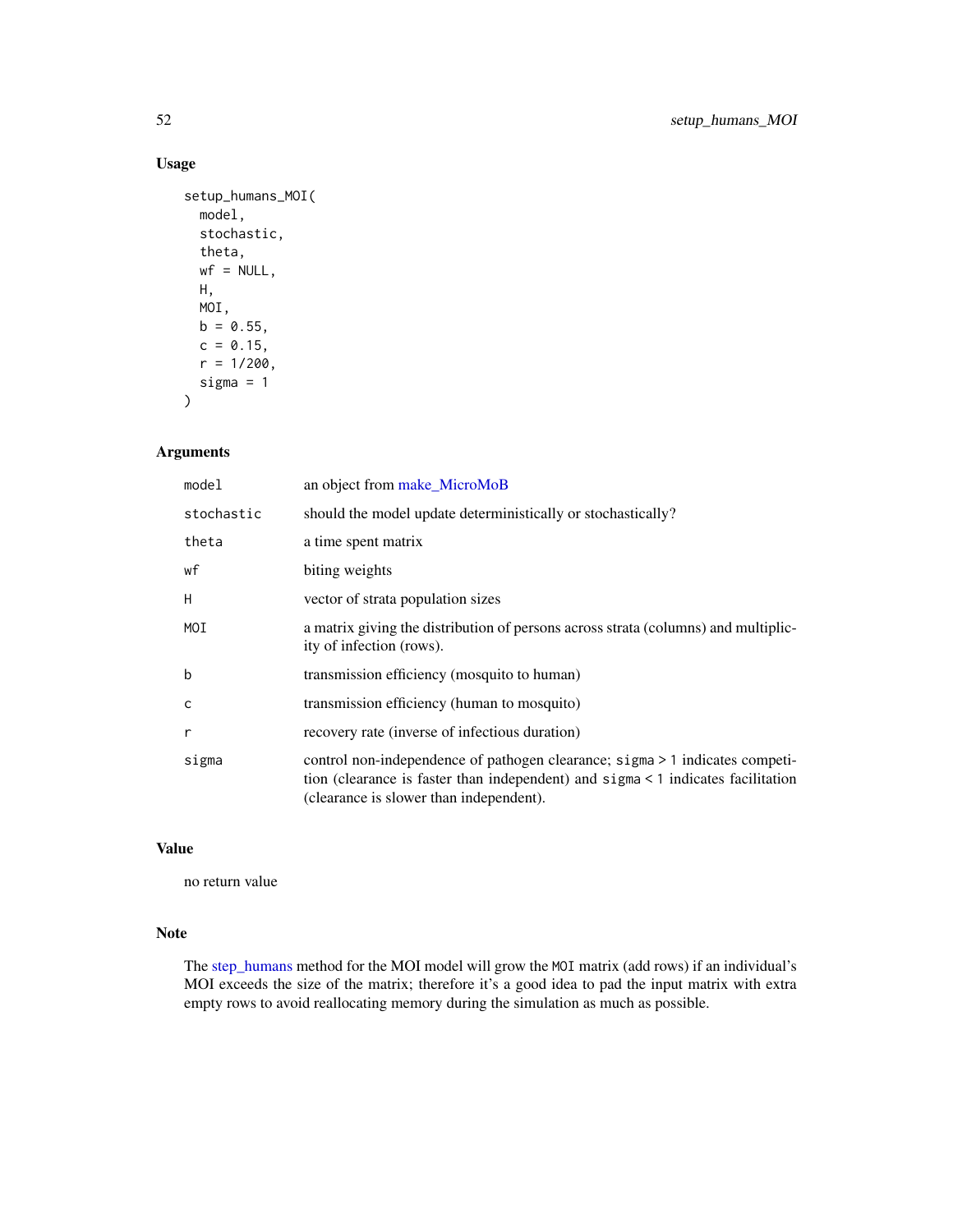# Description

A simple SIP (Susceptible-Infected-Protected) model

## Usage

```
setup_humans_SIP(
 model,
 stochastic,
  theta,
 wf = NULL,SIP,
 b = 0.55,
 c = 0.15,
  r = 1/200,
 rho = 0.07,
 eta = 1/32
)
```
# Arguments

| model      | an object from make_MicroMoB                                 |
|------------|--------------------------------------------------------------|
| stochastic | should the model update deterministically or stochastically? |
| theta      | a time spent matrix                                          |
| wf         | biting weights                                               |
| <b>SIP</b> | matrix of strata (rows) by health states (SIP)               |
| b          | transmission efficiency (mosquito to human)                  |
| C          | transmission efficiency (human to mosquito)                  |
| r          | recovery rate (inverse of infectious duration)               |
| rho        | probability of treatment upon infection                      |
| eta        | rate at which prophylaxis decays                             |

# Value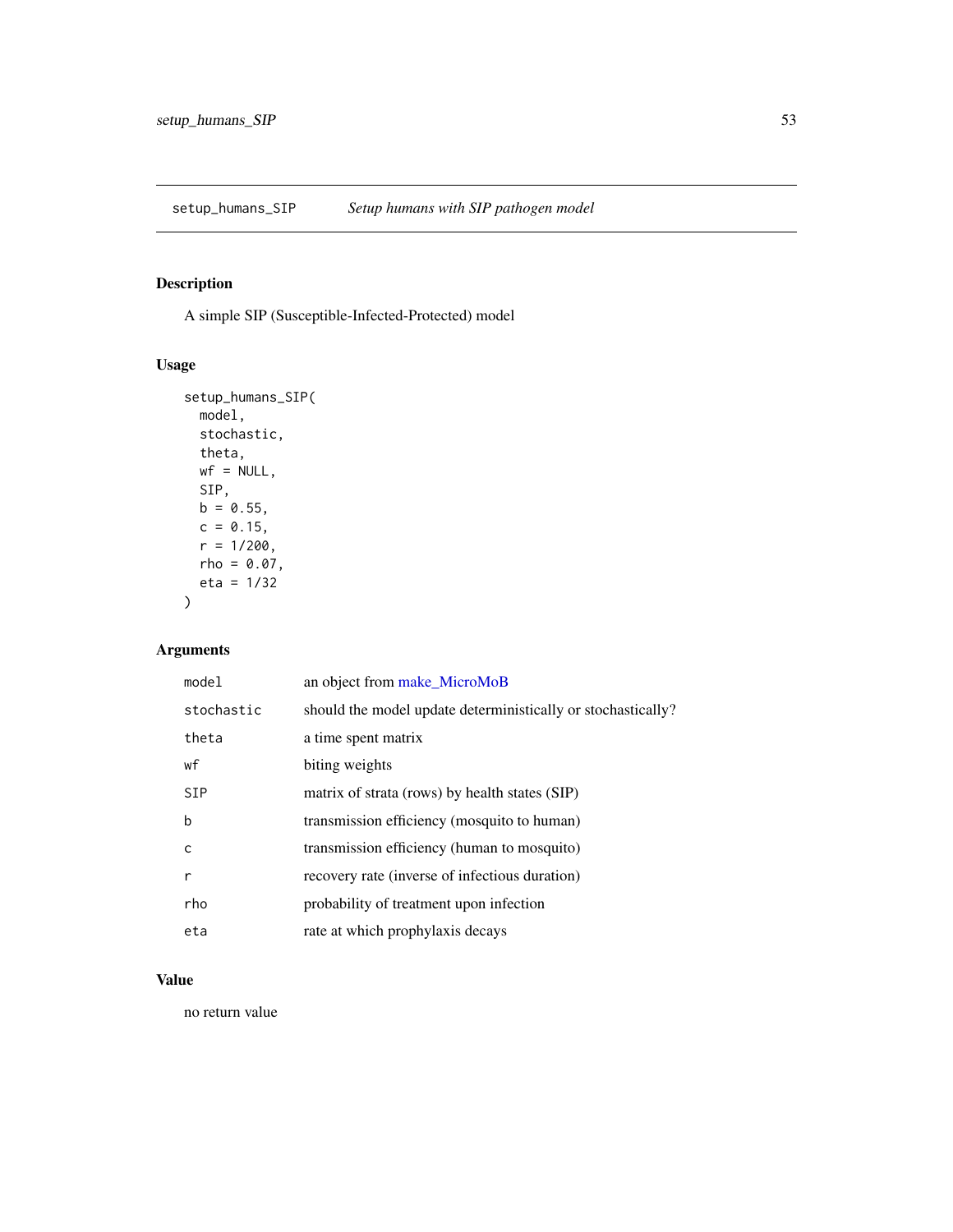<span id="page-53-0"></span>

# Description

A simple SIR (Susceptible-Infected-Recovered) model

## Usage

```
setup_humans_SIR(
 model,
 stochastic,
  theta,
 wf = NULL,H,
 SIR,
 b = 0.55,
 c = 0.15,
 gamma = 1/5
)
```
# Arguments

| model       | an object from make_MicroMoB                                    |
|-------------|-----------------------------------------------------------------|
| stochastic  | should the model update deterministically or stochastically?    |
| theta       | a time spent matrix                                             |
| wf          | biting weights                                                  |
| H           | vector of strata population sizes                               |
| <b>SIR</b>  | a matrix giving S, I, R counts (columns) for each strata (rows) |
| $\mathbf b$ | transmission efficiency (mosquito to human)                     |
| C           | transmission efficiency (human to mosquito)                     |
| gamma       | rate of recovery                                                |

## Value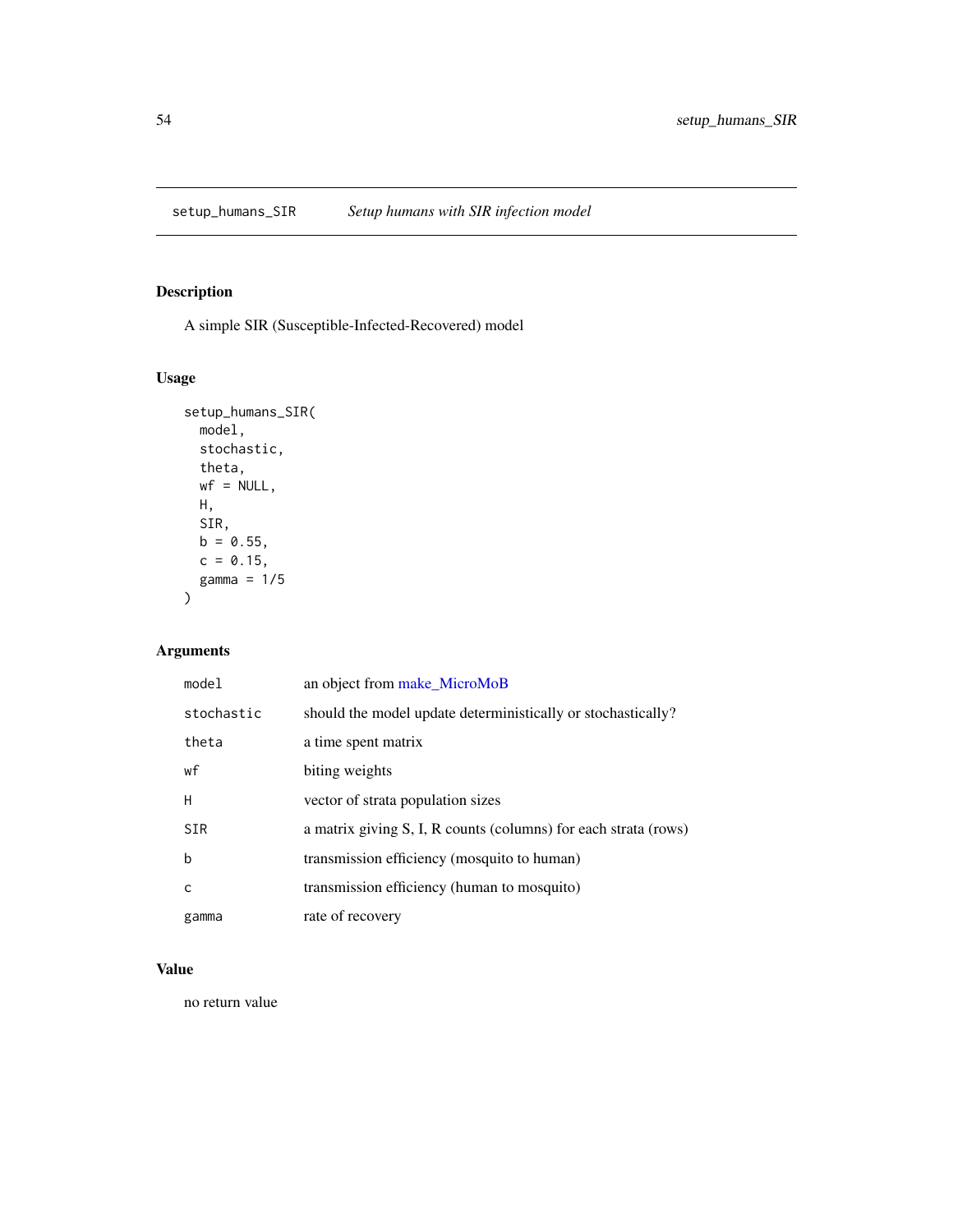<span id="page-54-0"></span>setup\_humans\_SIS *Setup humans with SIS pathogen model*

# Description

A simple SIS (Susceptible-Infected-Susceptible) model

## Usage

```
setup_humans_SIS(
 model,
 stochastic,
 theta,
 wf = NULL,H,
 X,
 b = 0.55,
 c = 0.15,
 r = 1/200)
```
# Arguments

| model      | an object from make_MicroMoB                                 |
|------------|--------------------------------------------------------------|
| stochastic | should the model update deterministically or stochastically? |
| theta      | a time spent matrix                                          |
| wf         | biting weights                                               |
| H          | vector of strata population sizes                            |
| X          | number of infectious persons in each strata                  |
| b          | transmission efficiency (mosquito to human)                  |
| C          | transmission efficiency (human to mosquito)                  |
| r          | recovery rate (inverse of infectious duration)               |

## Value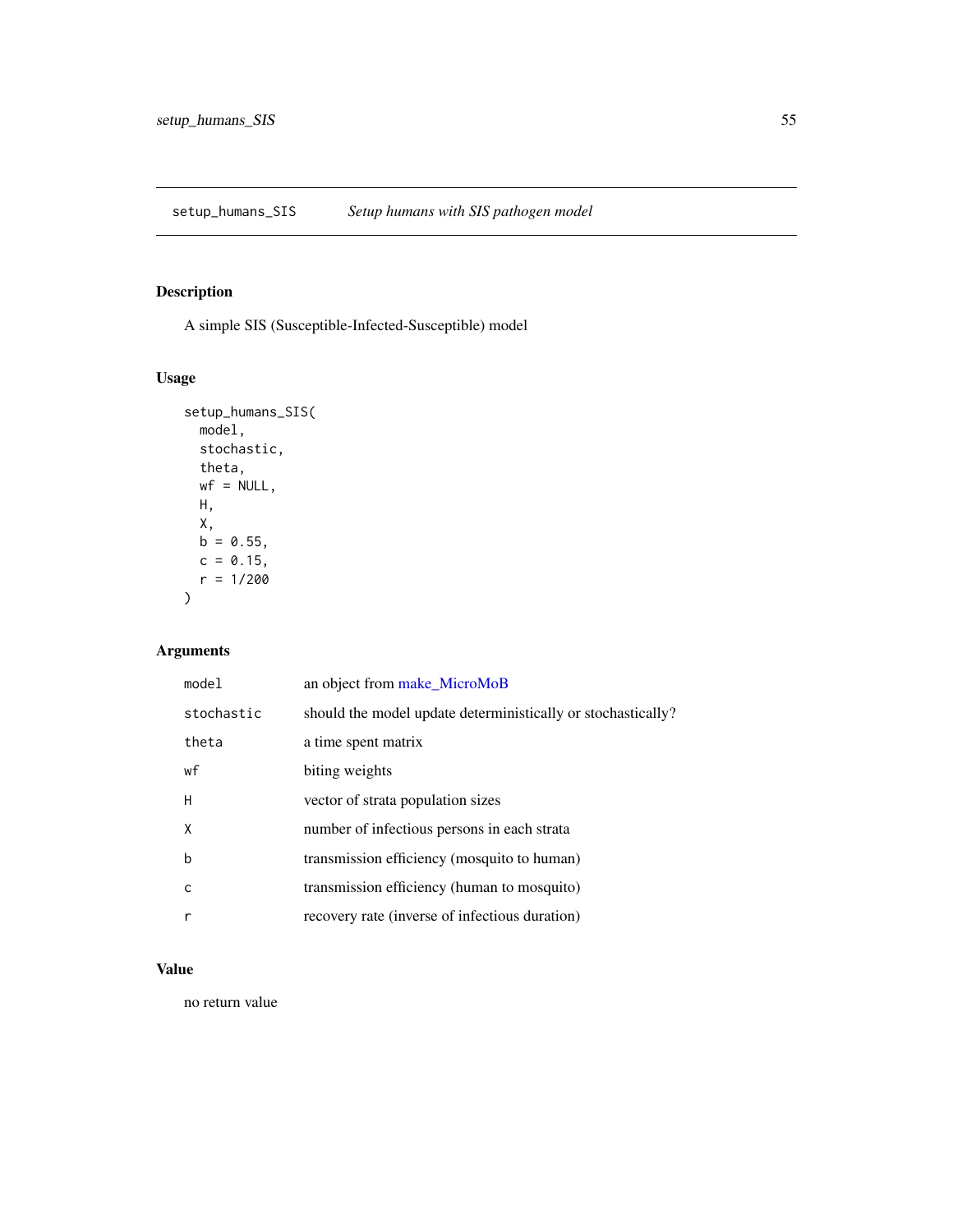## Description

This is a behavioral state model which allows for time varying EIP and survival probability. Mosquitoes transition between blood feeding (B) and oviposition (Q) depending on the success (or not) of those biological activities. It complies with the mosquito component interface, and may be simulated deterministically or stochastically.

## Usage

```
setup_mosquito_BQ(
  model,
  stochastic,
  eip,
  pB,
  pQ,
  psiQ,
  Psi_bb,
  Psi_bq,
  Psi_qb,
  Psi_qq,
  nu = 25,
  M,
  Y
\mathcal{E}
```
### Arguments

| model      | an object from make_MicroMoB                                                                                        |
|------------|---------------------------------------------------------------------------------------------------------------------|
| stochastic | should the model update deterministically or stochastically?                                                        |
| eip        | the Extrinsic Incubation Period (may be time varying see time varying parameter)                                    |
| pB         | daily survival probability during blood feeding (may be time and patch varying<br>see time_patch_varying_parameter) |
| pQ         | daily survival probability during oviposition (may be time and patch varying see<br>time_patch_varying_parameter)   |
| psiQ       | oviposition success probability (may be time and patch varying see time_patch_varying_parameter)                    |
| Psi_bb     | movement matrix from blood feeding haunts to blood feeding haunts (columns<br>must sum to 1, p rows and columns)    |
| Psi_bq     | movement matrix from blood feeding haunts to aquatic habitats (columns must)<br>sum to 1, 1 rows and p columns)     |
| Psi_qb     | movement matrix from aquatic habitats to blood feeding haunts (columns must<br>sum to 1, p rows and 1 columns)      |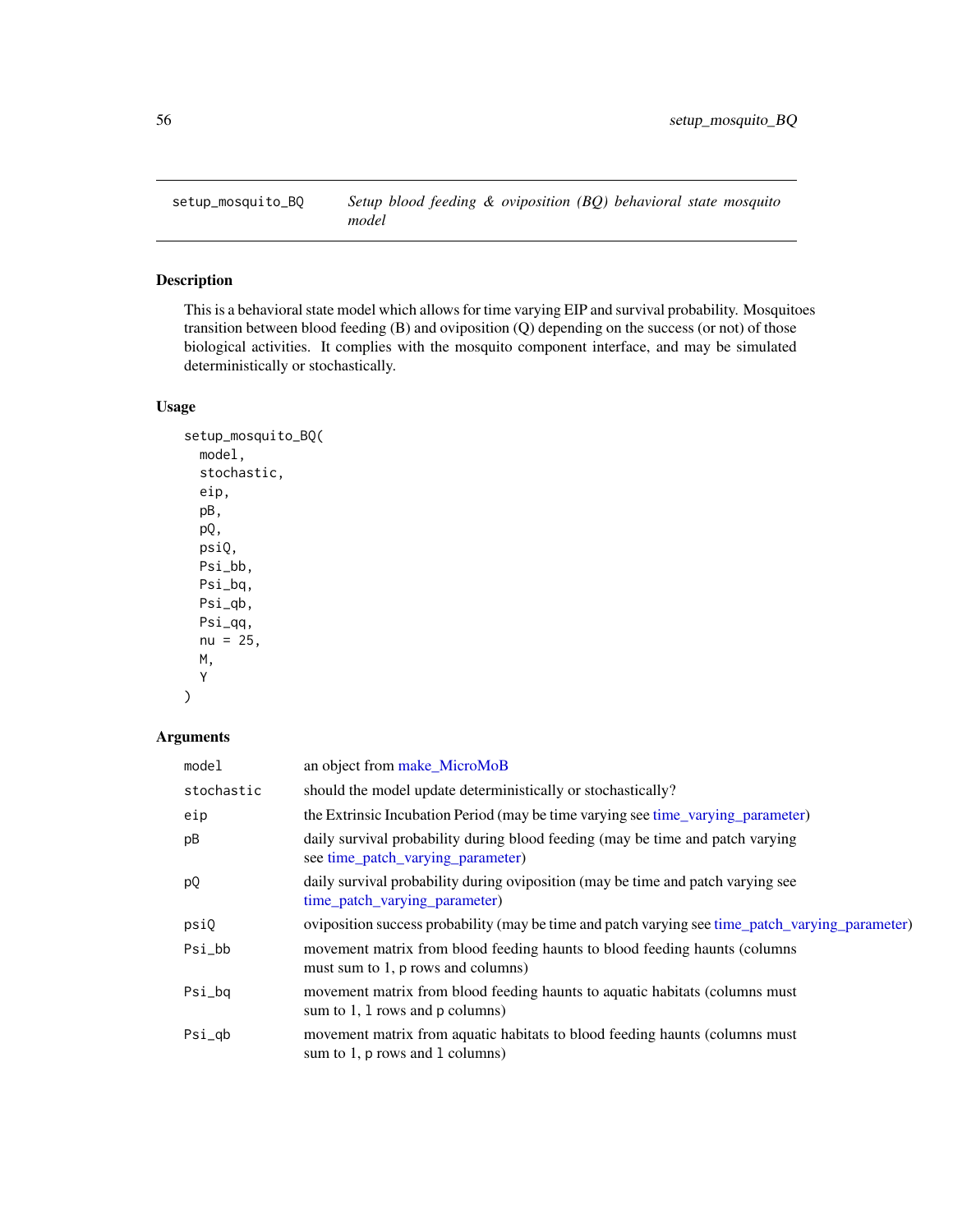| Psi_gg | movement matrix from aquatic habitats to aquatic habitats (columns must sum<br>to 1, 1 rows and columns) |
|--------|----------------------------------------------------------------------------------------------------------|
| nu     | number of eggs laid per oviposition                                                                      |
| M      | number of susceptible mosquitoes (vector of length $p + 1$ )                                             |
| Y      | number of incubating mosquitoes (matrix with $p + 1$ rows and maxEIP + 1 columns)                        |

## Value

no return value

<span id="page-56-0"></span>setup\_mosquito\_RM *Setup generalized Ross-Macdonald mosquito model*

## Description

This is a generalized RM model which allows for time varying EIP and survival probability. It complies with the mosquito component interface, and may be simulated deterministically or stochastically.

## Usage

```
setup_mosquito_RM(
 model,
 stochastic,
  f = 0.3,
 q = 0.9,
 eip,
 p,
 psi,
 nu = 25,
 M,
 Y,
 Z,
 N = NULL
```
)

### Arguments

| model        | an object from make MicroMoB                                                                |
|--------------|---------------------------------------------------------------------------------------------|
| stochastic   | should the model update deterministically or stochastically?                                |
| $\mathsf{f}$ | the blood feeding rate                                                                      |
| q            | the human blood feeding fraction                                                            |
| eip          | the Extrinsic Incubation Period (may be time varying see time_varying_parameter)            |
| р            | daily survival probability (may be time and patch varying see time_patch_varying_parameter) |
| psi          | a mosquito dispersal matrix (rows must sum to 1)                                            |
|              |                                                                                             |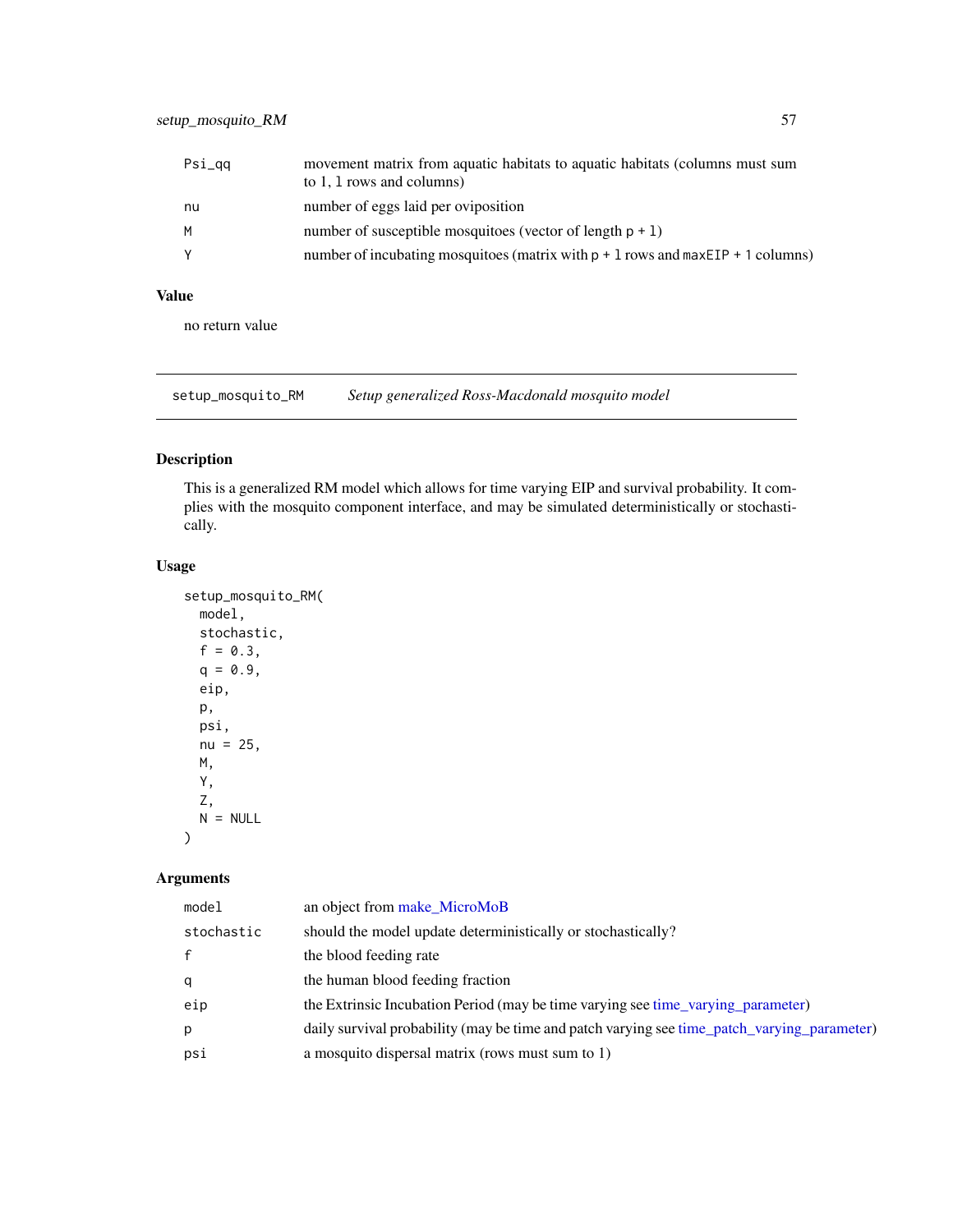| nu | number of eggs laid per oviposition                                                                                                                         |
|----|-------------------------------------------------------------------------------------------------------------------------------------------------------------|
| М  | total mosquito density per patch (vector of length p)                                                                                                       |
| Υ  | density of incubating mosquitoes per patch (vector of length p)                                                                                             |
| Z  | density of infectious mosquitoes per patch (vector of length p)                                                                                             |
| N  | 1 by p matrix describing how eggs from mosquitoes in patches are distributed<br>amongst aquatic habitats. If NULL it is the identity matrix of dimension 1. |

### Value

no return value

<span id="page-57-0"></span>setup\_mosquito\_trace *Setup null mosquito model*

# Description

This is a null model of mosquito dynamics that is only for testing/verifying aquatic models. It implements a single method [compute\\_oviposit.trace](#page-17-0) and all other methods throw an error.

### Usage

setup\_mosquito\_trace(model, oviposit)

#### Arguments

| model    | an object from make_MicroMoB                                     |
|----------|------------------------------------------------------------------|
| oviposit | a vector of length p used as a return value for compute oviposit |

## Value

no return value

<span id="page-57-1"></span>setup\_visitor\_trace *Setup trace driven visitors*

## Description

This model complies with the visitors component interface. It adds a named list model\$visitor.

## Usage

```
setup_visitor_trace(model, Wd = NULL, xd = NULL)
```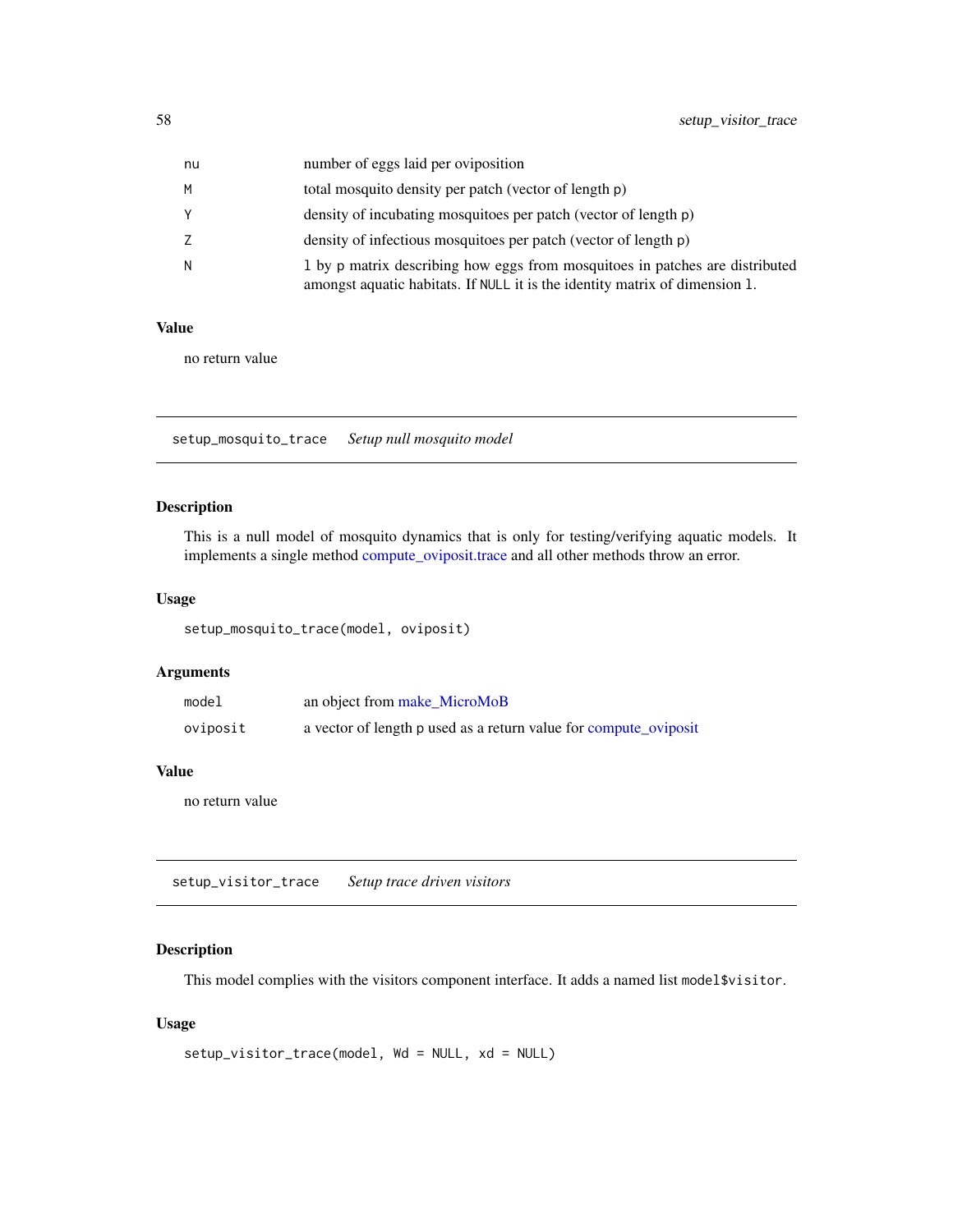#### step\_aqua 59

# Arguments

| model | an object from make MicroMoB                                                                                                          |
|-------|---------------------------------------------------------------------------------------------------------------------------------------|
| Wd    | a time varying trace of visitor host availability passed to time_patch_varying_parameter<br>or NULL to set to $\theta$ (no visitors)  |
| xd    | a time varying trace of visitor net infectiousness passed to time_patch_varying_parameter<br>or NULL to set to $\theta$ (no visitors) |

### Value

no return value

step\_aqua *Update aquatic (immature) mosquito populations*

## Description

This method dispatches on the type of model\$aqua

# Usage

step\_aqua(model)

# Arguments

model an object from [make\\_MicroMoB](#page-42-0)

## Value

no return value

| step_aqua.BH | Update aquatic (immature) mosquito populations for Beverton-Holt |
|--------------|------------------------------------------------------------------|
|              | dynamics                                                         |

# Description

This function dispatches on the second class attribute of model\$aqua for stochastic or deterministic behavior.

#### Usage

```
## S3 method for class 'BH'
step_aqua(model)
```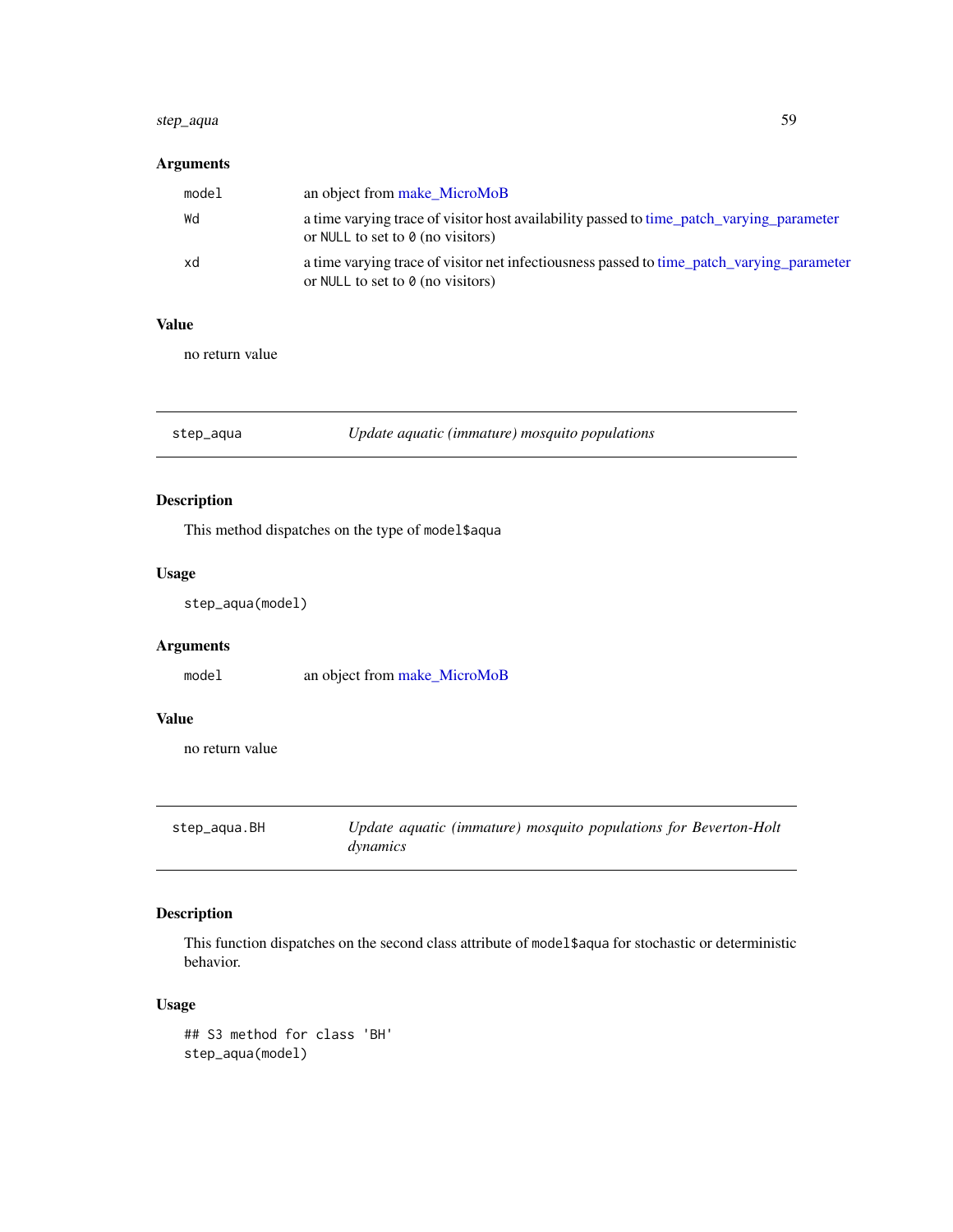## Arguments

model an object from [make\\_MicroMoB](#page-42-0)

## Value

no return value

step\_aqua.BH\_deterministic

*Update aquatic (immature) mosquito populations for deterministic Beverton-Holt dynamics*

## Description

Run a deterministic state update.

## Usage

## S3 method for class 'BH\_deterministic' step\_aqua(model)

## Arguments

model an object from [make\\_MicroMoB](#page-42-0)

### Value

no return value

step\_aqua.BH\_stochastic

*Update aquatic (immature) mosquito populations for stochastic Beverton-Holt dynamics*

# Description

Run a stochastic state update.

### Usage

```
## S3 method for class 'BH_stochastic'
step_aqua(model)
```
#### Arguments

model an object from [make\\_MicroMoB](#page-42-0)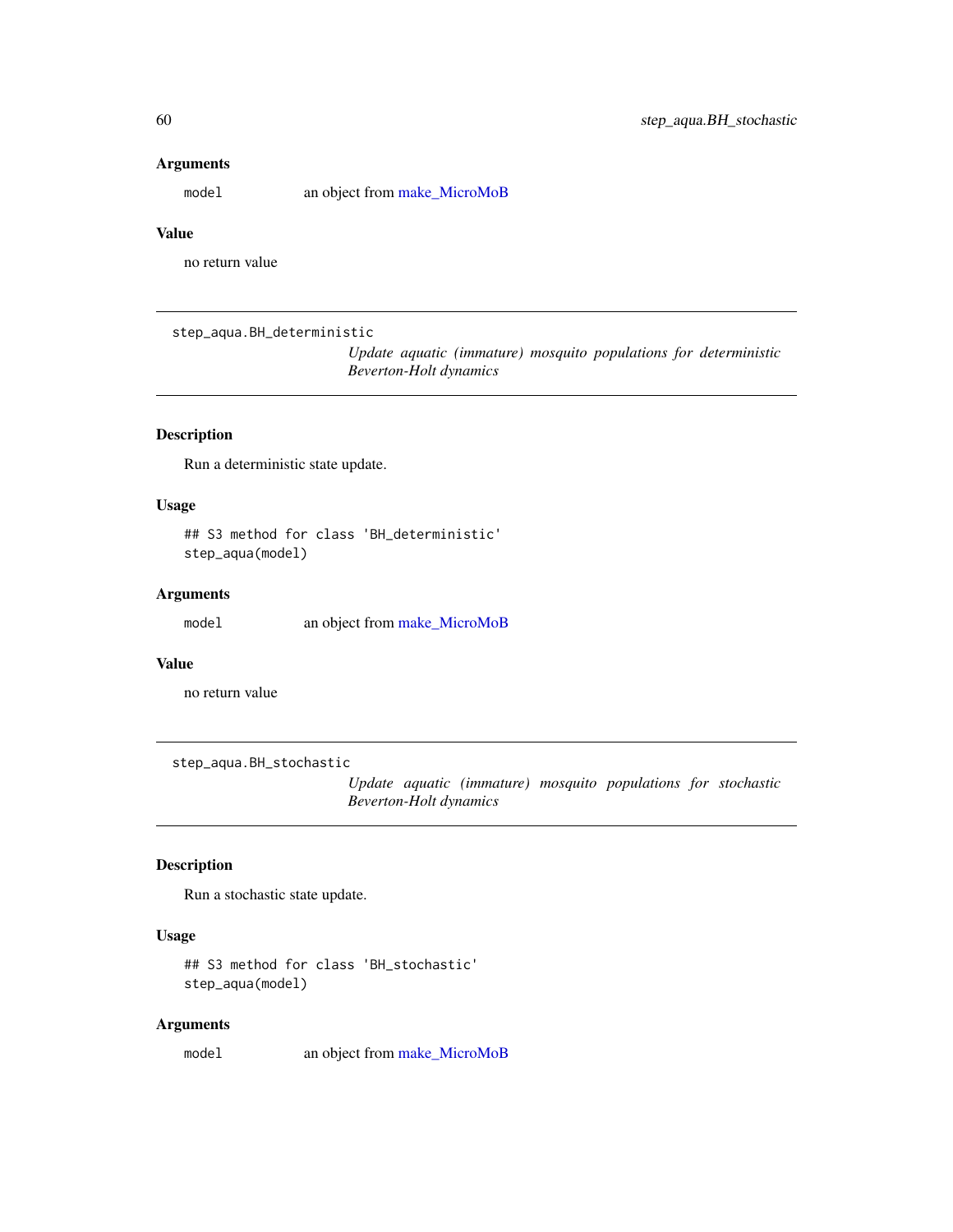## step\_aqua.trace 61

## Value

no return value

step\_aqua.trace *Update aquatic (immature) mosquito populations for forced emergence*

### Description

This function does nothing as trace models do not have endogenous dynamics.

## Usage

## S3 method for class 'trace' step\_aqua(model)

### Arguments

model an object from [make\\_MicroMoB](#page-42-0)

### Value

no return value

<span id="page-60-0"></span>step\_humans *Update human population*

## Description

This method dispatches on the type of model\$human.

### Usage

step\_humans(model)

## Arguments

model an object from [make\\_MicroMoB](#page-42-0)

## Value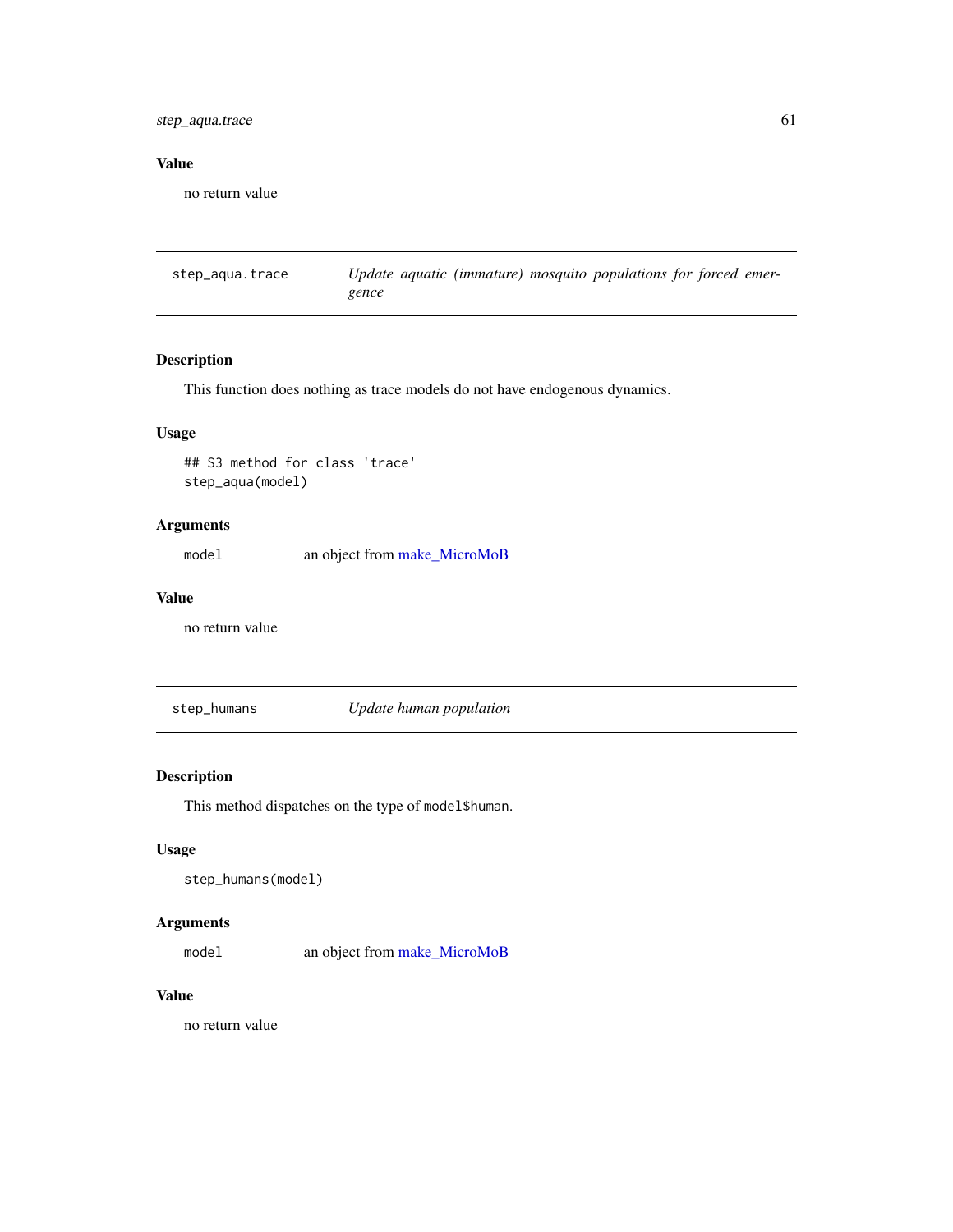step\_humans.MOI *Update MOI human model*

### Description

Update MOI human model

## Usage

## S3 method for class 'MOI' step\_humans(model)

## Arguments

model an object from [make\\_MicroMoB](#page-42-0)

### Value

no return value

```
step_humans.MOI_deterministic
                        Update MOI human model (deterministic)
```
## Description

Update MOI human model (deterministic)

#### Usage

```
## S3 method for class 'MOI_deterministic'
step_humans(model)
```
### Arguments

model an object from [make\\_MicroMoB](#page-42-0)

## Value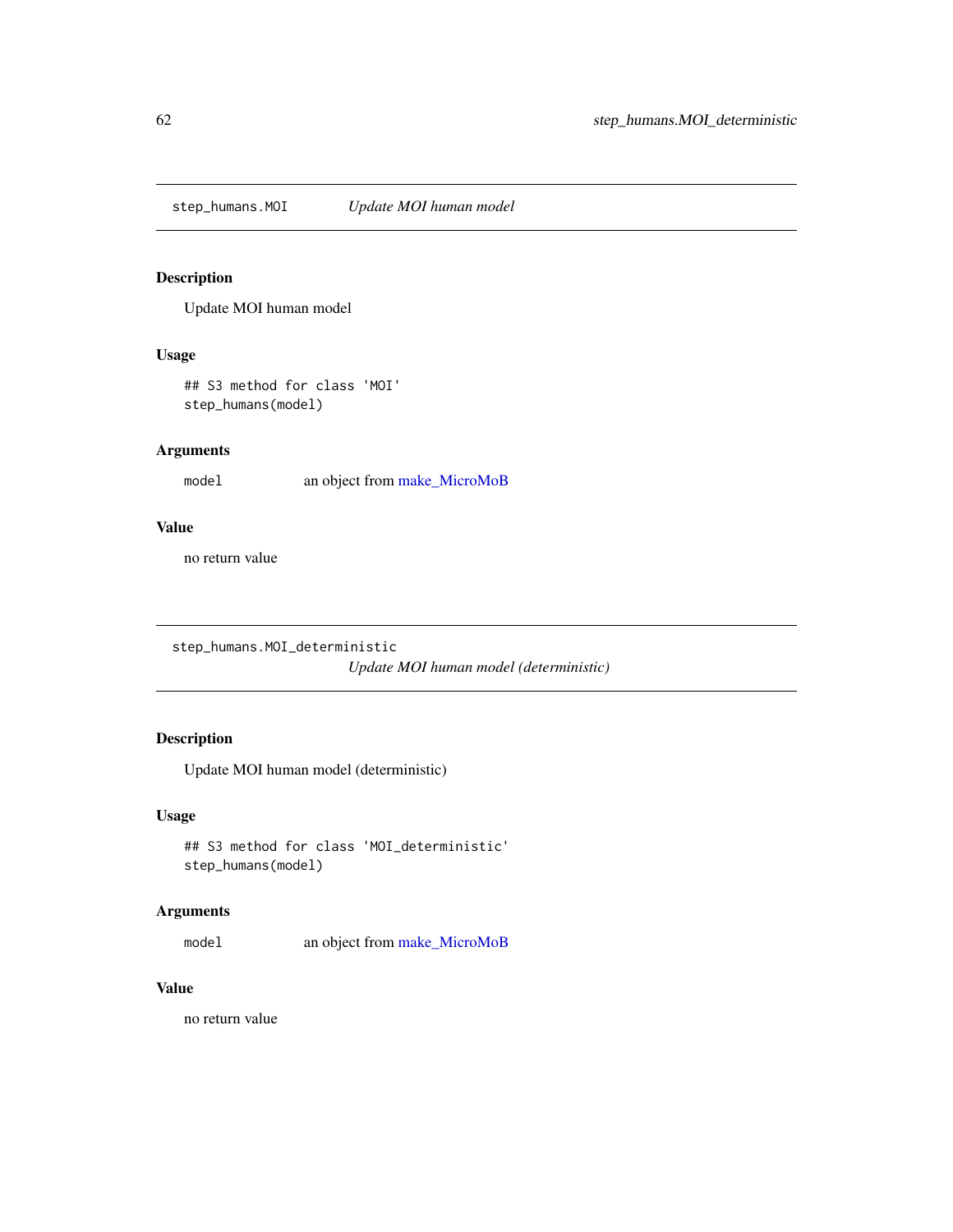step\_humans.MOI\_stochastic

*Update MOI human model (stochastic)*

## Description

Update MOI human model (stochastic)

## Usage

## S3 method for class 'MOI\_stochastic' step\_humans(model)

## Arguments

model an object from [make\\_MicroMoB](#page-42-0)

### Value

no return value

step\_humans.SIP *Update SIP human model*

# Description

Update SIP human model

## Usage

```
## S3 method for class 'SIP'
step_humans(model)
```
## Arguments

model an object from [make\\_MicroMoB](#page-42-0)

## Value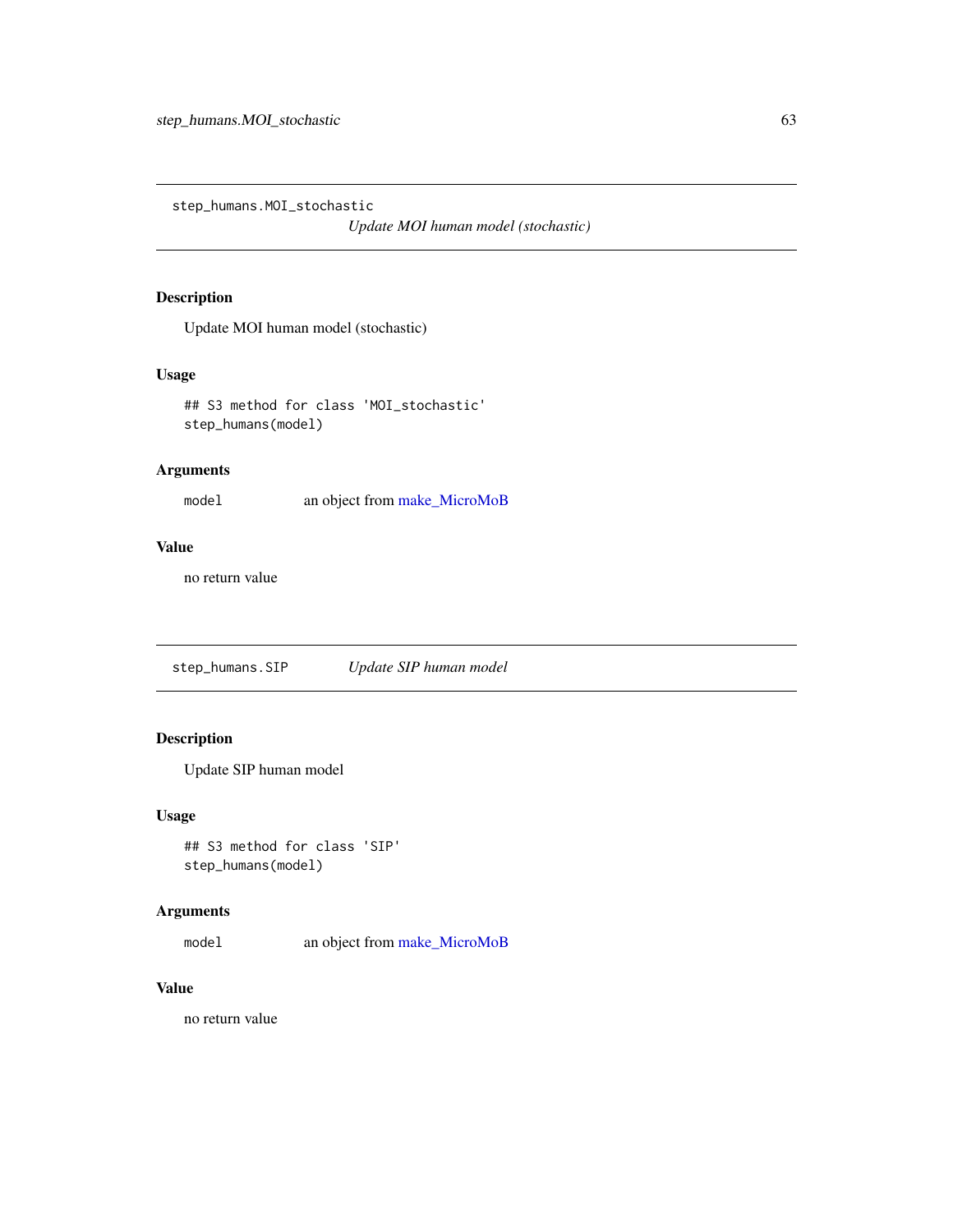step\_humans.SIP\_deterministic

*Update SIP human model (deterministic)*

## Description

Update SIP human model (deterministic)

### Usage

## S3 method for class 'SIP\_deterministic' step\_humans(model)

## Arguments

model an object from [make\\_MicroMoB](#page-42-0)

## Value

no return value

```
step_humans.SIP_stochastic
```
*Update SIP human model (stochastic)*

# Description

Update SIP human model (stochastic)

### Usage

```
## S3 method for class 'SIP_stochastic'
step_humans(model)
```
## Arguments

model an object from [make\\_MicroMoB](#page-42-0)

### Value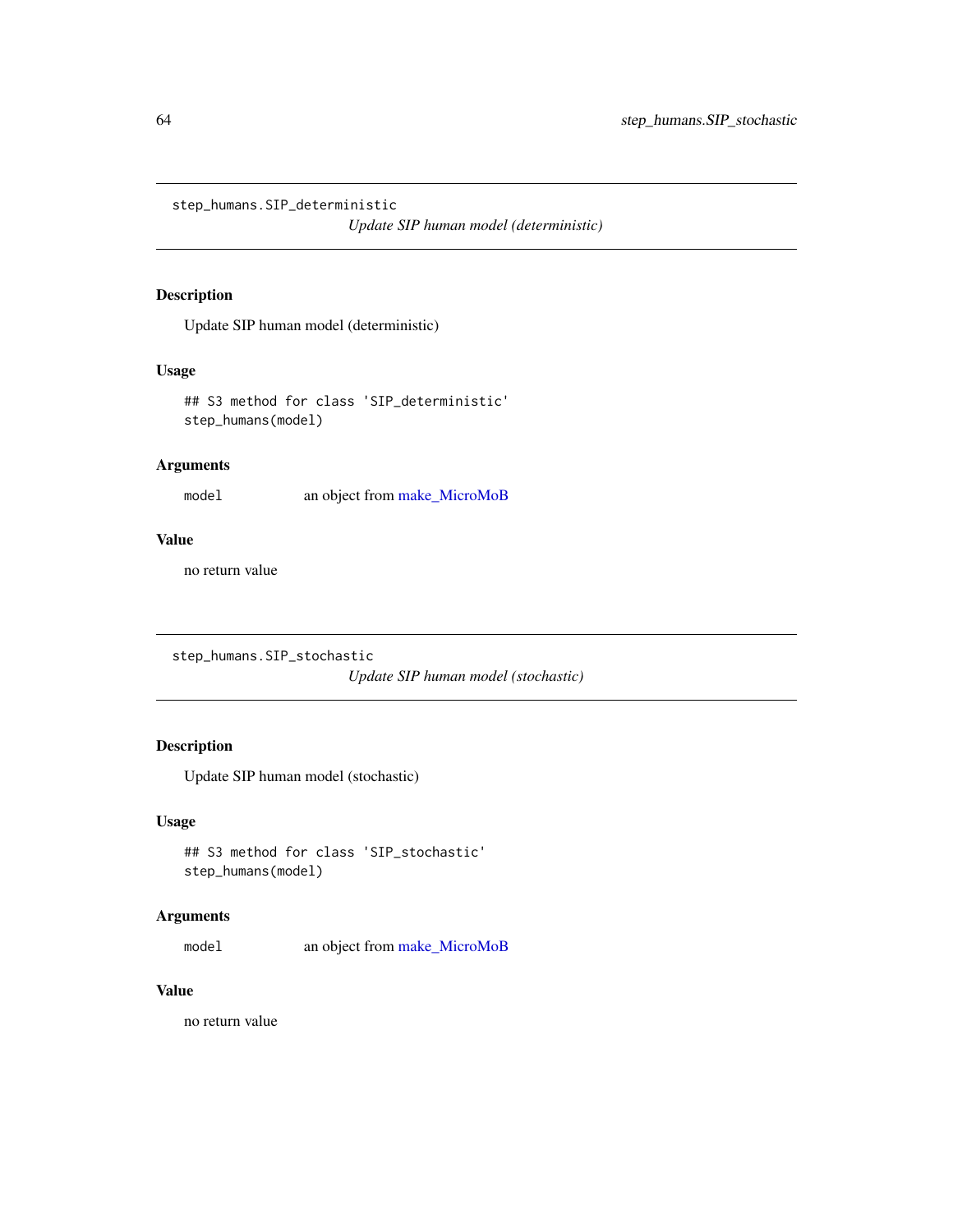### Description

Update SIR human model

## Usage

## S3 method for class 'SIR' step\_humans(model)

## Arguments

model an object from [make\\_MicroMoB](#page-42-0)

### Value

no return value

step\_humans.SIR\_deterministic *Update SIR human model (deterministic)*

## Description

Update SIR human model (deterministic)

#### Usage

```
## S3 method for class 'SIR_deterministic'
step_humans(model)
```
## Arguments

model an object from [make\\_MicroMoB](#page-42-0)

# Value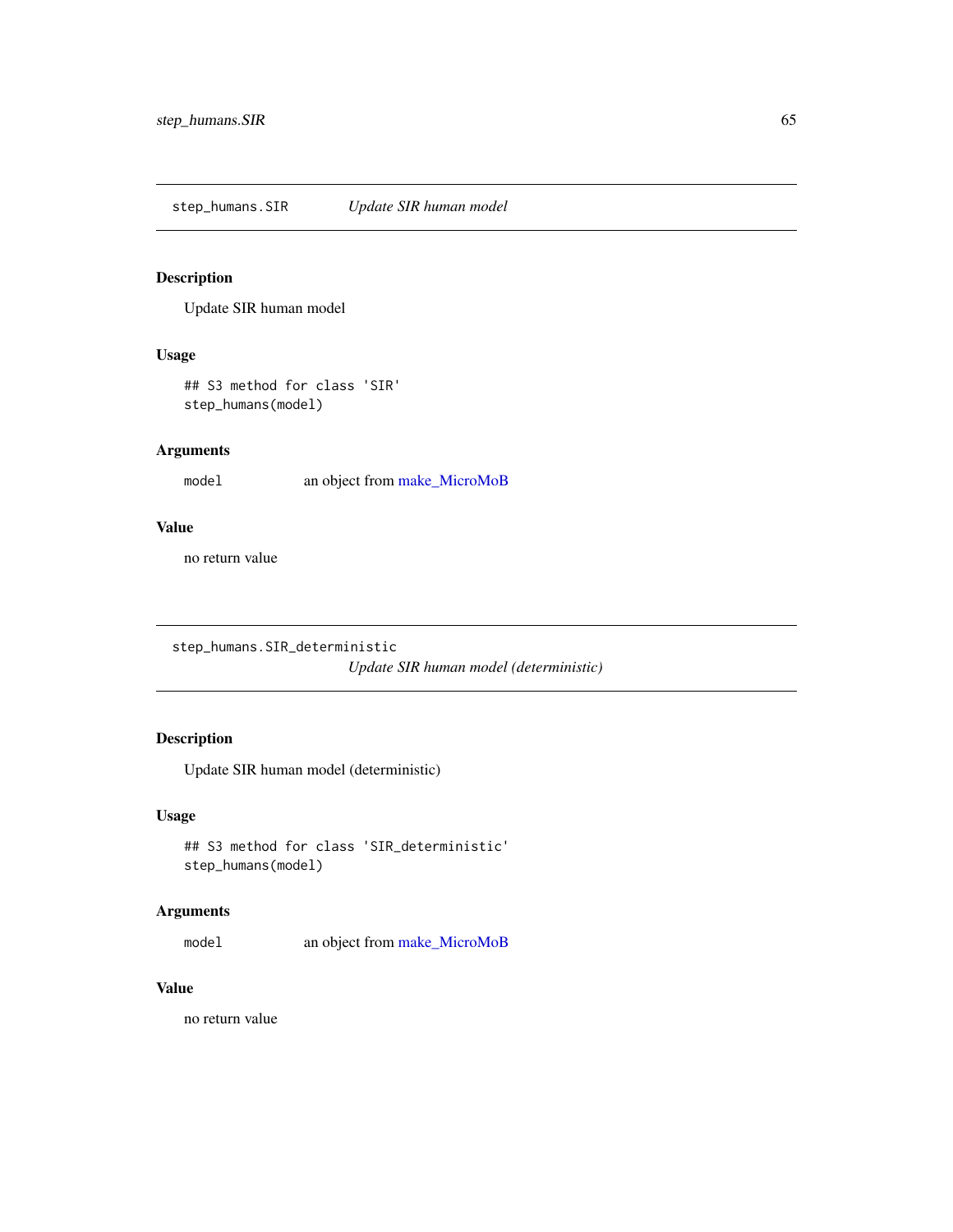step\_humans.SIR\_stochastic

*Update SIR human model (stochastic)*

## Description

Update SIR human model (stochastic)

## Usage

## S3 method for class 'SIR\_stochastic' step\_humans(model)

## Arguments

model an object from [make\\_MicroMoB](#page-42-0)

### Value

no return value

step\_humans.SIS *Update SIS human model*

# Description

Update SIS human model

### Usage

```
## S3 method for class 'SIS'
step_humans(model)
```
## Arguments

model an object from [make\\_MicroMoB](#page-42-0)

## Value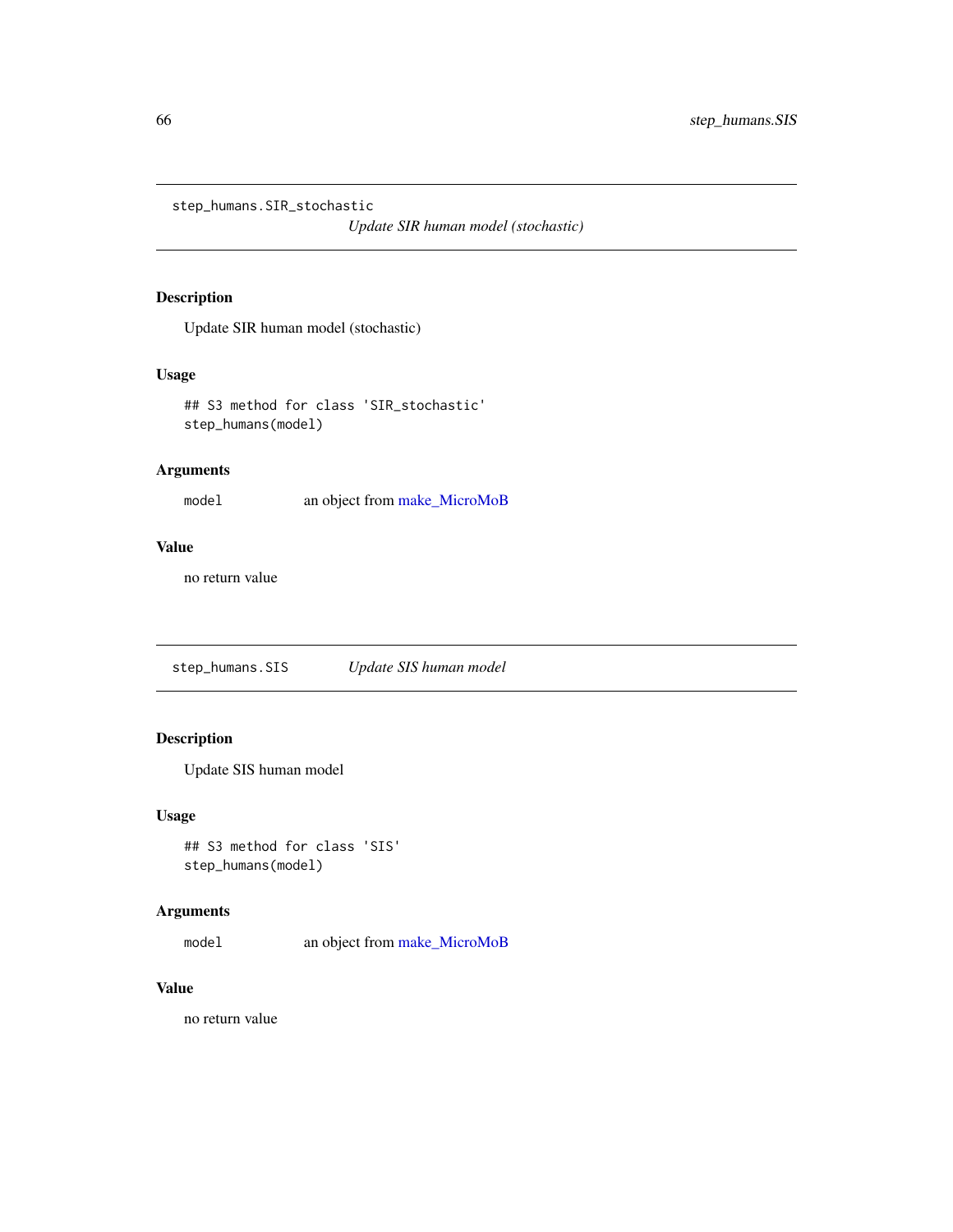step\_humans.SIS\_deterministic

*Update SIS human model (deterministic)*

## Description

Update SIS human model (deterministic)

### Usage

## S3 method for class 'SIS\_deterministic' step\_humans(model)

## Arguments

model an object from [make\\_MicroMoB](#page-42-0)

## Value

no return value

```
step_humans.SIS_stochastic
```
*Update SIS human model (stochastic)*

# Description

Update SIS human model (stochastic)

### Usage

```
## S3 method for class 'SIS_stochastic'
step_humans(model)
```
## Arguments

model an object from [make\\_MicroMoB](#page-42-0)

### Value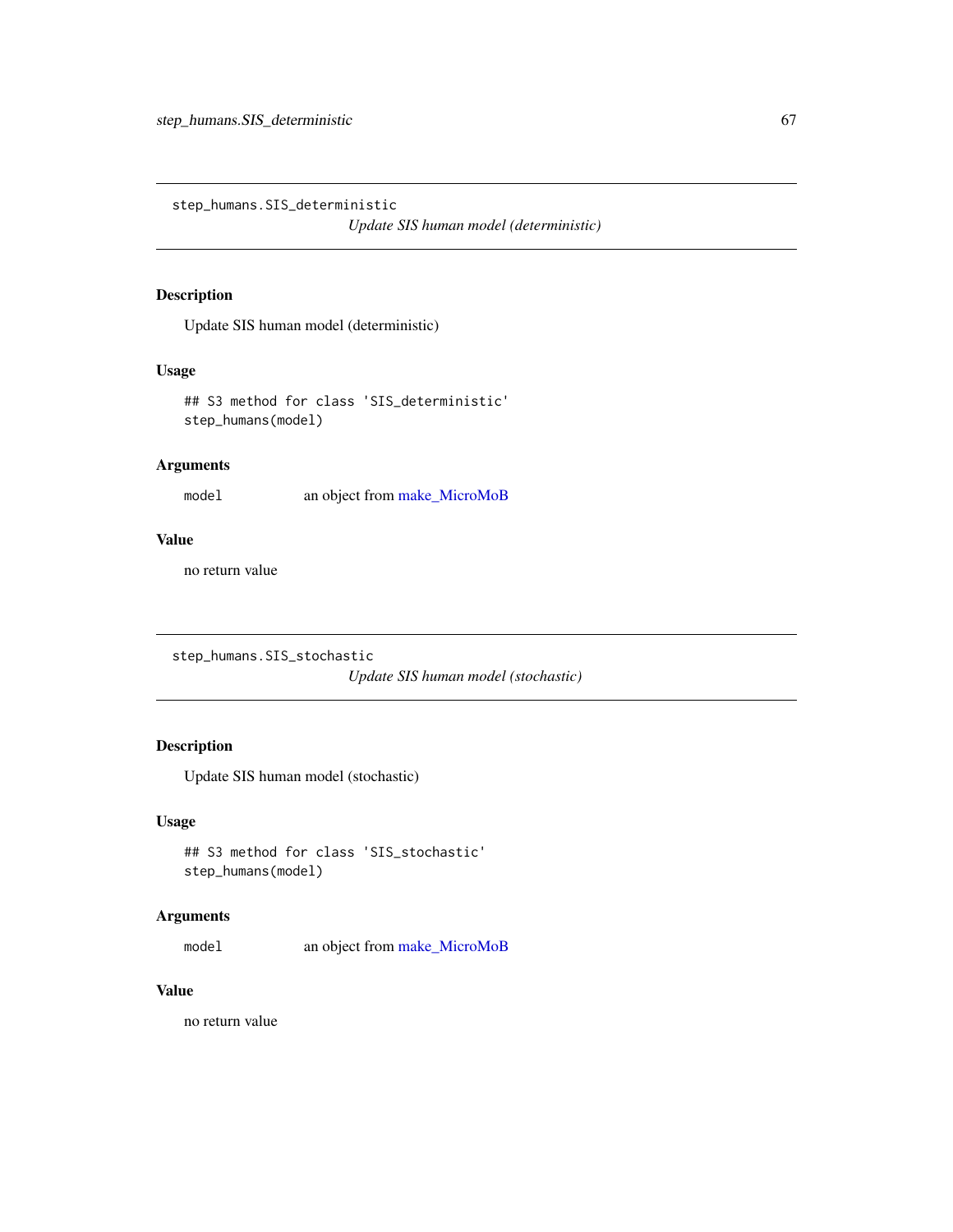step\_mosquitoes *Update mosquito population*

### Description

This method dispatches on the type of model\$mosquito

### Usage

```
step_mosquitoes(model)
```
#### Arguments

model an object from [make\\_MicroMoB](#page-42-0)

## Value

no return value

step\_mosquitoes.BQ *Update blood feeding & oviposition (BQ) behavioral state mosquitoes*

# Description

This function dispatches on the second argument of model\$mosquito for stochastic or deterministic behavior.

### Usage

```
## S3 method for class 'BQ'
step_mosquitoes(model)
```
### Arguments

model an object from [make\\_MicroMoB](#page-42-0)

## Details

see [step\\_mosquitoes.BQ\\_deterministic](#page-68-0) and [step\\_mosquitoes.BQ\\_stochastic](#page-68-1)

# Value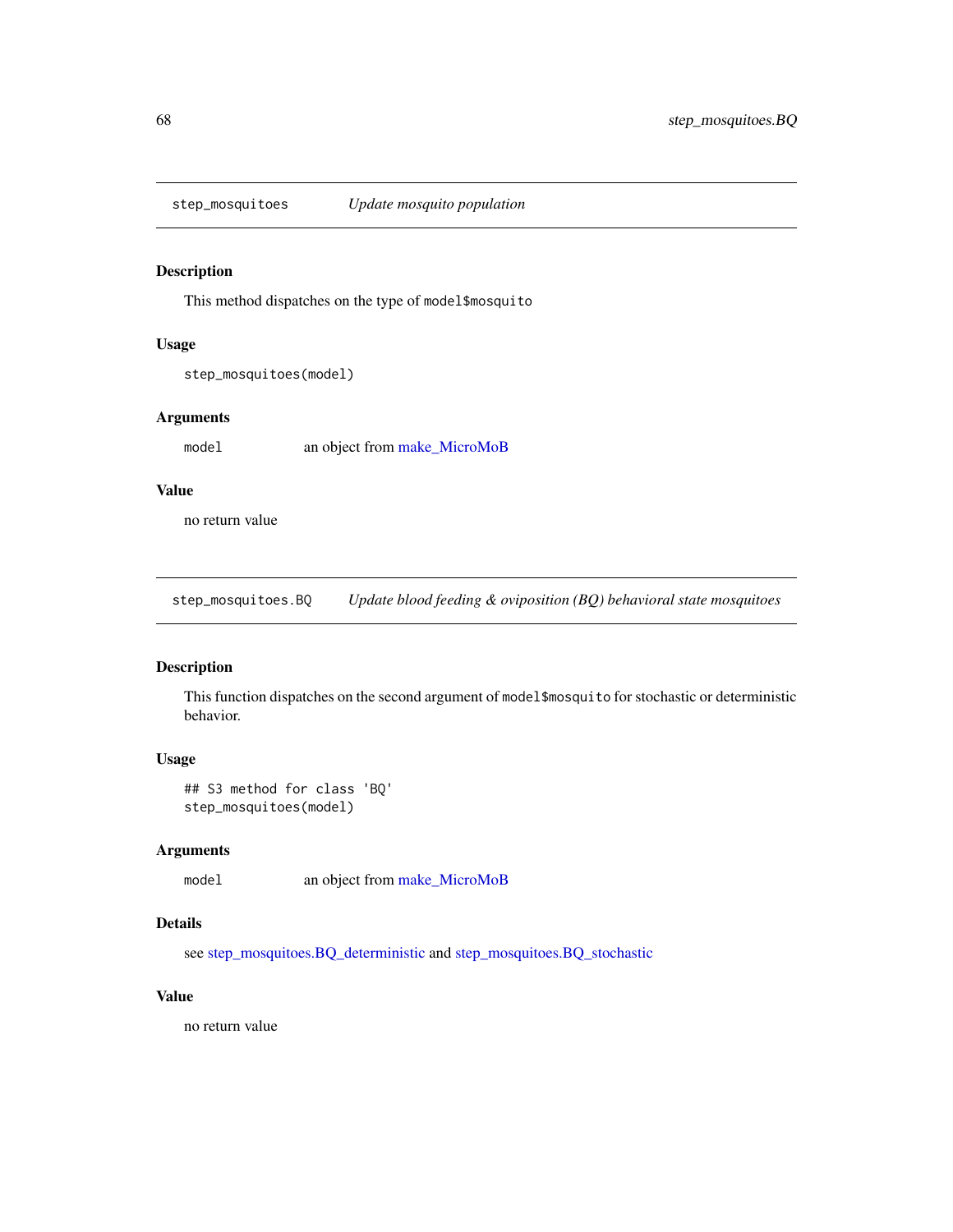<span id="page-68-0"></span>step\_mosquitoes.BQ\_deterministic

*Update blood feeding & oviposition (BQ) behavioral state mosquitoes (deterministic)*

## Description

Update blood feeding & oviposition (BQ) behavioral state mosquitoes (deterministic)

### Usage

```
## S3 method for class 'BQ_deterministic'
step_mosquitoes(model)
```
## Arguments

model an object from [make\\_MicroMoB](#page-42-0)

### Value

no return value

```
step_mosquitoes.BQ_stochastic
```
*Update blood feeding & oviposition (BQ) behavioral state mosquitoes (stochastic)*

## Description

Update blood feeding & oviposition (BQ) behavioral state mosquitoes (stochastic)

## Usage

```
## S3 method for class 'BQ_stochastic'
step_mosquitoes(model)
```
## Arguments

model an object from [make\\_MicroMoB](#page-42-0)

## Value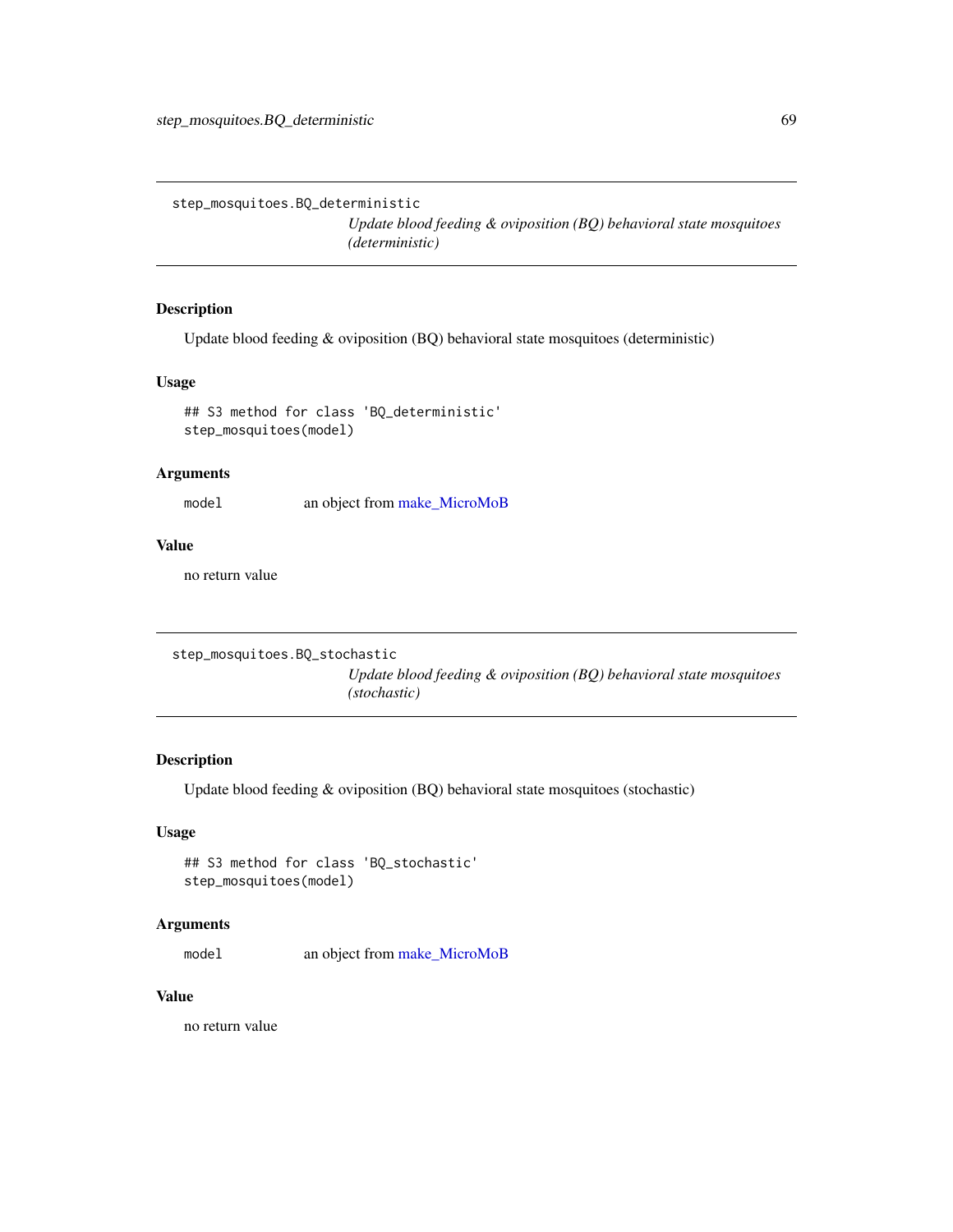step\_mosquitoes.RM *Update Ross-Macdonald mosquitoes*

### Description

This function dispatches on the second argument of model\$mosquito for stochastic or deterministic behavior.

#### Usage

```
## S3 method for class 'RM'
step_mosquitoes(model)
```
## Arguments

model an object from [make\\_MicroMoB](#page-42-0)

### Details

see [step\\_mosquitoes.RM\\_deterministic](#page-69-0) and [step\\_mosquitoes.RM\\_stochastic](#page-70-0)

### Value

no return value

<span id="page-69-0"></span>step\_mosquitoes.RM\_deterministic

*Update Ross-Macdonald mosquitoes (deterministic)*

### Description

Update Ross-Macdonald mosquitoes (deterministic)

### Usage

```
## S3 method for class 'RM_deterministic'
step_mosquitoes(model)
```
## Arguments

model an object from [make\\_MicroMoB](#page-42-0)

### Value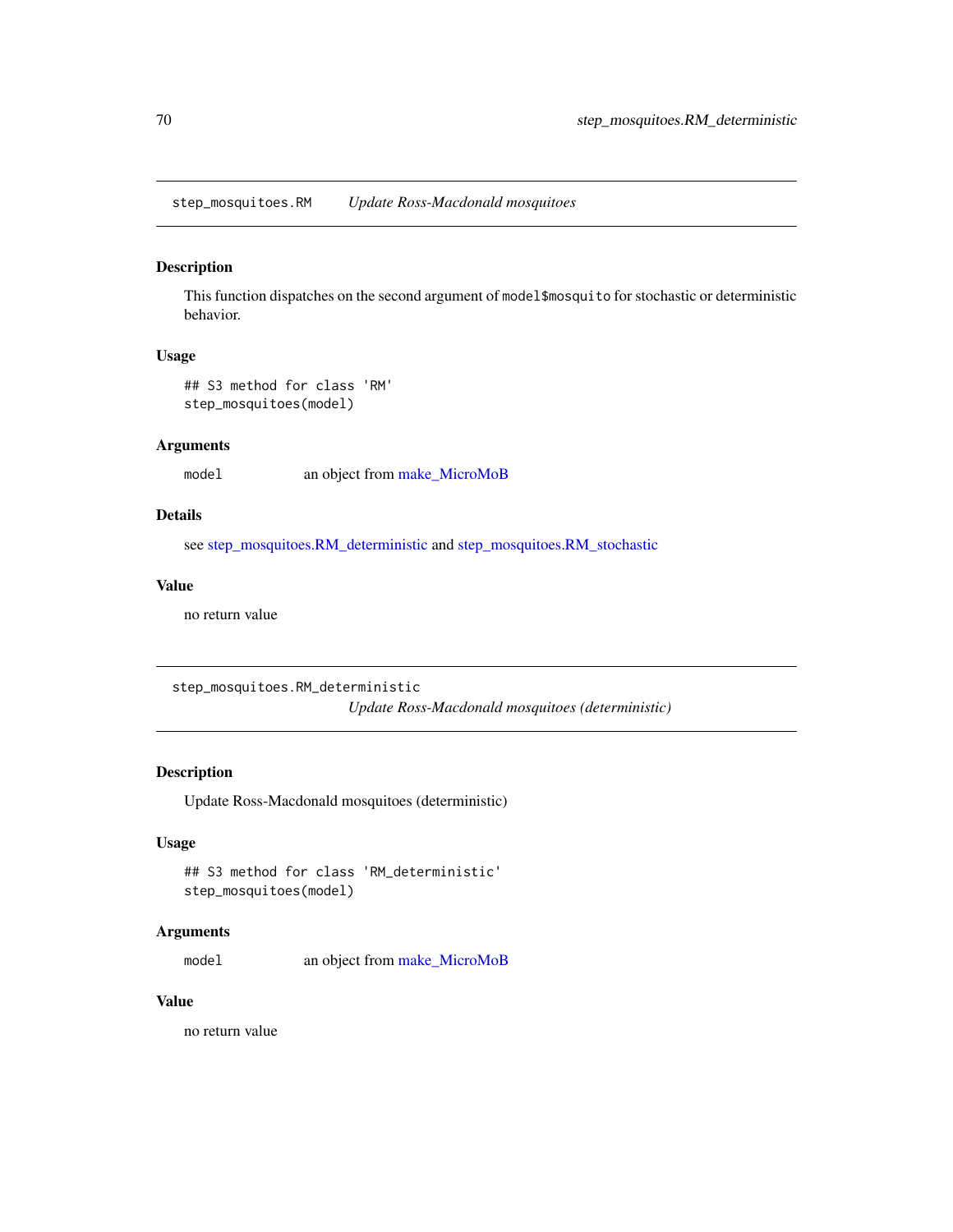<span id="page-70-0"></span>step\_mosquitoes.RM\_stochastic

*Update Ross-Macdonald mosquitoes (stochastic)*

## Description

Update Ross-Macdonald mosquitoes (stochastic)

#### Usage

```
## S3 method for class 'RM_stochastic'
step_mosquitoes(model)
```
## Arguments

model an object from [make\\_MicroMoB](#page-42-0)

## Value

no return value

step\_mosquitoes.trace *Update null mosquito population*

# Description

Update null mosquito population

#### Usage

```
## S3 method for class 'trace'
step_mosquitoes(model)
```
### Arguments

model an object from [make\\_MicroMoB](#page-42-0)

## Value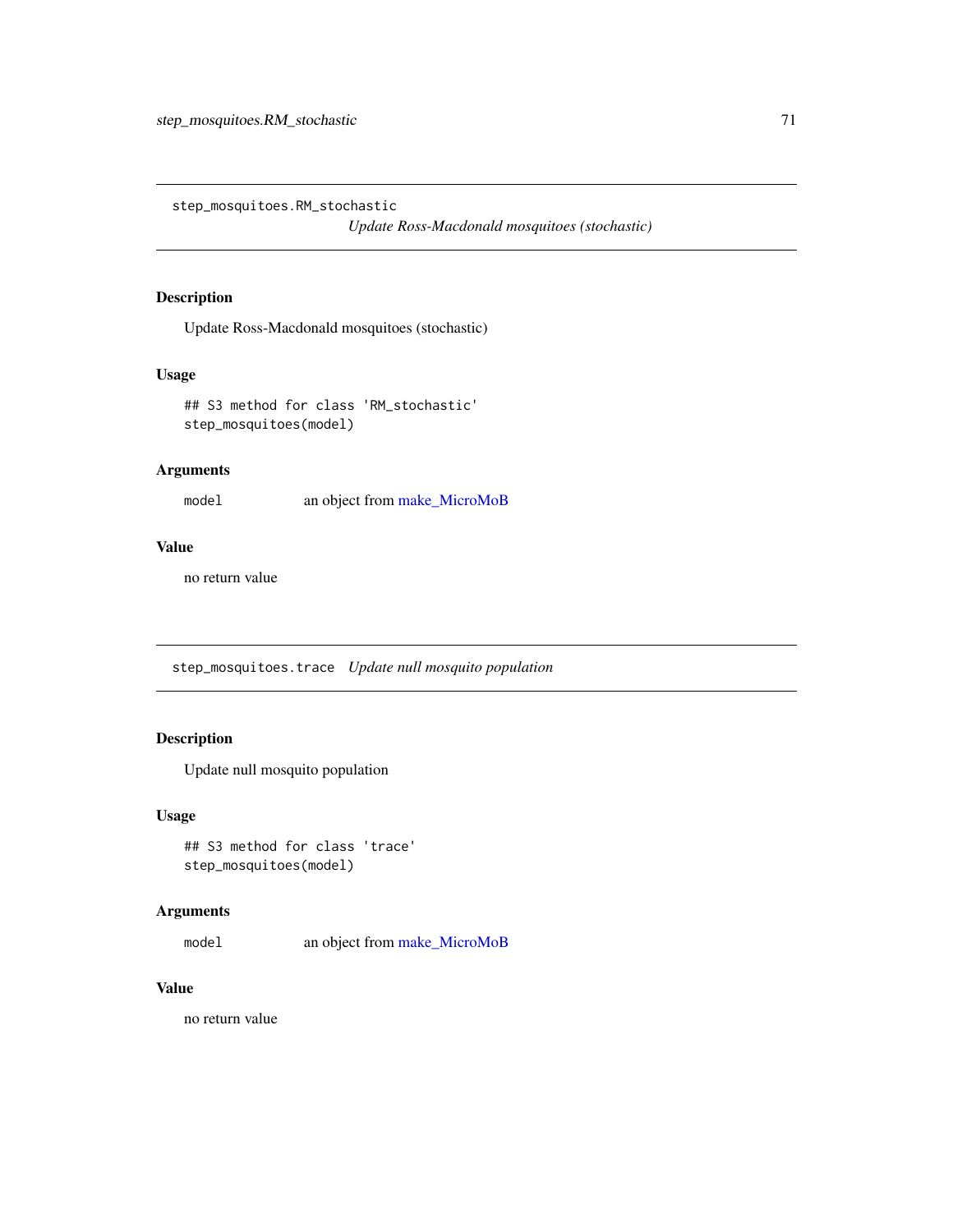```
strata_to_residency_counts
```
*Helper function for lumped population strata (counts)*

#### Description

If input is given as a matrix of population counts per strata (columns) and patch (rows), this function calculates the residency matrix and population size for the overall stratification of both residency and strata.

#### Usage

```
strata_to_residency_counts(H_counts)
```
#### Arguments

H\_counts a matrix of population counts

### Value

a [list](#page-0-0) with three elements:

- J: the residency matrix mapping elements in H to patches
- H: the overall population distribution over strata and patches

### Examples

```
# taken from package tests
J <- matrix(
   c(0.3, 0.5, 0.2,
   0.1, 0.6, 0.3, nrow = 3, ncol = 2, byrow = FALSE
\mathcal{L}H < -c(50, 60)H_overall <- J %*% diag(H)
residency <- strata_to_residency_proportion(H_strata = H, J_strata = J)
```
strata\_to\_residency\_proportion

*Helper function for lumped population strata (proportional assignment)*

## Description

If input is given as a vector of population sizes per-strata, lumped over patches, and a separate matrix whose columns describe how each strata is distributed over patches, this function calculates the residency matrix and population size for the overall stratification of both residency and strata.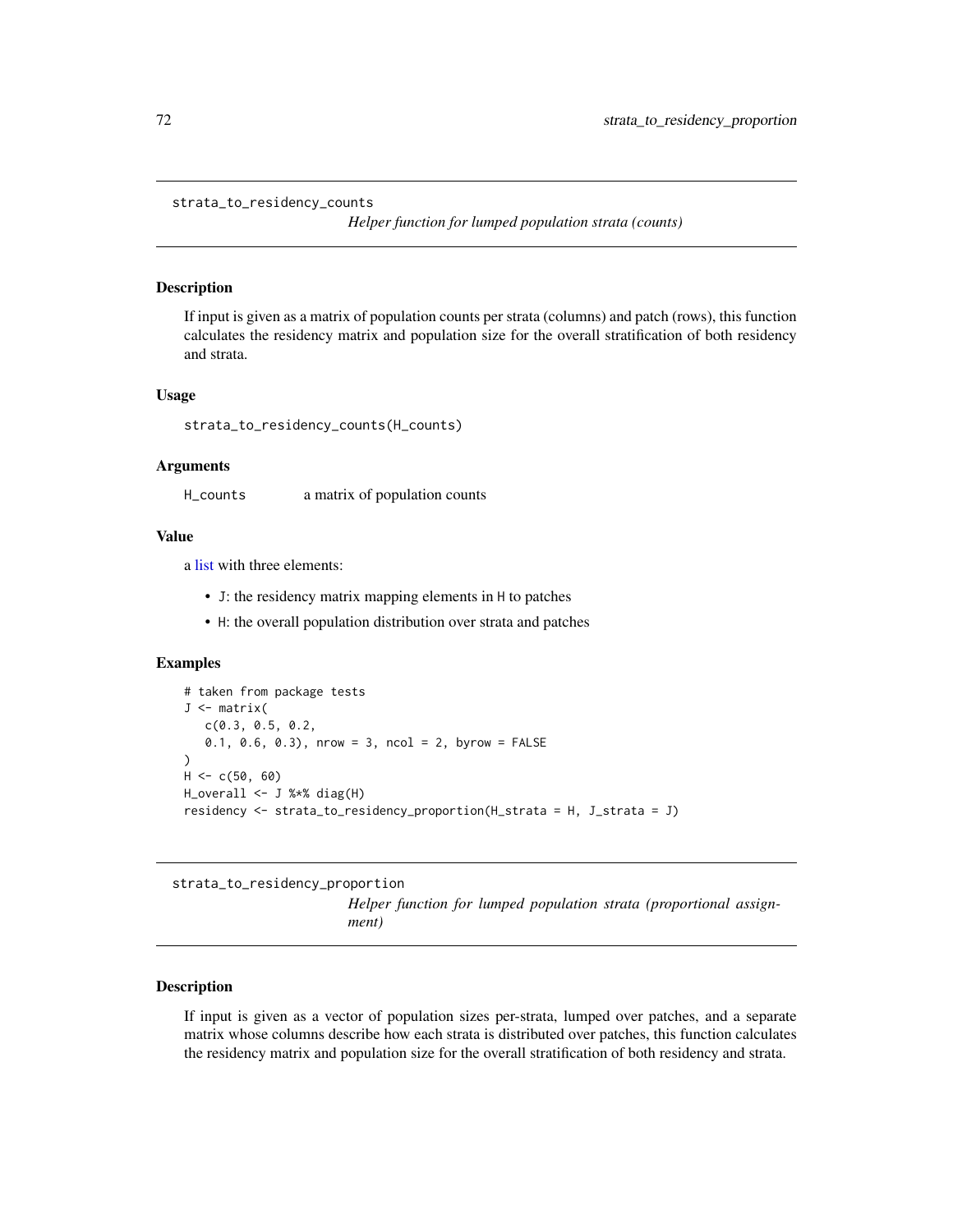## <span id="page-72-0"></span>Usage

strata\_to\_residency\_proportion(H\_strata, J\_strata)

#### Arguments

| H strata | a vector of population size by strata                                         |
|----------|-------------------------------------------------------------------------------|
| J_strata | a matrix whose columns sum to one giving the distribution of strata (columns) |
|          | populations over patches (rows)                                               |

### Value

a [list](#page-0-0) with three elements:

- assignment\_indices: provides a mapping from patch (rows) and strata (columns) into the "unrolled" vector H
- J: the residency matrix mapping elements in H to patches
- H: the overall population distribution over strata and patches

## Examples

```
# taken from package tests
J <- matrix(
  c(0.3, 0.5, 0.2,
   0.1, 0.6, 0.3), nrow = 3, ncol = 2, byrow = FALSE
\lambdaH < -c(50, 60)# get the overall assignment of strata (cols) across patches (rows)
H_overall <- J %*% diag(H)
residency <- strata_to_residency_proportion(H_strata = H, J_strata = J)
```
time\_patch\_varying\_parameter

*Input parameters that may vary by time and patch*

## Description

Input parameters that may vary by time and patch

#### Usage

```
time_patch_varying_parameter(param, p, tmax)
```
## Arguments

| param | if given a matrix, it must have prows equal to p and nools equal to either tmax |
|-------|---------------------------------------------------------------------------------|
|       | or 365; if given a vector it must be of length p, tmax, or 365.                 |
|       | number of patches                                                               |
| tmax  | number of time steps                                                            |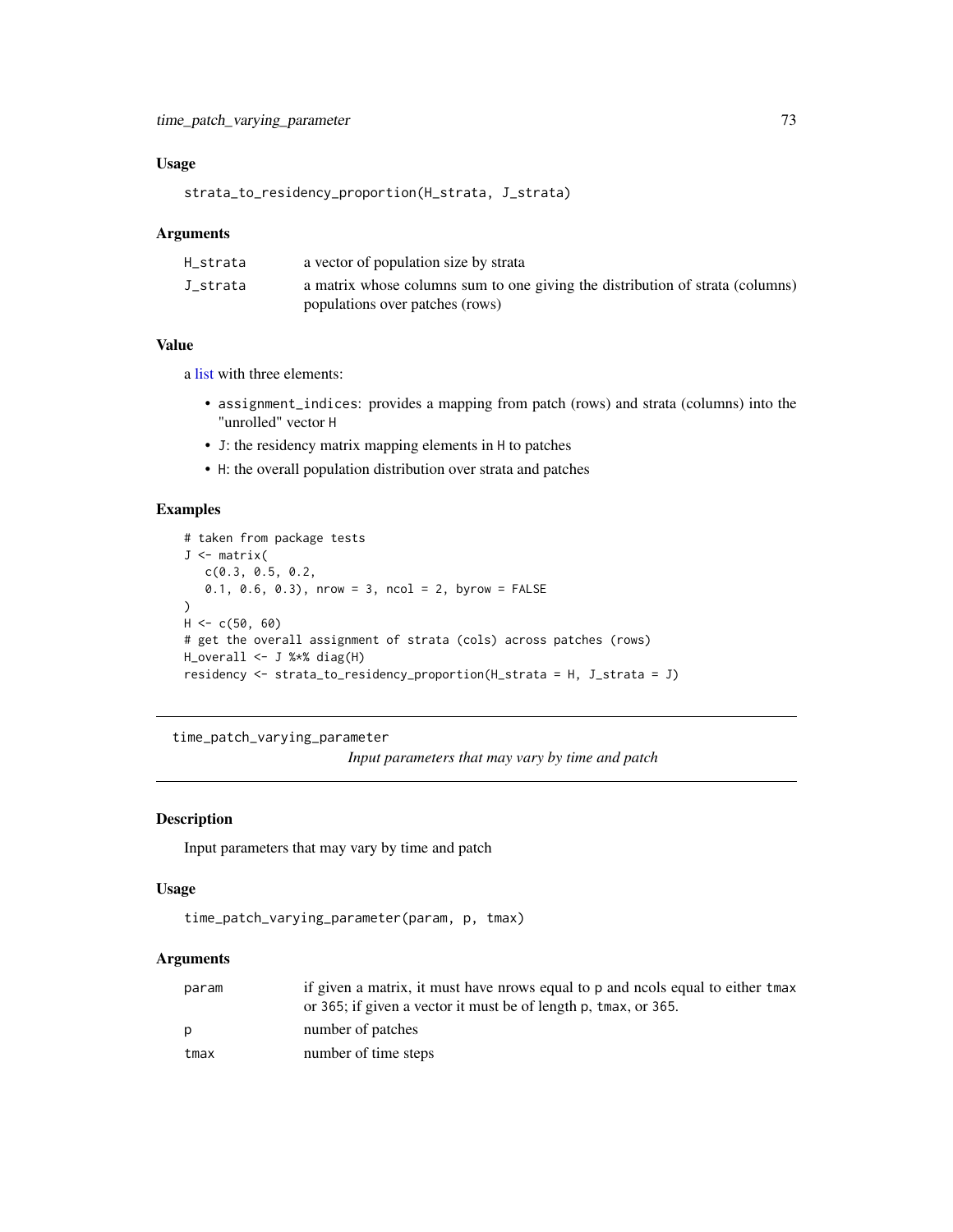# <span id="page-73-0"></span>Value

a matrix with p rows and tmax columns

time\_varying\_parameter

*Input parameters that may vary by time*

# Description

Input parameters that may vary by time

## Usage

time\_varying\_parameter(param, tmax)

# Arguments

| param | a vector of length 1, tmax, or 365. |
|-------|-------------------------------------|
| tmax  | number of time steps                |

## Value

a vector with tmax elements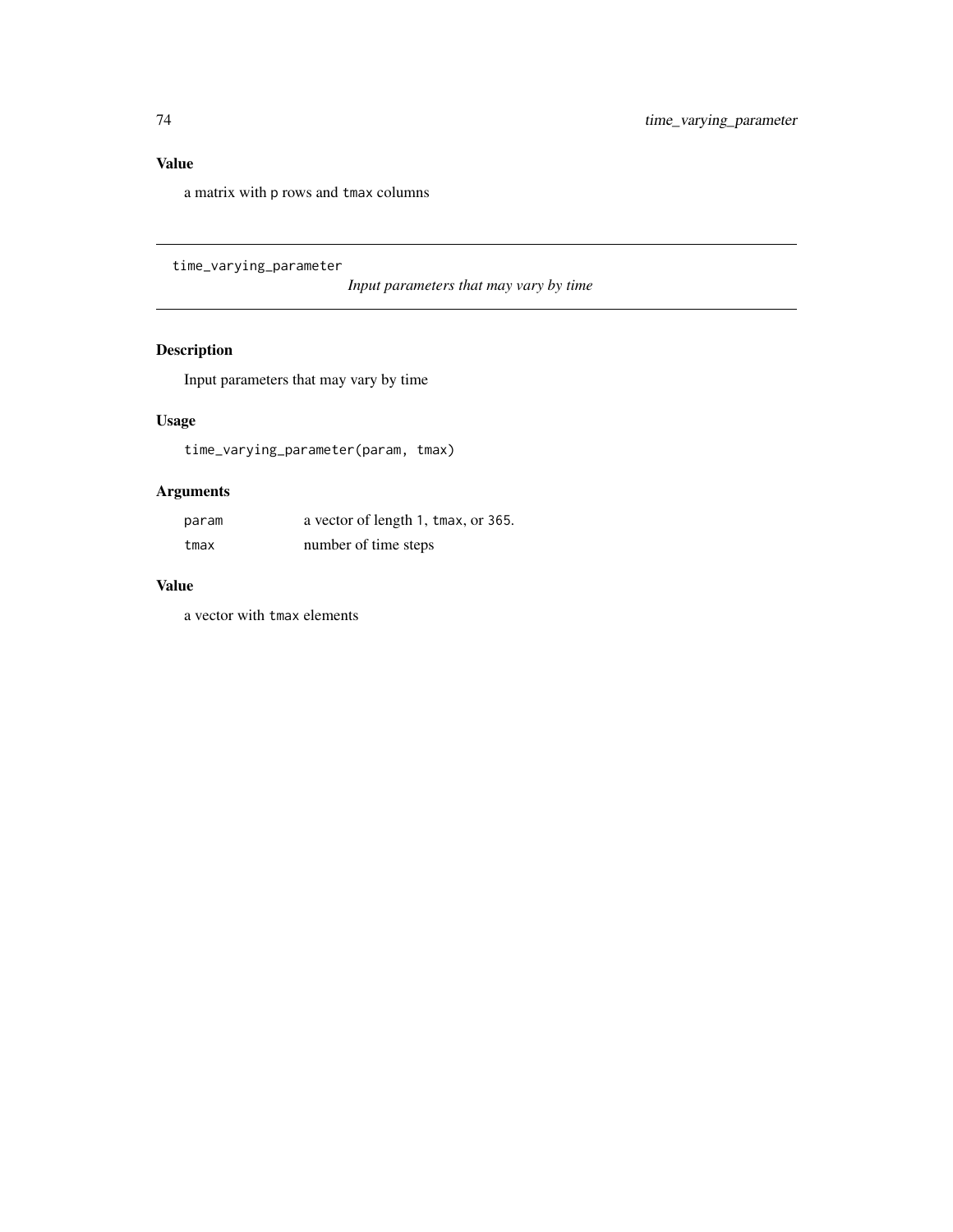# **Index**

```
api_config_global, 4
approx_equal, 5
array, 44, 45
compute_bloodmeal, 5, 6
compute_bloodmeal_simple, 6
compute_emergents, 6
compute_emergents.BH, 7
compute_emergents.trace, 7
compute_emergents.trace_deterministic,
        7, 8
compute_emergents.trace_stochastic, 7,
        8
compute_f, 9
compute_f.BQ, 9
compute_f.RM, 10
compute_f.trace, 10
compute_H, 11
compute_H.MOI, 11
compute_H.SIP, 12
compute_H.SIR, 12
compute_H.SIS, 13
compute_O, 13
compute_O.trace, 14
compute_oviposit, 14, 58
compute_oviposit.BQ, 15
compute_oviposit.BQ_deterministic, 15,
        15
compute_oviposit.BQ_stochastic, 15, 16
compute_oviposit.RM, 16
compute_oviposit.RM_deterministic, 16,
        17
compute_oviposit.RM_stochastic, 16, 17
18,58
compute_Psi, 18
compute_Psi.MOI, 19
compute_Psi.SIP, 19
compute_Psi.SIR, 20
compute_Psi.SIS, 20
compute_q, 21
```
compute\_q.BQ, [21](#page-20-0) compute\_q.RM, [22](#page-21-0) compute\_q.trace, [22](#page-21-0) compute\_Wd, [23](#page-22-0) compute\_Wd.trace, [23](#page-22-0) compute\_wf, [24](#page-23-0) compute\_wf.MOI, [24](#page-23-0) compute\_wf.SIP, [25](#page-24-0) compute\_wf.SIR, [25](#page-24-0) compute\_wf.SIS, [26](#page-25-0) compute\_x, [26](#page-25-0) compute\_x.MOI, [27](#page-26-0) compute\_x.SIP, [27](#page-26-0) compute\_x.SIR, [28](#page-27-0) compute\_x.SIS, [28](#page-27-0) compute\_xd, [29](#page-28-0) compute\_xd.trace, [29](#page-28-0) compute\_Z, [30](#page-29-0) compute\_Z.BQ, [30](#page-29-0) compute\_Z.RM, [31](#page-30-0) compute\_Z.trace, [31](#page-30-0) data.frame, *[46](#page-45-0)[–48](#page-47-0)* distribute, [32](#page-31-0) divmod, [32](#page-31-0) draw\_multinom, [33](#page-32-0) environment, *[43](#page-42-0)* get\_config\_alternative\_trace, [33](#page-32-0) get\_config\_aqua\_BH, [34](#page-33-0) get\_config\_aqua\_trace, [35](#page-34-0) get\_config\_humans\_MOI, [36](#page-35-0) get\_config\_humans\_SIR, [37](#page-36-0) get\_config\_humans\_SIS, [38](#page-37-0) get\_config\_mosquito\_RM, [39](#page-38-0) get\_config\_mosquito\_trace, [40](#page-39-0) get\_config\_visitor\_trace, [41](#page-40-0) get\_tmax, [42](#page-41-0) get\_tnow, [42](#page-41-0)